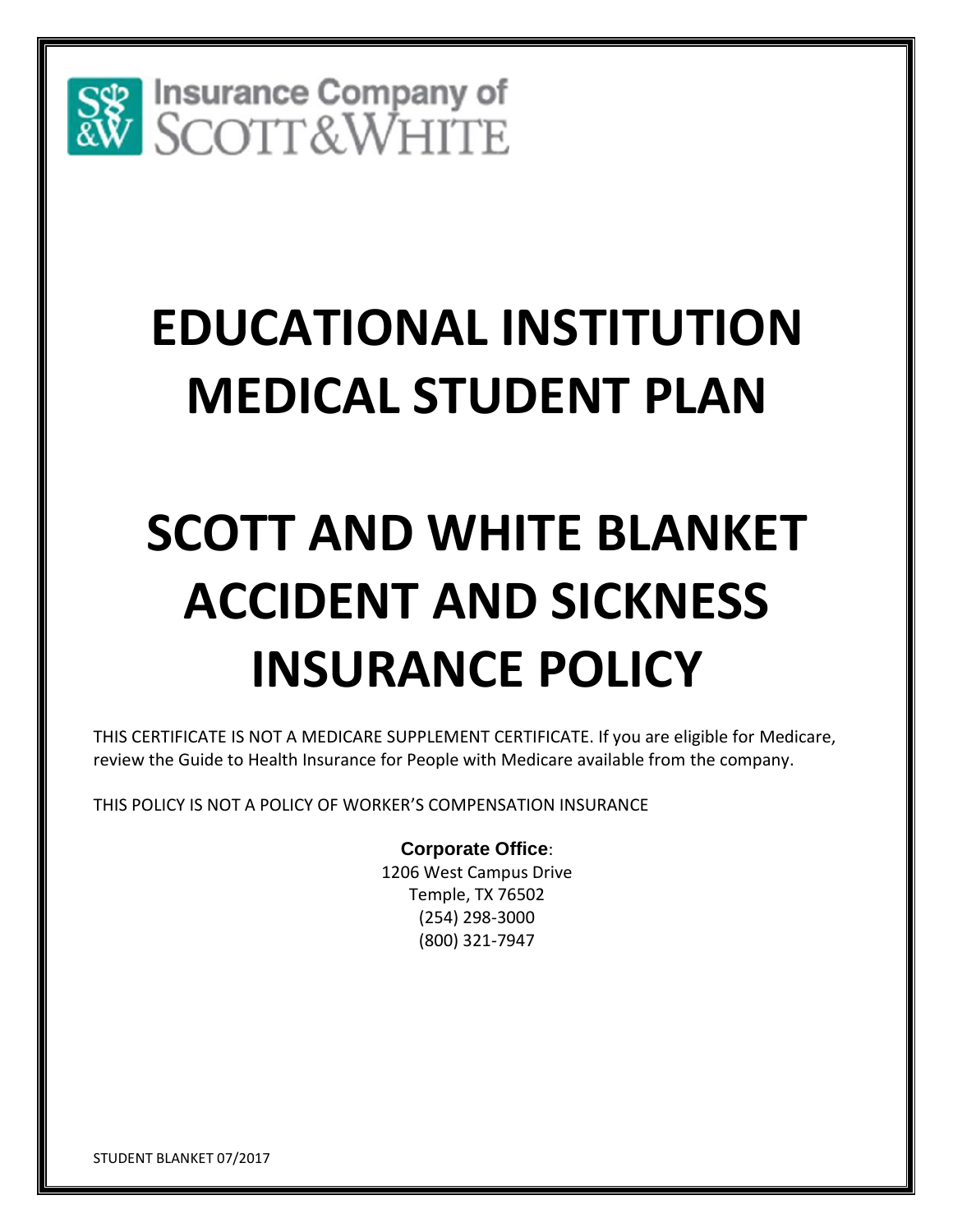# **BLANKET POLICY**

Insurance Company of Scott and White agrees to provide the benefits specified in this Agreement, in accordance with and subject to the terms states herein and all applicable local, state, and federal laws. This Agreement, enrollment forms, and any attachments to them form the entire contract.

In consideration of the Insurance Company of Scott and White Agreement to provide benefits for the Health Care Services specified in this Agreement and subject to the terms stated herein, Subscriber promised to pay all Required Payments when due, abide by all of the terms of this Agreement and comply with all applicable local, state, and federal laws.

Note: Capitalized words are defined terms. Whenever these terms are used, the meaning is consistent with the definition given. Use of the pronoun "his", "he", or "him" will be considered to include the feminine unless the context clearly indicates otherwise.

# **Important Notices:**

- 1. This Master Policy becomes effective at 12:01 am June 1, 2014. Coverage becomes effective on that date or the date application and full premium for the term of coverage selected by the Eligible Student is received by Health Plan, whichever is later. The Master Policy terminates at 11:59 pm. May 31, 2015. Coverage terminates on that date, or if paying other that by a single premium payment, at the end of the period through which premium is paid, whichever is earlier.
- 2. The coverage provided under this Agreement is indemnity accident and sickness insurance. The Schedule of Benefits enclosed with this Agreement indicates benefits, percentages, deductibles, copayment amounts, maximums, and other benefit and payment issues which apply to the Plan. The Schedule of Benefits includes:
	- **•** Preventive Care Services
	- Inpatient Hospital Services
	- **•** Emergency Care Services
	- Medical Services
	- Behavioral Health Services/Mental Health
	- Chemical Dependency
- 3. This Blanket Policy is issued in and subject to the laws of the State of Texas.

This Agreement is not a policy of Worker's Compensation Insurance.

In witness whereof Insurance Company of Scott and White has cause this insurance Policy to be executed as of the Effective Date.

> Marinan R. Williams Interim President and Chief Executive Officer Insurance Company of Scott and White 1206 West Campus Dr. Temple, Texas 76508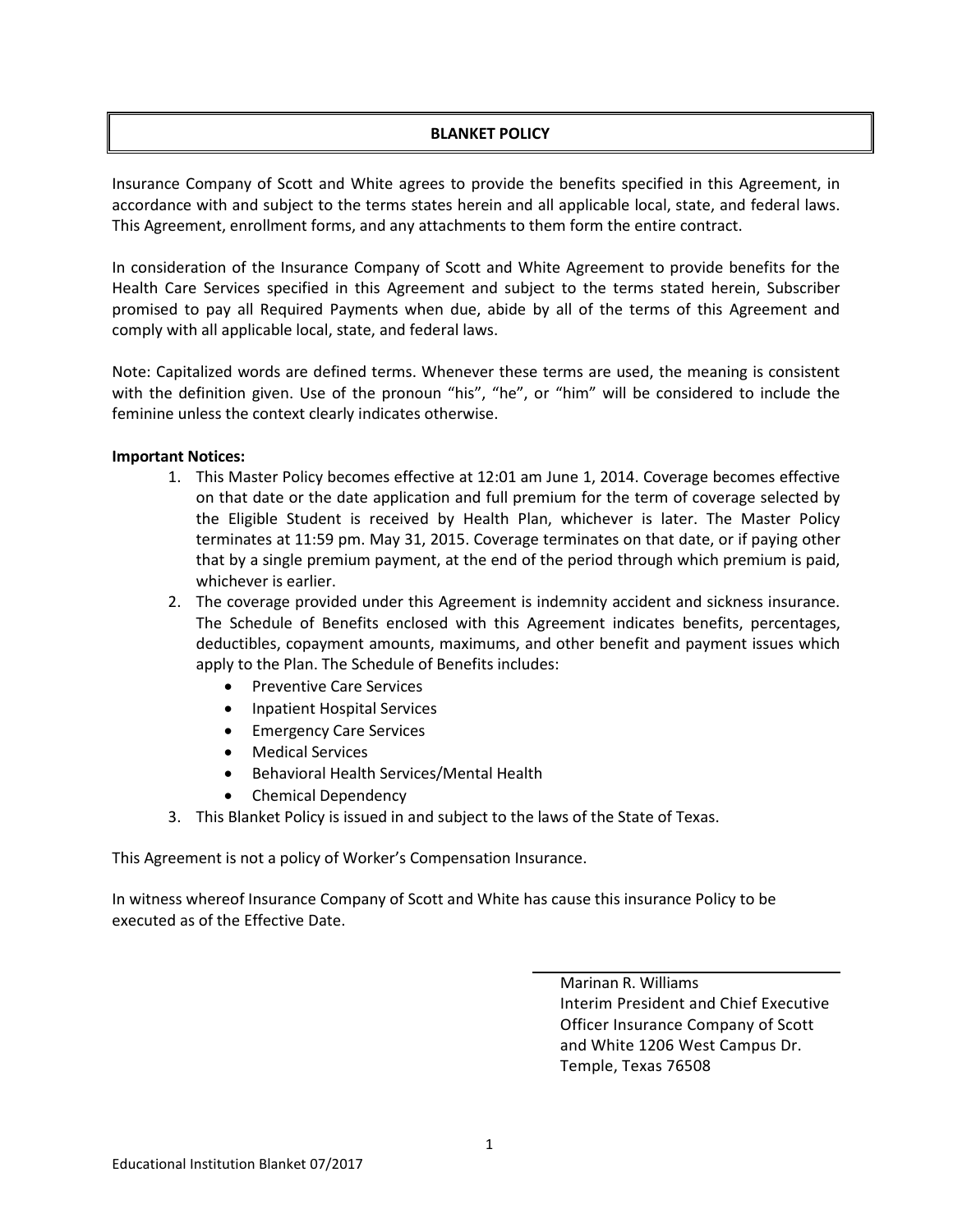#### **IMPORTANT NOTICE**

**To obtain information or make a complaint:**

**You may call Insurance Company of Scott and White's toll-free telephone numbers for information or to make a complaint at**

#### **LOCAL/LONG DISTANCE NUMBERS**

| <b>Temple</b>  | Georgetown     |
|----------------|----------------|
| (254) 298-3000 | (512) 930-6040 |
| (800) 321-7947 | (800) 758-3012 |

**Waco (254) 756-8000 (800) 684-7947**

**You may also write to Insurance Company of Scott and White at:**

> **1206 West Campus Drive Temple, TX 76502**

**You may contact the Texas Department of Insurance to obtain information on companies, coverage, rights or complaints at**

#### **1-800-252-3439**

**You may write the Texas Department of Insurance**

**P.O. Box 149104 Austin, TX 78714-9104 FAX # (512) 475-1771 E-Mail: Consumer Protection [@tdi.texas.gov](http://tdi.texas.gov/) Web[: http://www.tdi.texas.gov](http://www.tdi.texas.gov/)**

**PREMIUM OR CLAIM DISPUTES: Should you have a dispute concerning your premium or about a claim you should contact the Insurance Company of Scott and White first. If the dispute is not resolved, you may contact the Texas Department of Insurance.**

**ATTACH THIS NOTICE TO YOUR POLICY: This notice is for information only and does not become a part or condition of the attached document.**

#### **AVISO IMPORTANTE**

**Para obtener informacion o para someter una queja:**

**Usted puede llamar al numeros de telefono gratis de Insurance Company of Scott and White's para informacion o para someter una queja al**

| NUMEROS LOCALES/DE LARGA DISTANCIA |                |  |
|------------------------------------|----------------|--|
| Temple                             | Georgetown     |  |
| (254) 298-3000                     | (512) 930-6040 |  |
| (800) 321-7947                     | (800) 758-3012 |  |

**Waco (254) 756-8000 (800) 684-7947**

**Usted tambien puede escribir a Insurance Company of Scott and White**

> **1206 West Campus Drive Temple, TX 76502**

**Puede communicarse con el Departmento de seguros de Texas para obtener informacion acerca de companias, coberturas, derechos o quejas al**

#### **1-800-252-3439**

**Puede escribir al Departamento de Seguros de Texas**

**P.O. Box 149104 Austin, TX 78714-9104 FAX # (512) 475-1771 E-Mail: Consumer Protection [@tdi.texas.gov](http://tdi.texas.gov/) Web[: http://www.tdi.texas.gov](http://www.tdi.texas.gov/)**

**DISPUTAS SOBRE PRIMAS O RECLAMOS: Si tiene una disputa concerniente a su prima o a un reclamo, debe comunicarse con el Insurance Company of Scott and White primero. Si no se resuelve la disputa, puede entonces communicarse con el departamento (TDI).**

**UNA ESTE AVISO A SU POLIZA: Este aviso es solo para proposito de informacion y no se convierte en parte o condicion del documento adjunto.**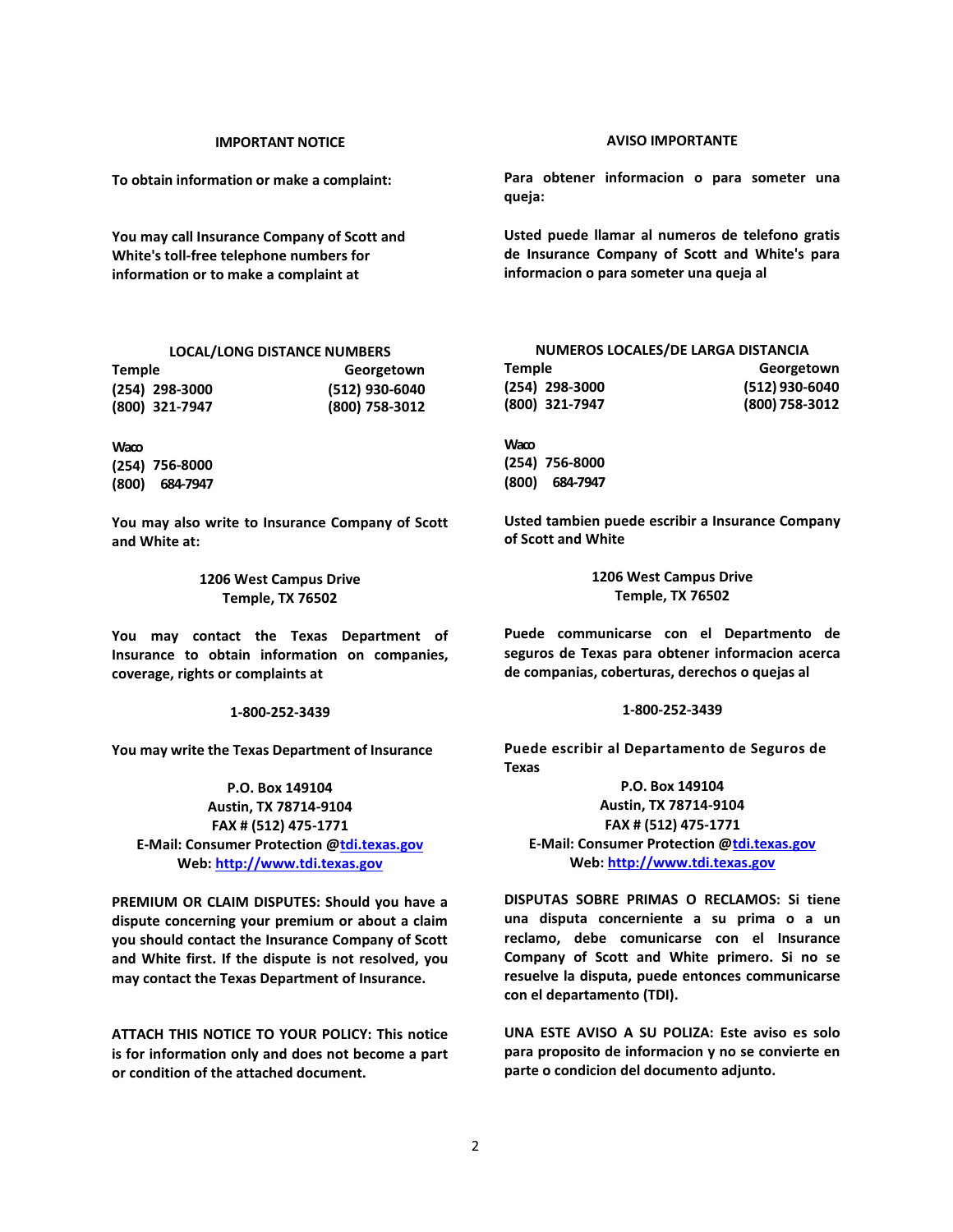# **SCHEDULE OF BENEFITS**

| Paragraph | <b>Benefit</b>                                                            | Coinsurance                          |
|-----------|---------------------------------------------------------------------------|--------------------------------------|
| Reference | <b>Contract Period Deductible</b>                                         |                                      |
|           | Does not apply to Out-of-Pocket Maximum                                   | Individual/Family<br>\$250/\$750     |
|           | Family deductible is cumulative                                           |                                      |
|           | <b>Coinsurance</b>                                                        | 30% after Contract Period deductible |
|           |                                                                           |                                      |
|           | <b>Out of Pocket Maximum (Contract Period Contract Period)</b>            | Individual/Family                    |
|           | No carryover will be allowed                                              | \$5,000/\$10,000                     |
|           |                                                                           | Once the Out of Pocket               |
|           |                                                                           | Maximum above is reached,            |
|           |                                                                           | then Covered Services will be        |
|           |                                                                           | covered at 100% up to the            |
|           |                                                                           | <b>Allowed Amount</b>                |
| 11.1.1    | <b>Medical Services</b>                                                   | \$25 copay                           |
|           | Non-Preventive Services performed in Physician                            |                                      |
|           | Office (non-surgical, including lab and x-ray)                            |                                      |
|           | Physician surgical services in any setting                                | 30% after Contract Period deductible |
|           | Lab and x-ray in other outpatient setting                                 |                                      |
|           | <b>Infusion Therapy</b>                                                   | 30% after Contract Period deductible |
|           | All other outpatient services and supplies                                | 30% after Contract Period deductible |
|           | <b>Office &amp; Outpatient Surgery</b>                                    | 30% after Contract Period deductible |
|           | Independent Lab/Freestanding Imaging Center                               | 30% after Contract Period deductible |
|           | <b>Outpatient Facility Lab &amp; X-Ray Services</b>                       | 30% after Contract Period deductible |
|           | Renal Dialysis, Chemotherapy & Radiation Therapy                          | 30% after Contract Period deductible |
| 11.1.2    | <b>Hospital Services</b>                                                  |                                      |
|           | Semiprivate room and board, services and                                  |                                      |
|           | supplies, intensive care unit                                             | 30% after Contract Period deductible |
| 11.1.3    | <b>Emergency Care</b>                                                     |                                      |
|           | Physician and Facility Charges                                            | 30% after Contract Period deductible |
| 11.1.4    | <b>Preventive Care Services</b>                                           | None                                 |
| 11.1.5    | <b>Mental Health Care and Treatment for</b><br><b>Chemical Dependency</b> |                                      |
|           | <b>Hospital Services:</b>                                                 |                                      |
|           | Inpatient (Facility)                                                      | 30% after Contract Period deductible |
|           | Inpatient (Professional Provider)<br>(Includes Psychological Testing)     | 30% after Contract Period deductible |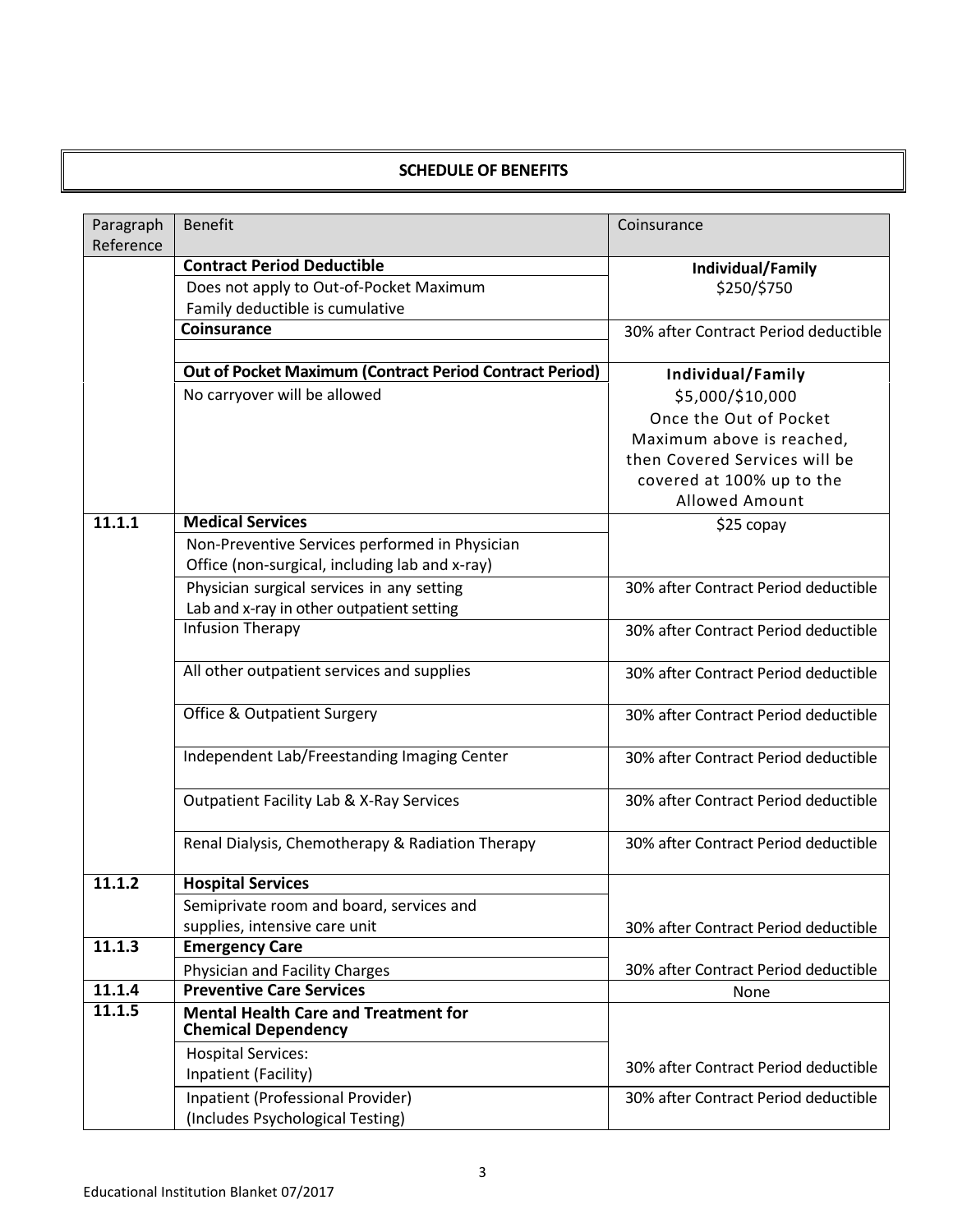| Paragraph | <b>Benefit</b>                                                                            | Coinsurance                                                    |
|-----------|-------------------------------------------------------------------------------------------|----------------------------------------------------------------|
| Reference |                                                                                           |                                                                |
|           | <b>Office/Outpatient Visits</b>                                                           | 30% after Contract Period deductible;                          |
|           | Office                                                                                    | \$25 copay for Serious Mental Illness                          |
|           | <b>Psychological Testing (Outpatient)</b><br>٠                                            | treatment                                                      |
|           | All other outpatient expenses (professional provider)                                     |                                                                |
| 11.1.5.4  | <b>Treatment for Chemical Dependency</b>                                                  | Same as any other sickness                                     |
|           | (in a substance abuse facility)                                                           |                                                                |
|           | (inpatient or outpatient facility)                                                        | Treatment in a physician's or other                            |
|           |                                                                                           | provider's office after completion of a                        |
|           |                                                                                           | treatment program is considered<br>mental health care          |
| 11.1.6    | <b>Rehabilitative Therapy</b>                                                             |                                                                |
|           | (Physical, Occupational, Speech, Respiratory, and                                         |                                                                |
|           | Manipulative)                                                                             |                                                                |
| 11.1.7    | Home Health Services (Extended Care)                                                      | 30% after Contract Period deductible                           |
|           | Home Health Care                                                                          | 30% after Contract Period deductible                           |
|           | Home Health Care Maximum Days Per Contract Period                                         | 60 days                                                        |
|           | <b>Skilled Nursing Facility</b>                                                           | 30% after Contract Period deductible                           |
|           |                                                                                           |                                                                |
|           | Skilled Nursing Facility Maximum Days Per Contract Period                                 | 60 days                                                        |
| 11.1.8    | <b>Home Infusion Therapy Benefit</b>                                                      |                                                                |
|           | Copayment for each day of home infusion therapy (NOTE:                                    |                                                                |
|           | Specialty Pharmacy Drugs administered through home                                        | 30% after Contract Period deductible                           |
|           | infusion will be subject to the applicable Specialty                                      |                                                                |
|           | Pharmacy Drug copayment)                                                                  |                                                                |
|           | Maximum number of days of Home Infusion Therapy                                           | 60 days                                                        |
|           | services for which Copayment is due.                                                      |                                                                |
| 11.1.9    | <b>Hospice Services</b>                                                                   |                                                                |
|           |                                                                                           |                                                                |
|           | Copayment for each day of Hospice services                                                | 30% after Contract Period deductible                           |
| 11.1.10   | <b>Maternity and Family Planning Services</b>                                             | \$25 copay per Physician office visit;                         |
|           | <b>Maternity Care</b>                                                                     | 30% after Contract Period deductible<br>for inpatient services |
| 11.1.11   | <b>Durable Medical Equipment/Orthotics/Prosthetic Devices</b>                             |                                                                |
|           | Copayment for Durable Medical Equipment, Orthotics and                                    |                                                                |
|           | Prosthetic Devices and all other related covered services                                 | 30% after Contract Period Deductible                           |
|           | Copayment for Durable Medical Equipment                                                   | 30% after Contract Period deductible                           |
|           |                                                                                           |                                                                |
|           | Copayment for Orthotic Devices and Prosthetic Devices                                     | 30% after Contract Period deductible                           |
|           |                                                                                           |                                                                |
|           | Copayment for each outpatient visit to or by a Provider                                   | 30% after Contract Period deductible                           |
|           | other than a Primary Care Physician                                                       |                                                                |
|           | Maximum benefit per Member per Contract Year for                                          | \$1,000                                                        |
|           | <b>Durable Medical Equipment</b><br>Maximum benefit per Member per Contract Year for Limb |                                                                |
|           |                                                                                           |                                                                |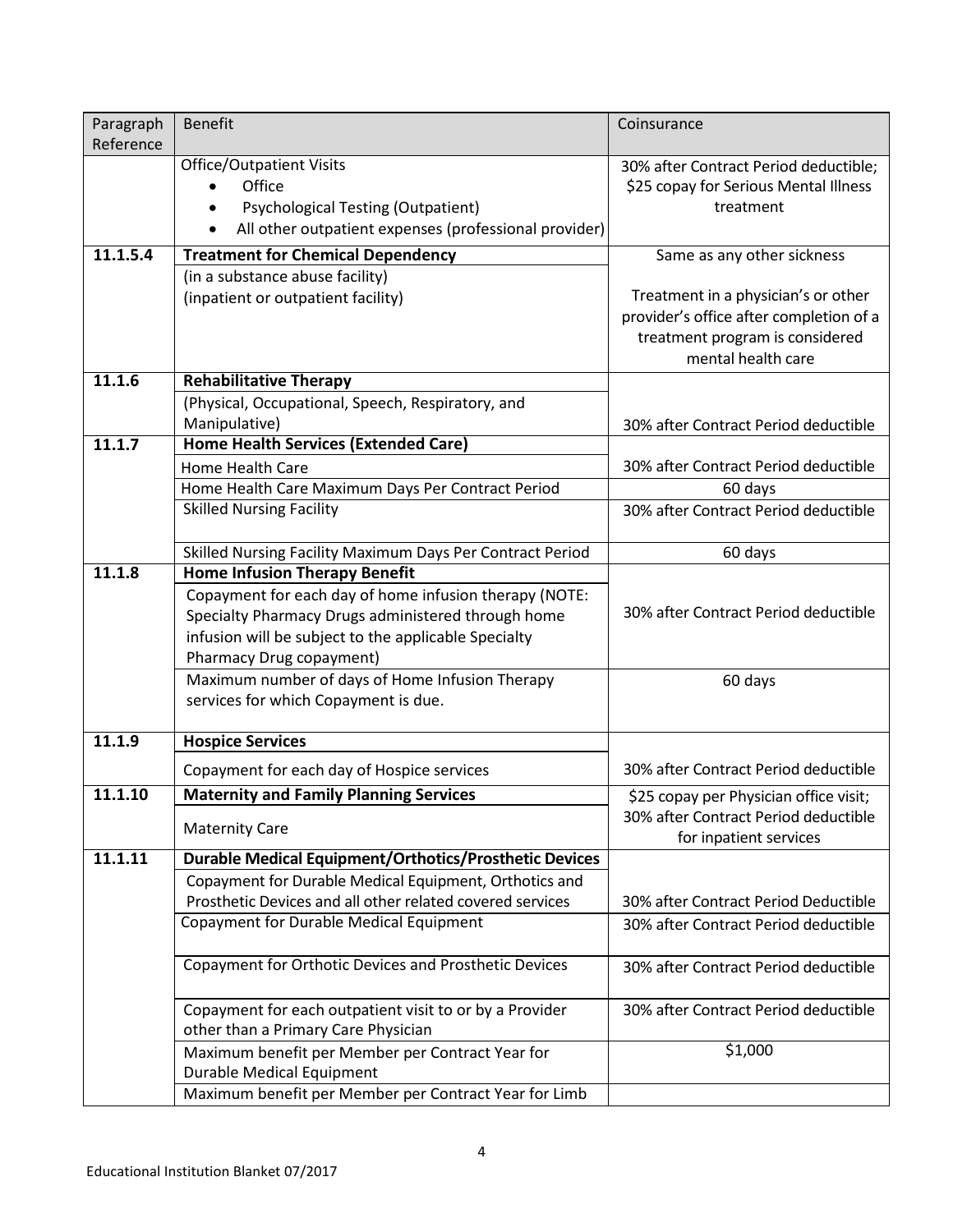| Paragraph<br>Reference | <b>Benefit</b>                                                                                                      | Coinsurance                          |
|------------------------|---------------------------------------------------------------------------------------------------------------------|--------------------------------------|
|                        | <b>Prosthetic Devices</b>                                                                                           | \$1,000                              |
|                        | Maximum Lifetime benefit per Member per Contract Year                                                               | \$1,000                              |
|                        | for Limb Prosthetic Devices                                                                                         |                                      |
|                        | Maximum benefit per Member per Contract Year for all                                                                | \$1,000                              |
|                        | other Prosthetic Devices                                                                                            |                                      |
|                        | Maximum benefit per Member per Contract Year for<br><b>Orthotic Devices</b>                                         | \$1,000                              |
|                        | <b>Coverage for Prescription Drugs</b>                                                                              |                                      |
| 11.1.12                |                                                                                                                     |                                      |
| 11.1.12.1              | <b>Inpatient Prescription Drugs</b>                                                                                 | Same as other inpatient services     |
|                        | Includes Specialty Pharmacy Drugs administered in an                                                                |                                      |
|                        | inpatient setting                                                                                                   |                                      |
| 11.1.12.2              | <b>Outpatient Specialty Pharmacy Drugs</b>                                                                          | Same as other outpatient services    |
|                        | Deductible-You are required to pay a deductible prior to                                                            |                                      |
|                        | receiving coverage for covered outpatient Specialty<br><b>Pharmacy Drugs</b>                                        |                                      |
|                        | Copayments                                                                                                          | 10% after Contract Period deductible |
|                        | Specialty Pharmacy Drugs on the formulary at Level 1                                                                |                                      |
|                        |                                                                                                                     |                                      |
|                        | Specialty Pharmacy Drugs on the formulary at Level 2                                                                | 20% after Contract Period deductible |
|                        | (Preferred Specialty Pharmacy Drugs)                                                                                |                                      |
|                        |                                                                                                                     |                                      |
|                        | Specialty Pharmacy Drugs on the formulary at Level 3                                                                | 30% after Contract Period deductible |
|                        | (Premium Preferred Specialty Pharmacy Drugs)                                                                        |                                      |
|                        |                                                                                                                     |                                      |
|                        |                                                                                                                     | 50% after Contract Period deductible |
|                        | Specialty Pharmacy Drugs on the formulary at Level 4 (Non-<br>Preferred Specialty Drugs). NOTE: Copayments for Non- |                                      |
|                        | Preferred Specialty Pharmacy drugs will not be considered                                                           |                                      |
|                        | Out-of-Pocket Expenses for purposes of meeting Out-of-                                                              |                                      |
|                        | <b>Pocket Maximums</b>                                                                                              |                                      |
| 11.1.12.3              | <b>Outpatient Non Specialty Pharmacy Drugs Administered in</b>                                                      | Same as other outpatient services    |
|                        | <b>Outpatient Setting</b>                                                                                           |                                      |
|                        | Non-Specialty Pharmacy Drugs Administered in Provider's                                                             |                                      |
|                        | Office or other Outpatient setting                                                                                  |                                      |
| 11.1.12.4              | <b>Outpatient Prescription Drugs</b>                                                                                | Not covered unless Prescription Drug |
|                        | Non-Specialty Pharmacy Drugs and Outpatient Prescription                                                            | Rider is attached                    |
|                        | Drugs non administered in Provider's office                                                                         |                                      |
| 11.1.13                | <b>Outpatient Radiological or Diagnostic Examinations</b><br>Member is required to pay a Copayment for Outpatient   |                                      |
|                        | radiological/Diagnostic examinations described below                                                                |                                      |
|                        | Angiograms, CT scans, MRIs, Myelography, PET scans, stress                                                          | 30% after Contract Period deductible |
|                        | tests with radioisotope imaging                                                                                     |                                      |
|                        | Radiology Daily Copayment Maximum                                                                                   | Not Applicable                       |
|                        | Benefits for Screening Exams that are Preventive Care                                                               | No Charge                            |
|                        | <b>Services</b>                                                                                                     |                                      |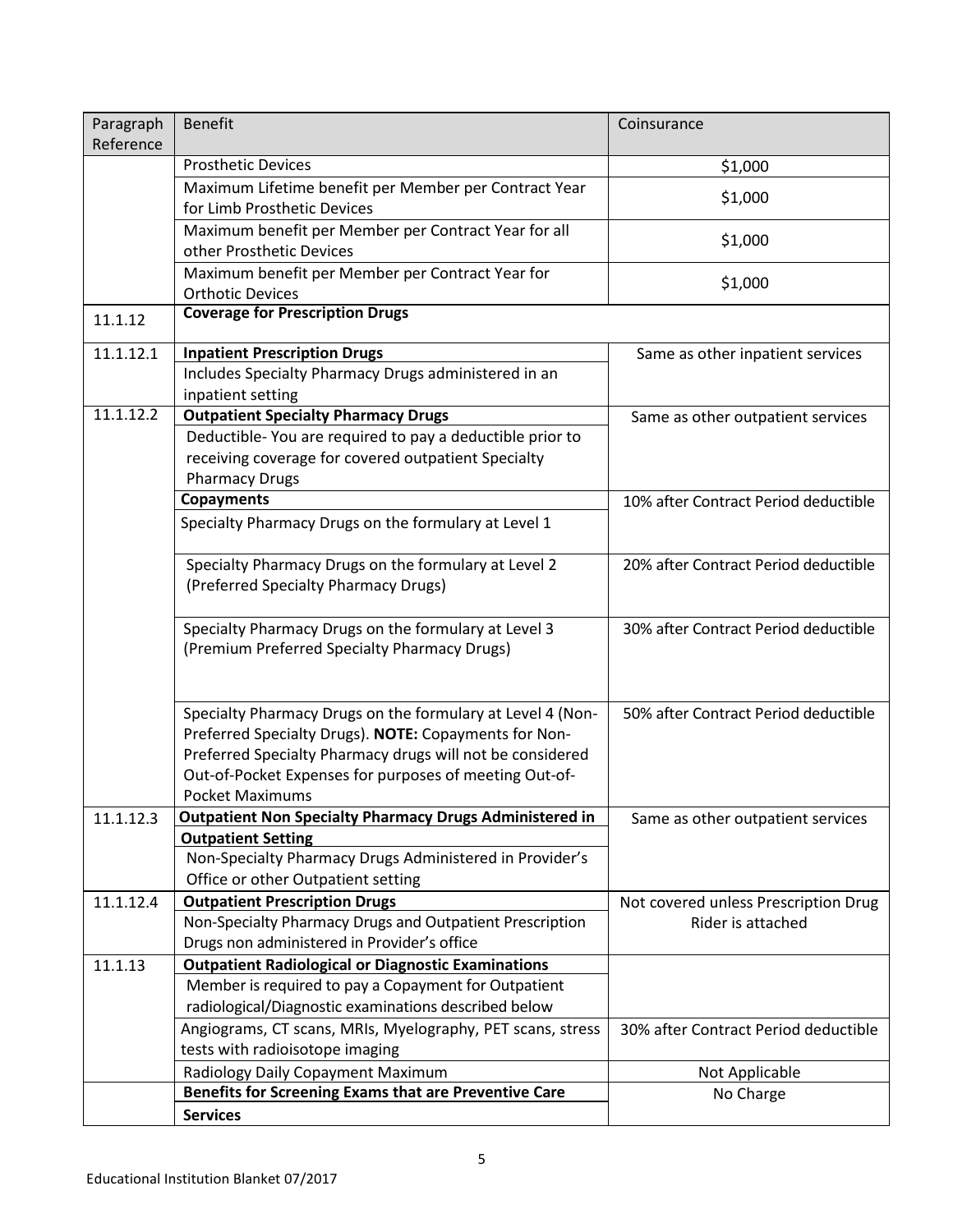| Paragraph<br>Reference | <b>Benefit</b>                                                                                      | Coinsurance                            |
|------------------------|-----------------------------------------------------------------------------------------------------|----------------------------------------|
|                        | Copayment for each office visit                                                                     |                                        |
|                        | Benefits for Screening Exams that are not Preventive Care                                           |                                        |
|                        | <b>Services</b>                                                                                     | Not Applicable                         |
|                        | Copayment for each outpatient visit                                                                 |                                        |
|                        | Note: Coverage for formulas necessary to treat Phenylketonuria or a heritable disease are available |                                        |
|                        | only on the orders of a physician.                                                                  |                                        |
| 11.1.15                | <b>Breast Reconstruction Benefits</b>                                                               | Same as for other benefits             |
|                        | Copayment for Breast Reconstruction benefits                                                        |                                        |
| 11.1.16                | Minimum Inpatient Stay Following Mastectomy or Related                                              | Same as for other inpatient health     |
|                        | Procedure                                                                                           | care services                          |
| 11.1.17                | <b>Benefits for the Treatment and Diagnosis of Conditions</b>                                       | Same as for other benefits             |
|                        | affecting Temporomandibular Join                                                                    |                                        |
| 11.1.18                | <b>Treatment for Craniofacial Abnormalities of a Child</b>                                          | Same as for other benefits             |
| 11.1.19                | <b>Diabetes Supplies, Equipment and Self-Management</b>                                             |                                        |
|                        | <b>Training</b>                                                                                     | Covered under Prescription Drug        |
|                        | Copayment for Preferred Level test strips for blood glucose                                         | Plan or DME benefit as applicable.     |
|                        | monitors                                                                                            |                                        |
|                        | Copayment for Non-Preferred Level test strips for blood                                             | <b>Covered under Prescription Drug</b> |
|                        | glucose monitors                                                                                    | Plan or DME benefit as applicable.     |
|                        | Copayment for Diabetes Equipment and Diabetes Supplies                                              | Same as prescription drugs or          |
|                        |                                                                                                     | durable medical equipment and          |
|                        |                                                                                                     | supplies, as appropriate               |
|                        | Diabetes Self-Management Training                                                                   | Same as other patient instruction      |
| 11.1.20                | <b>Transplant Services</b>                                                                          | Same as other similar services         |
| 11.1.22                | <b>Benefits for Acquired Brain Injury</b>                                                           | Same as other similar benefits         |
| 11.1.24                | <b>Amino Acid-Based Elemental Formulas</b>                                                          |                                        |
|                        | Copayment for Amino Acid-Based Elemental Formulas                                                   | 30% after Contract Period deductible   |
|                        | Note: Coverage for Amino Acid-Based Elemental Formulas are available only on the order of a         |                                        |
|                        | physician                                                                                           |                                        |
| 11.1.25                | <b>Cardiovascular Disease Screening for High Risk Individuals</b>                                   | Same as for other CT scans after       |
|                        | Copayment for CT scan measuring coronary artery                                                     | <b>Contract Year Deductible</b>        |
|                        | calcification                                                                                       |                                        |
|                        | Copayment for Ultrasonography measuring carotid                                                     | Same as for other CT scans after       |
|                        | intimamedia thickness and plaque                                                                    | <b>Contract Year Deductible</b>        |
|                        | Maximum benefit per Member every 5 years for                                                        | \$200                                  |
|                        | cardiovascular disease screening test                                                               |                                        |
| 11.1.26                | <b>Routine Patient Care Costs for Clinical Trials</b>                                               | Same as other benefits                 |
|                        | Copayments for Routine Patient Care Costs by Enrollee in                                            |                                        |
|                        | <b>Clinical Trial</b>                                                                               |                                        |
|                        | Prescription Drug Rider (all copays are per 30-day supply)                                          |                                        |
|                        | and will not apply to Deductible or Out-of-Pocket                                                   |                                        |
|                        | Maximum)                                                                                            |                                        |
|                        | Members electing to purchase brand name drugs when                                                  |                                        |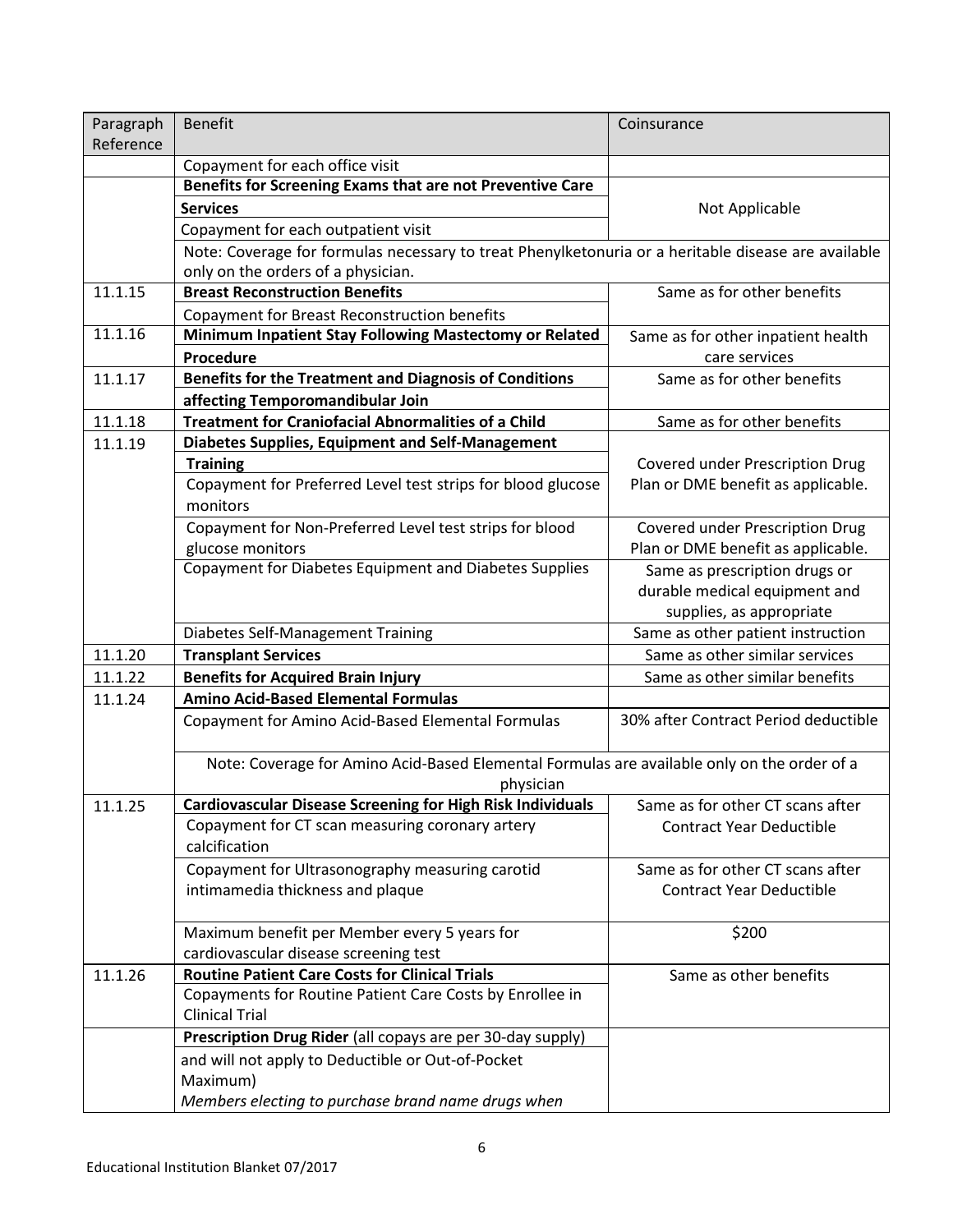| Paragraph | <b>Benefit</b>                                              | Coinsurance                                |
|-----------|-------------------------------------------------------------|--------------------------------------------|
| Reference |                                                             |                                            |
|           | "Dispense as Written" (DAW) is not indicated and a generic  |                                            |
|           | equivalent is available, will be required to pay the non-   |                                            |
|           | formulary copay, but in no case will member be required to  |                                            |
|           | pay more than the actual cost of the drug.                  |                                            |
|           | <b>Authorization Requirements</b>                           |                                            |
|           | A one-time prescription which costs the amount specified    | A one-time prescription of \$175           |
|           | or more and refillable prescription whose total cost is the | Total cost of \$1,200                      |
|           | amount specified to the right will require preauthorization |                                            |
|           | by the ICSW Medical Director                                |                                            |
|           | <b>Quantity Limitations</b>                                 | Initial or refill prescription up to a 34- |
|           | Covered drugs are provided in quantities per prescription   | day supply or 100 units, whichever is      |
|           | or refill up to the limits listed to the right              | less. Maintenance up to a 90-day           |
|           |                                                             | supply or 360 units, whichever is less     |
|           | <b>Maximum Benefit</b>                                      | \$500, then 50% of coverage after          |
|           | The prescription drug benefit is subject to a maximum       | deductibles                                |
|           | benefit payment per Member per Contract Year                |                                            |
|           | <b>Non-Generic Deductible</b>                               |                                            |
|           | You are required to pay a Deductible for out-of-pocket      |                                            |
|           | expenses for drugs that do not appear on List A Formulary   | \$75                                       |
|           | Generic Drugs prior to receiving coverage for covered       |                                            |
|           | prescription drugs.                                         |                                            |
|           | Copayments                                                  | \$10                                       |
|           | Drugs appearing on List A (Formulary generic drugs)         |                                            |
|           | Drugs appearing on List B (Formulary preferred brand        | \$30                                       |
|           | drugs)                                                      |                                            |
|           | Drugs appearing on List C (Formulary non-preferred and      | \$50                                       |
|           | alternate choice drugs)                                     |                                            |
|           | Drugs not appearing on Health Plan Formularies              | Greater of \$50 or 50% of charges          |
|           | <b>Maintenance Drug Copayments</b>                          |                                            |
|           | Drugs appearing on List A (Formulary preferred generic      | \$20                                       |
|           | drugs)                                                      |                                            |
|           |                                                             |                                            |
|           | Drugs appearing on List B (Formulary preferred brand        | \$60                                       |
|           | drugs)                                                      |                                            |
|           | Drugs appearing on List C (Formulary non-preferred and      | \$100                                      |
|           | alternate choice drugs                                      |                                            |
|           | Drugs not appearing on Health Plan Formularies              | Not Covered                                |
|           | Copayments-Secondary Benefit Level                          |                                            |
|           | Drugs on any level except those appearing on List A         |                                            |
|           | (Formulary preferred generic drugs) will have the           |                                            |
|           | Secondary Benefit Copayment applied once the Primary        |                                            |
|           | Benefit Limit is reached                                    |                                            |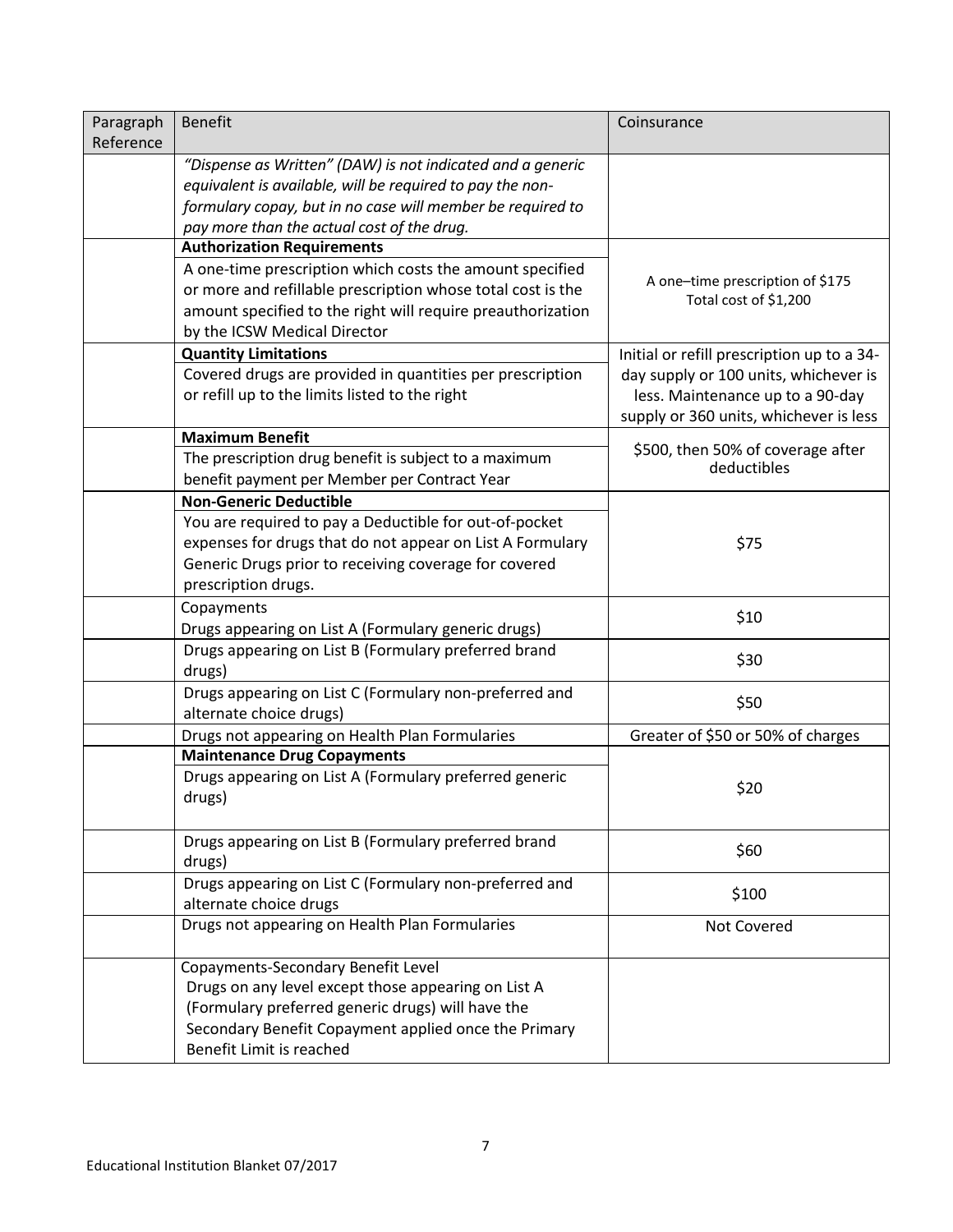# **Table of Contents DLANKET DOLLOV**

| 2.1 |  |  |
|-----|--|--|
| 2.2 |  |  |
| 2.3 |  |  |
| 2.4 |  |  |
| 2.5 |  |  |
| 2.6 |  |  |
| 2.7 |  |  |
|     |  |  |
| 3.1 |  |  |
| 3.2 |  |  |
| 3.3 |  |  |
| 3.4 |  |  |
|     |  |  |
| 4.1 |  |  |
| 4.2 |  |  |
| 4.3 |  |  |
| 4.4 |  |  |
|     |  |  |
| 5.1 |  |  |
|     |  |  |
| 6.1 |  |  |
| 6.2 |  |  |
| 6.3 |  |  |
| 6.4 |  |  |
| 6.5 |  |  |
| 6.6 |  |  |
| 6.7 |  |  |
| 6.8 |  |  |
| 6.9 |  |  |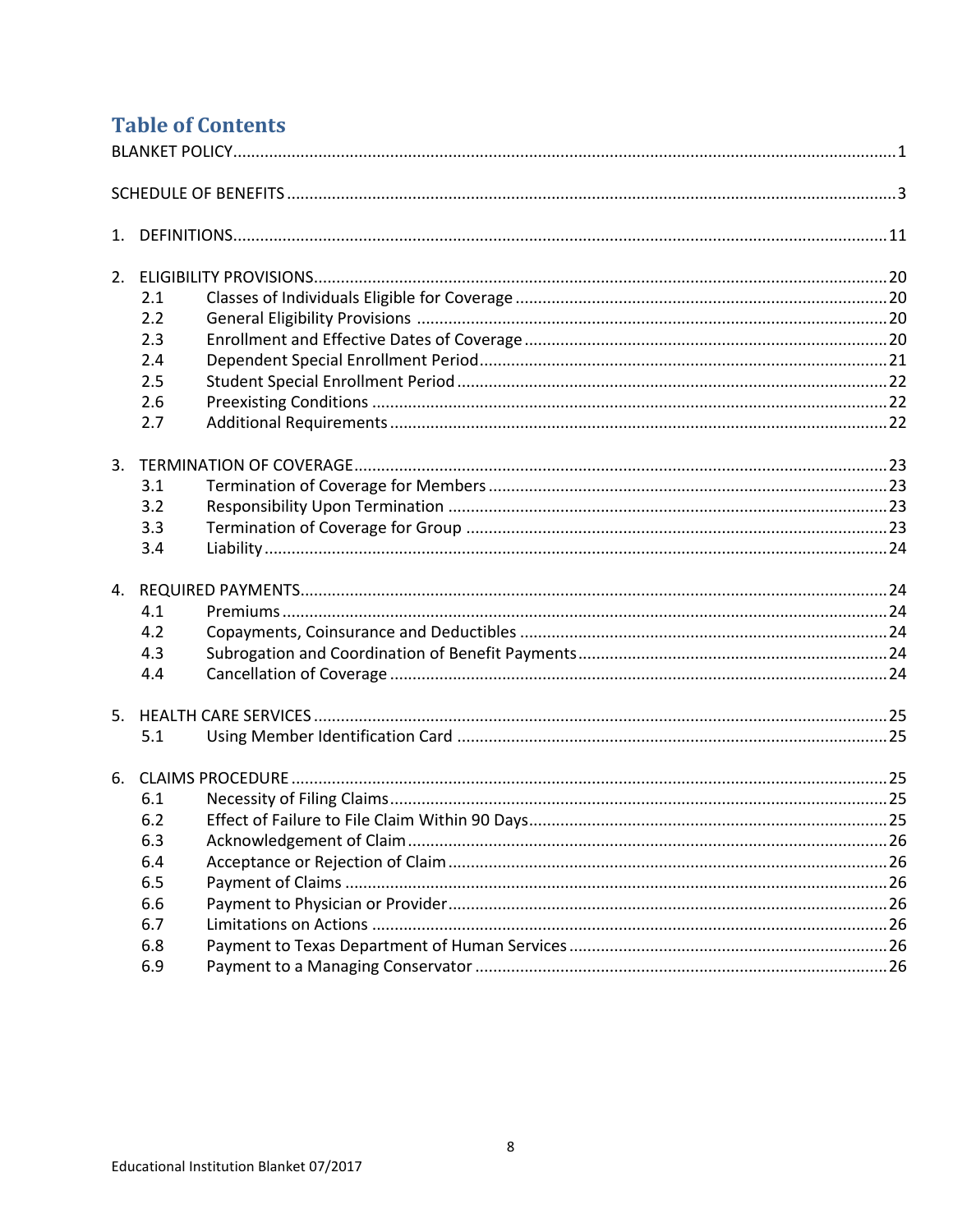| 7.1    |  |
|--------|--|
| 7.2    |  |
| 7.3    |  |
| 7.4    |  |
|        |  |
|        |  |
| 8.1    |  |
| 8.3    |  |
| 8.3    |  |
|        |  |
| 9.1    |  |
| 9.2    |  |
|        |  |
| 10.1   |  |
| 10.2   |  |
| 10.3   |  |
| 10.4   |  |
| 10.5   |  |
| 10.6   |  |
| 10.7   |  |
| 10.8   |  |
| 10.9   |  |
| 10.10  |  |
| 10.11  |  |
| 10.12  |  |
| 10.13  |  |
|        |  |
| 11.1   |  |
| 11.1.1 |  |
| 11.1.2 |  |
| 11.1.3 |  |
| 11.1.4 |  |
| 11.1.5 |  |
| 11.1.6 |  |
| 11.1.7 |  |
| 11.1.8 |  |
| 11.1.9 |  |
|        |  |
|        |  |
|        |  |
|        |  |
|        |  |
|        |  |
|        |  |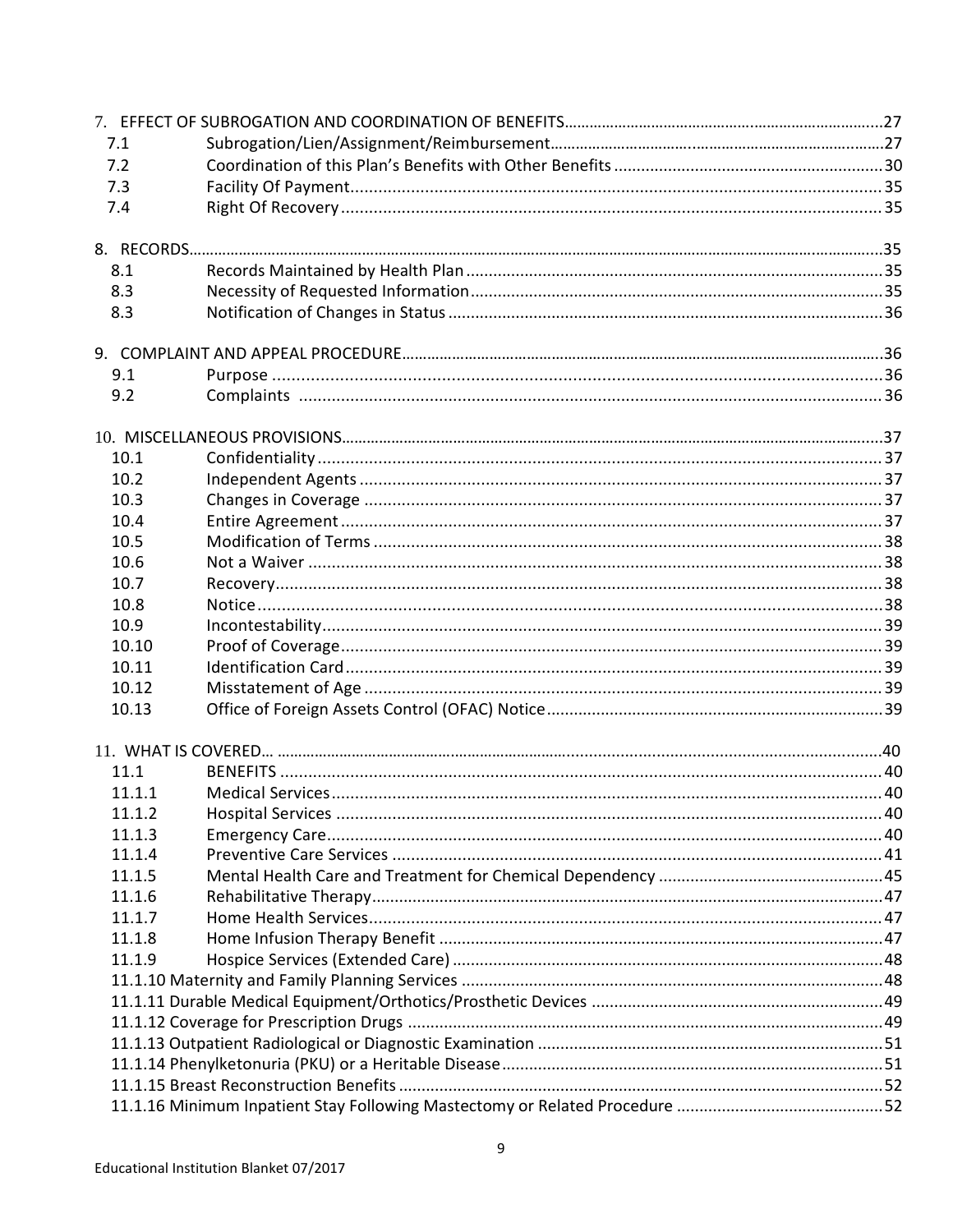| 11.1.17 Benefits for the Treatment and Diagnosis of Conditions Affecting Temporomandibular Joint 52 |  |
|-----------------------------------------------------------------------------------------------------|--|
|                                                                                                     |  |
|                                                                                                     |  |
|                                                                                                     |  |
|                                                                                                     |  |
|                                                                                                     |  |
|                                                                                                     |  |
|                                                                                                     |  |
|                                                                                                     |  |
|                                                                                                     |  |
|                                                                                                     |  |
|                                                                                                     |  |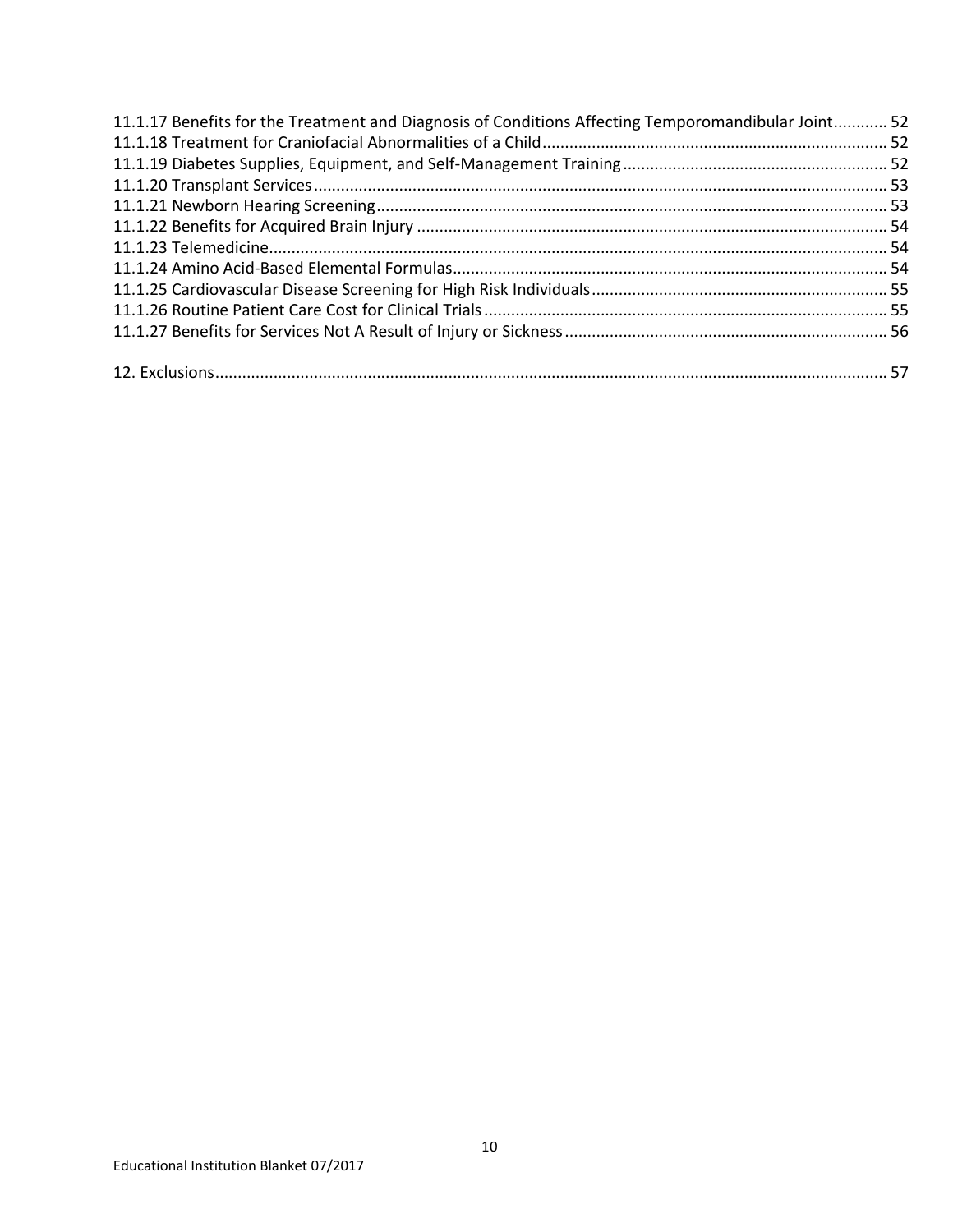# 1. DEFINITIONS

The following terms shall have the meaning stated. The various attachments to this Certificate of Coverage may contain additional definitions which pertain to the Health Care Services set forth in the Schedule of Benefits. Capitalized words are defined terms throughout this Agreement.

1.1 "Age of Ineligibility" means the age at which dependents are no longer eligible for coverage subject to the definition of Eligible Dependent. Unless amended by Your Group, Age of Ineligibility will be 26.

1.2 "Agreement" means this ICSW Blanket Accident and Sickness Policy and all attachments and riders herein.

1.3 "Allowed Amount" means the amount established by Insurance Company of Scott and White as the maximum payment for services provided by a Hospital, Physician, or Provider.

1.4 "Amino Acid-Based Elemental Formulas" means complete nutrition formulas designed for individuals who have an immune response to allergens found in whole food or formulas composed of whole proteins, fats, and/or carbohydrates. Amino Acid-Based Elemental Formulas are made from individual (single) nonallergentic amino acids (proteins) broken down to their "elemental level" so that they can be easily absorbed and digested.

1.5 "Appeal" is an oral or written request for Health Plan to reverse a previous decision.

1.6 "Chemical Dependency" means the abuse of psychological or physical dependence on, or addition to alcohol or a controlled substance.

1.7 "Chemical Dependency Treatment Center" means a facility which provides a program for the Treatment of chemical dependency pursuant to a written Treatment plan approved and monitored by a Physician and which facility is also:

- 1. Affiliated with a hospital under a contractual agreement with an established system for patient referral; or
- 2. Accredited as a chemical dependency treatment center by the Joint Commission on Accreditation of Health Care Organizations; or
- 3. Licensed as a chemical dependency treatment program by the Texas Commission on Alcohol and Drug Abuse; or
- 4. Licensed, certified, or approved as a chemical dependency treatment program or center by any other agency of the State of Texas having legal authority to so license, certify, or approve.

1.8 "Cognitive communication therapy" means services designed to address modalities of comprehension and expression, including understanding, reading, writing, and verbal expression of information.

1.9 "Cognitive rehabilitation therapy" means services designed to address therapeutic cognitive activities, based on an assessment and understanding of a Member's brain-behavioral deficits.

1.10 "Community reintegration services" means services that facilitate the continuum of care as an affected Member transition into the community.

1.11 "Coinsurance" means the percentage, if any, shown in the Schedule of Benefits, of the cost of Health Care Services for which the Member is responsible.

1.12 "Complainant" means a member, or a physician, provider, or other person designated to act on behalf of a member, who files a complaint.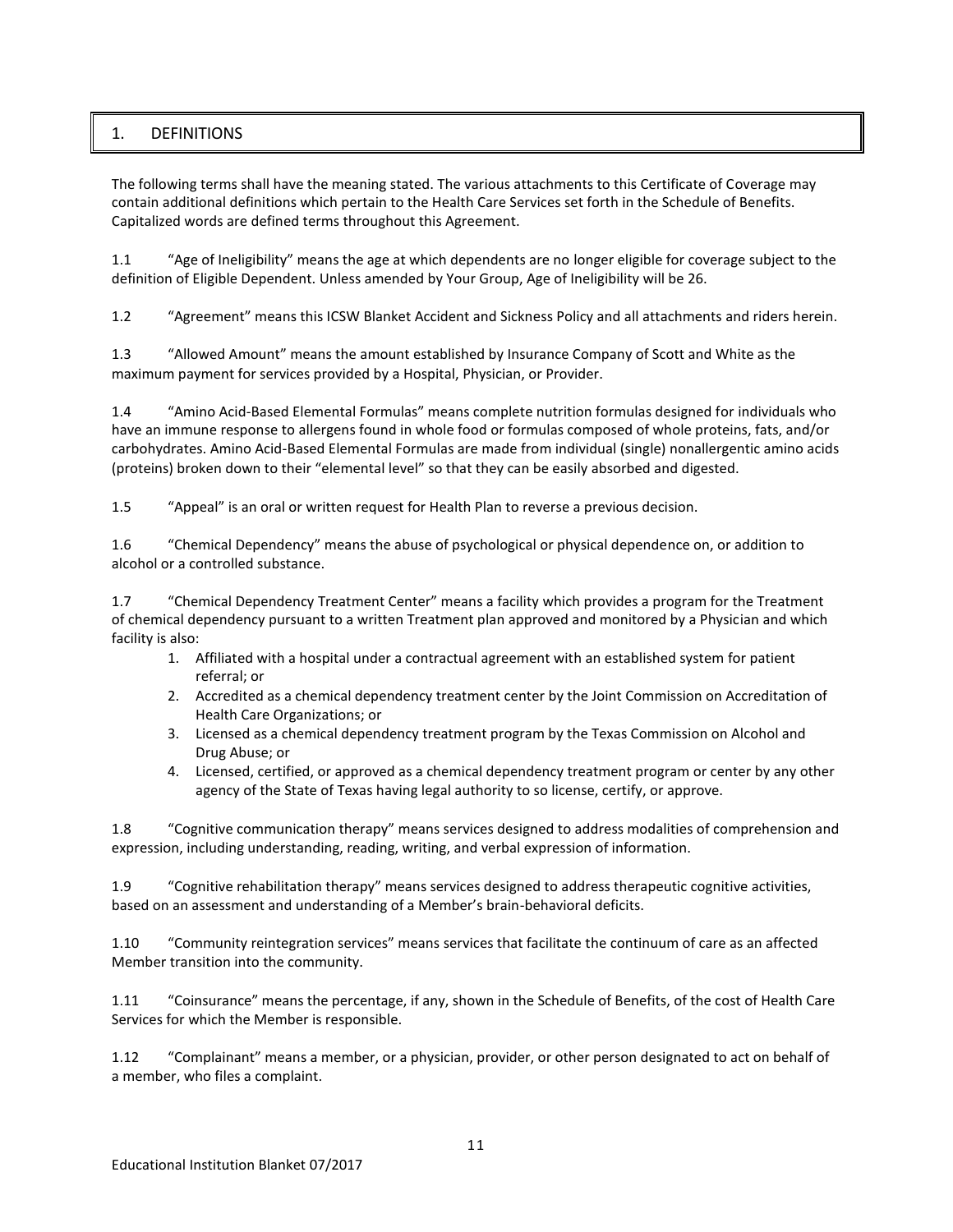1.13 "Complaint" is any oral or written expression of dissatisfaction with any aspect of Health Plan's operation including but not limited to dissatisfaction with plan administration, the denial, reduction, or termination of a service, the way a service is provided, or disenrollment decision expressed by a Complainant. The term does not include a misunderstanding or a problem of misinformation that is resolved promptly by clearing up the misunderstanding or supplying the appropriate information.

1.14 "Contract Date" means 12:01 am June 1, 2015, the date on which coverage for this Agreement commences.

1.15 "Contract Holder" means Educational Institution.

1.16 "Contract Period" means that period of time which begins at 12:01 am, June 1, 2015 and ends at 11:59 pm, May 31, 2016.

1.17 "Copayment" means the dollar amount, if any, shown in the Schedule of Benefits payable by the Member to a Hospital. Physician, Provider, or emergency room when Health Care Services are obtained from the Hospital, Physician, Provider, or emergency room.

1.18 "Covered Dependent" means a member of Your family who meets the eligibility provisions of this Agreement, whom Subscriber have listed on the Enrollment Application, and for whom the Required Payments have been made.

1.19 "Creditable Coverage" means any group health coverage or individual health coverage that qualified under regulations implementing the Federal Health Insurance Portability and Accountability Act of 1996 (Public Law 104-191).

1.20 "Crisis Stabilization Unit" means an appropriately licensed and accredited 24-hour residential program that is usually short term in nature that provides intensive supervision and highly structured activities to Members who are demonstrating an acute demonstrable psychiatric crisis of moderate to severe proportions.

1.21 "Custodial Care" means care designed principally to assist an individual in engaging in the activities of daily living, or services which constitute personal care, such as help in walking, and getting in and out of bed; assistance in bathing, dressing, feeding, and using the toilet; preparation of special diets; and supervision of medication, which can usually be self-administered and which does not entail or require the continuing attention of trained medical or other paramedical personnel. Custodial Care is normally, but not necessarily, provided in a nursing home, convalescent home or rest home or similar institution.

1.22 "Deductible" means the dollar amount, if any, shown in the Schedule of Benefits payable by the Member for Health Care Services before benefits under the Health Benefit Plan will be payable.

1.23 "Deductible Family Maximum" means the dollar amount payable by the Subscriber and the Subscriber's Covered Dependents for Covered Services each Plan Year before benefits are paid. Once the Family Maximum amount has been satisfied, no further Deductibles will be required for the remainder of the Plan Year. The Deductible Family Maximum is satisfied when (1) one family member satisfies the deductible, and (2) the cumulative total of all deductible amounts paid by or on behalf of Subscriber and Your Covered Dependents equals the Deductible Family Maximum stated in the Schedule of Benefits.

1.24 "Diabetic Equipment" means blood glucose monitors, including those designed to be used by blind individuals, insulin pumps and associated attachments, insulin infusion devices, and podiatric appliances for the prevention of diabetic complications.

1.25 "Diabetic Self-Management Training" means any of the following training or instruction provided by a Physician or Provider following initial diagnosis of diabetes: instruction in the care and management of the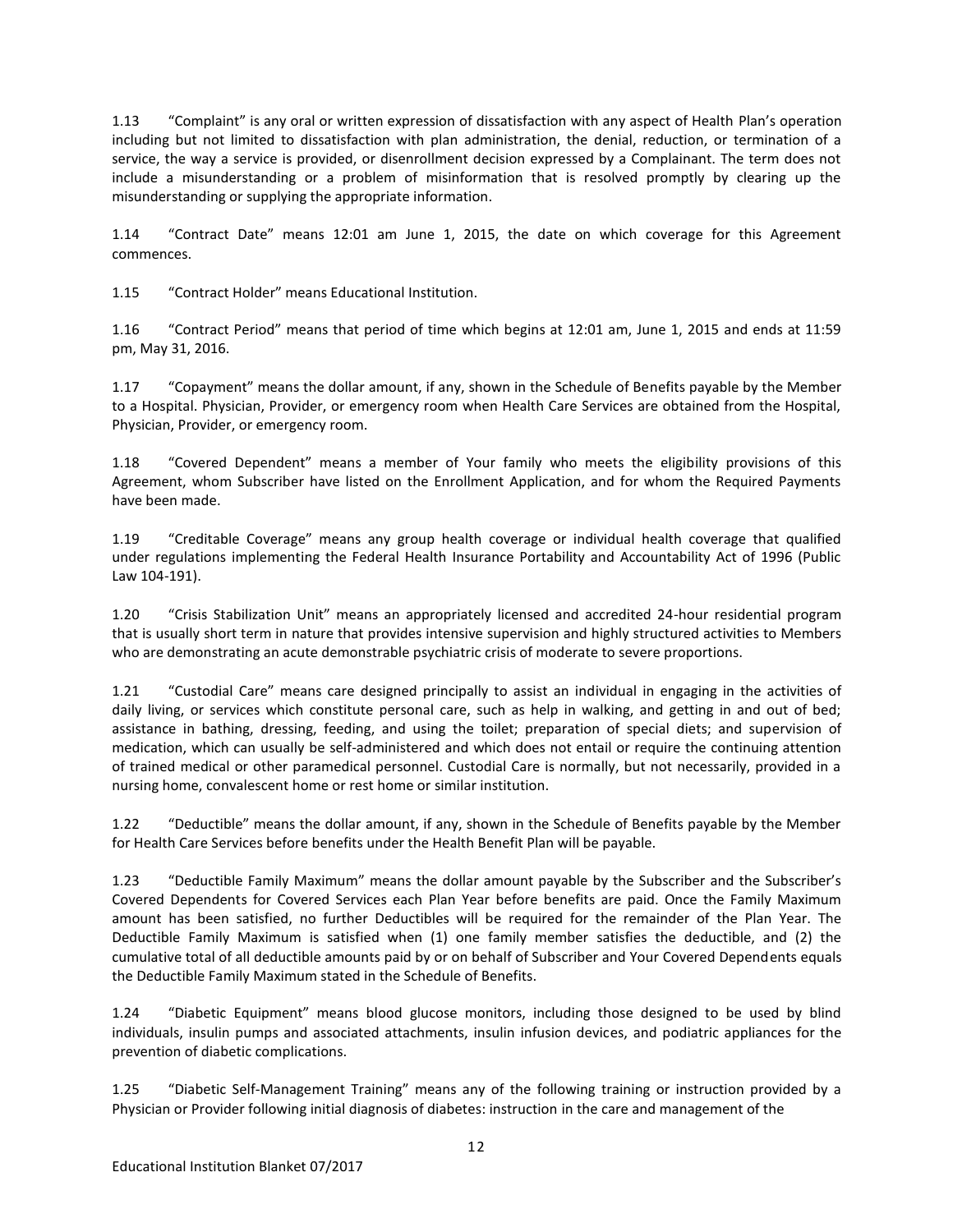condition, nutritional counseling, counseling in the proper use of diabetic equipment and supplies; subsequent training or instruction necessitated by a significant change in the Member's symptoms or condition which impacts the self-management regime, and appropriate periodic or continuing education as warranted by the development of new techniques and treatment for diabetes.

1.26 "Diabetic Supplies" means test strips for blood glucose monitors, visual reading and urine test strips, lancets and lancet devices, insulin and insulin analogs, injection aids, syringes for administering insulin, oral agents available with or without a prescription for controlling blood sugar levels, and glucagon emergency kits.

- 1.27 "Durable Medical Equipment" or "DME" means equipment that:
	- 1. can withstand repeated use;
	- 2. is primarily and customarily used to serve a medical purpose;
	- 3. generally is not useful to a person in the absence of an illness or injury; and
	- 4. is appropriate for use in the home.

1.28 "Effective Date" means the date the covered for Subscriber or Your Covered Dependent actually begins. It may be different from the Eligibility Date or the Contract Date.

1.29 "Eligible Dependent" means a member of Subscriber's family who falls within one of the following categories:

- 1. Subscriber's legal spouse
- 2. Subscriber's Son or Daughter who is
	- a. Unmarried; and
	- b. Under the Age of Ineligibility; or
		- i. If the Age of Ineligibility or older
			- 1. at the time of reaching the Age of Ineligibility, incapable of self-sustaining employment reason of physical disability or mental incapacity; and
			- 2. chiefly dependent upon Subscriber for support and maintenance
- 3. Subscriber's grandson or granddaughter who is:
	- a. Unmarried;
	- b. Under the Age of Ineligibility; or
		- i. If the Age of Ineligibility or older
			- 1. at the time of reaching the Age of Ineligibility, incapable of self-sustaining employment by reason of physical disability or mental incapacity; and
			- 2. chiefly dependent upon Subscriber for support and maintenance; and
	- c. dependent upon Subscriber for federal income tax purposes for whom Subscriber for federal income tax purposes at the time of application.
- 4. Any child for whom Subscriber is obligated to provide health coverage by a Qualified Medical Support Order pursuant to the terms of that order.
- 5. Subscriber's Son or Daughter of any age who is:
	- a. Unmarried
	- b. Medically certified as disabled; and
	- c. Chiefly dependent upon Subscriber for support and maintenance

1.30 "Eligible Student" means a Student at Educational Institution during the Contract Period.

1.31 "Eligibility Date" means the date the Member satisfies the definition of either Eligible Student or Dependent.

1.32 "Emergency Care" shall mean Health Care Services provided in a hospital emergency facility or comparable facility to evaluate and stabilize medical conditions of a recent onset and severity, including but not limited to severe pain, that would lead a prudent layperson, possessing an average knowledge of medicine and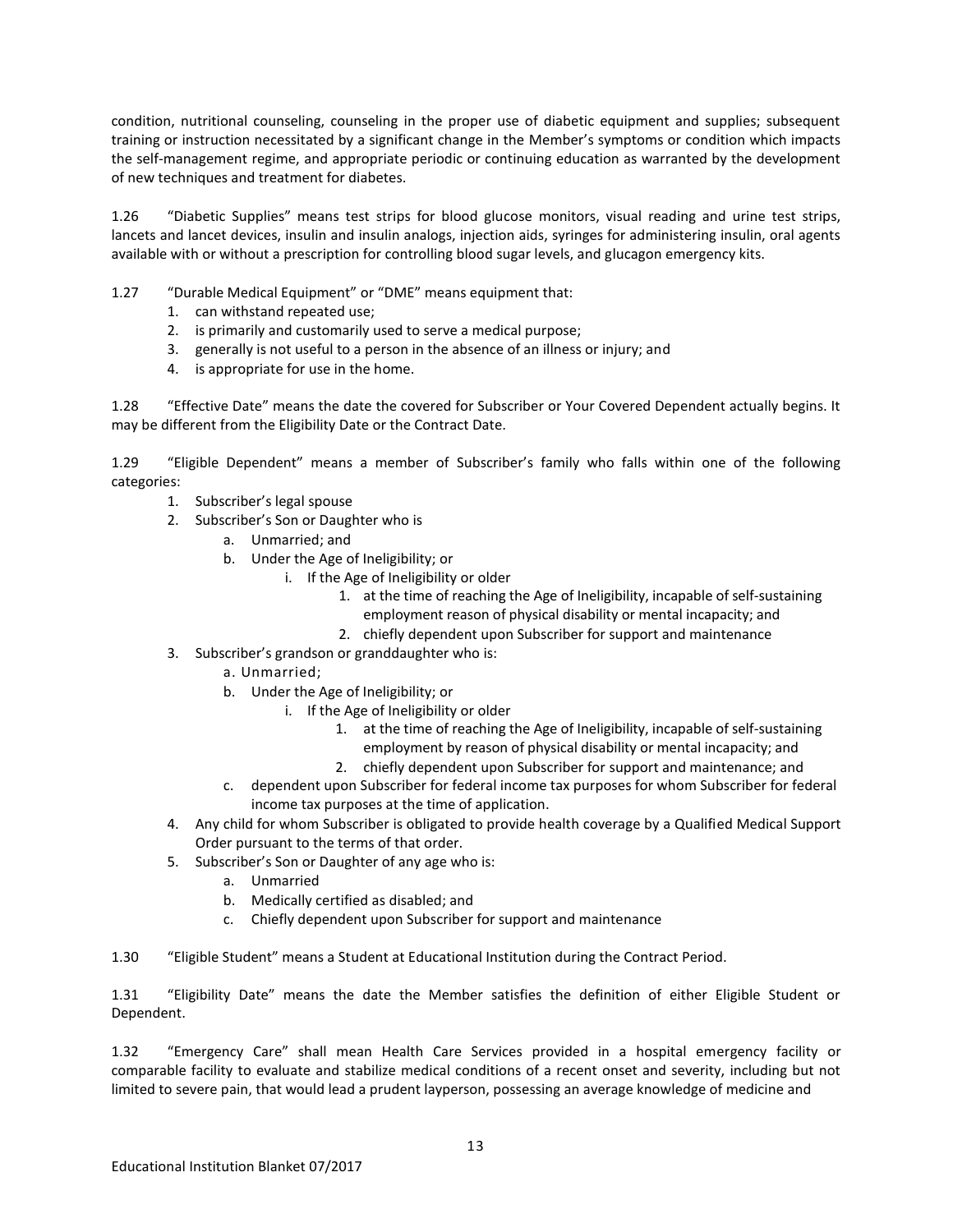health to believe that his or her condition, sickness, or injury is of such a nature that failure to get immediate medical care could result in:

- 1. placing his or her health in serious jeopardy
- 2. serious impairment of bodily functions;
- 3. serious dysfunction of any bodily organ or part;
- 4. serious disfigurement; or
- 5. in the case of a pregnant woman, serious injury to the health of the fetus.
- 6. in the case of a woman having contractions, there is inadequate time to effect a safe transfer to another hospital before delivery, or if transfer may pose a threat to the health or safety of the woman or the unborn child.

1.33 "Enrollment Application" means any document(s) which must be completed by or on behalf of a person in applying for coverage.

1.34 "Experimental" or "Investigational" means, in the opinion of the Medical Director, Treatment that has not been proven successful in improving the health of patients. In making such determinations, the Medical Director will rely upon:

- 1. well-designed and well conducted investigations published in recognized peer reviewed medical literature, such as the New England Journal of Medicine or the Journal of Clinical Oncology, when such papers report conclusive findings of controlled or randomized trials. The Medical Director shall consider the quality of the body of studies and the consistency of the results in evaluating the evidence;
- 2. communications about the Treatment that have been provided to patients as part of an informed consent;
- 3. communications about the procedure or Treatment that have been provided from the physician undertaking a study of the Treatment to the institution or government sponsoring the study;
- 4. documents or records from the institutional review board of the hospital or institution undertaking a study of the Treatment;
- 5. regulations and other communications and publications issued by the Food and Drug Administration and the Department of Health and Human Services; and
- 6. the Member's medical records.

As used above, "peer review medical literature" means one or more U.S. scientific publications which require that manuscripts be submitted to acknowledged experts inside or outside the editorial office for their considered opinions or recommendations regarding publications of the manuscript. In addition, in order to qualify as peer reviewed medical literature, the manuscript must actually been reviewed by acknowledged experts before publication.

Treatments referred to as "experimental", "experimental trial", "investigational", "investigational trial", "trial", "study", "controlled study", "controlled trial", and any other term of similar meaning shall be considered to be Experimental or Investigational.

1.35 "Group" means Educational Institution.

1.36 "Health Benefit Plan" means a group, blanket, or franchise insurance policy, a certificate issued under a group policy, a group hospital service contract, or a group subscriber contract or evidence of coverage issued by a health maintenance organization that provides benefits for health care services.

1.37 "Health Care Services" means those Medically Necessary services which are included in the Description of Benefits and any amendments or riders thereto.

1.38 "Health Plan" means Insurance Company of Scott and White.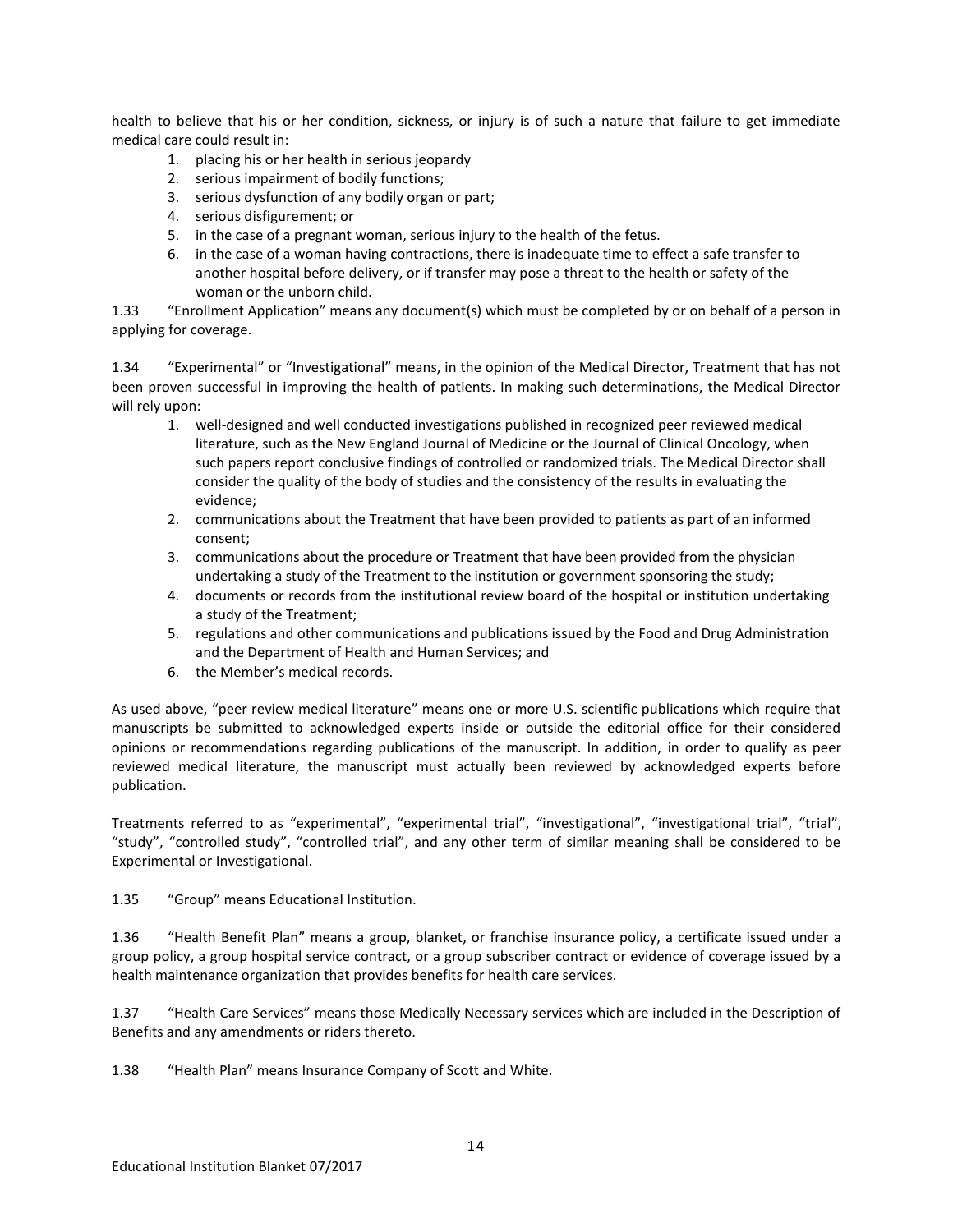1.39 "Health Professionals" means those health care professionals, licensed in the State where care is provided who provide Health Care Services.

1.40 "Home Infusion Therapy" means drug infusion services provided when You or Your Covered Dependent is medically homebound, or when Your home is determined by the Medical Director to be the most appropriate setting for the drug infusion.

1.41 "Individual Treatment Plan" means a Treatment plan prepared or approved by the Medical Director with specific attainable goals and objectives appropriate to both the Members and the Treatment modality of the program.

1.42 "Medical Director" means any Physician designated by the Health Plan who shall have such responsibilities for assuring the continuity, availability and accessibility of Health Care Services as shall be assigned. These responsibilities include but are not limited to monitoring the programs of quality assurance, utilization review and peer review; determining Medical Necessity; and determining whether or not a Treatment is Experimental or Investigational.

1.43 "Medical Necessary" means those Health Care Services, which in the opinion of the Member's Physician, whose opinions are subject to the review, approval or disapproval, and actions of the Medical Director or the Quality Assurance Committee in the appointed duties, are:

- 1. essential to preserve the health of Member;
- 2. consistent with the symptoms or diagnosis and Treatment of the Member's sickness or injury;
- 3. appropriate with regard to standard of good medical practice within the surrounding community;
- 4. not solely for the convenience of the Member, Member's Physician, Hospital, or other health care provider; and
- 5. the most appropriate supply or level of service which can be safely provided to the Member.

1.44 "Member" means Subscriber or a Covered Dependent.

1.45 "Neurobehavioral testing" means an evaluation of the history of neurological and psychiatric difficulty, current symptoms, current mental status, and premorbid history, including the identification of problematic behavior and the relationship between behavior and the variables that control behavior. This may include interviews of a Member, a Member's family, or others.

1.46 "Neurobehavioral treatment" means interventions that focus on behavior and the variables that control behavior.

1.47 "Neurobiological disorder" means an illness of the nervous system caused by genetics, metabolic, or other biological factors.

1.48 "Neurocognitive rehabilitation" means services designed to assist cognitively impaired Member to compensate for deficits in cognitive functioning by rebuilding cognitive skills and/or developing compensatory strategies and techniques.

1.49 "Neurocognitive therapy" means services designed to address neurological deficits in informational processing and to facilitate the development of higher level cognitive abilities.

1.50 "Neurofeedback therapy" means services that utilize operant conditional learning procedures based on electroencephalography (EEG) parameters, and which are designed to result in improved mental performance and behavior, and stabilized mood.

1.51 "Neuropsychological testing" means the administering of a comprehensive battery of test to evaluate neurocognitive behavior, and emotional strengths and weaknesses, and their relationship to normal and abnormal central nervous system functioning.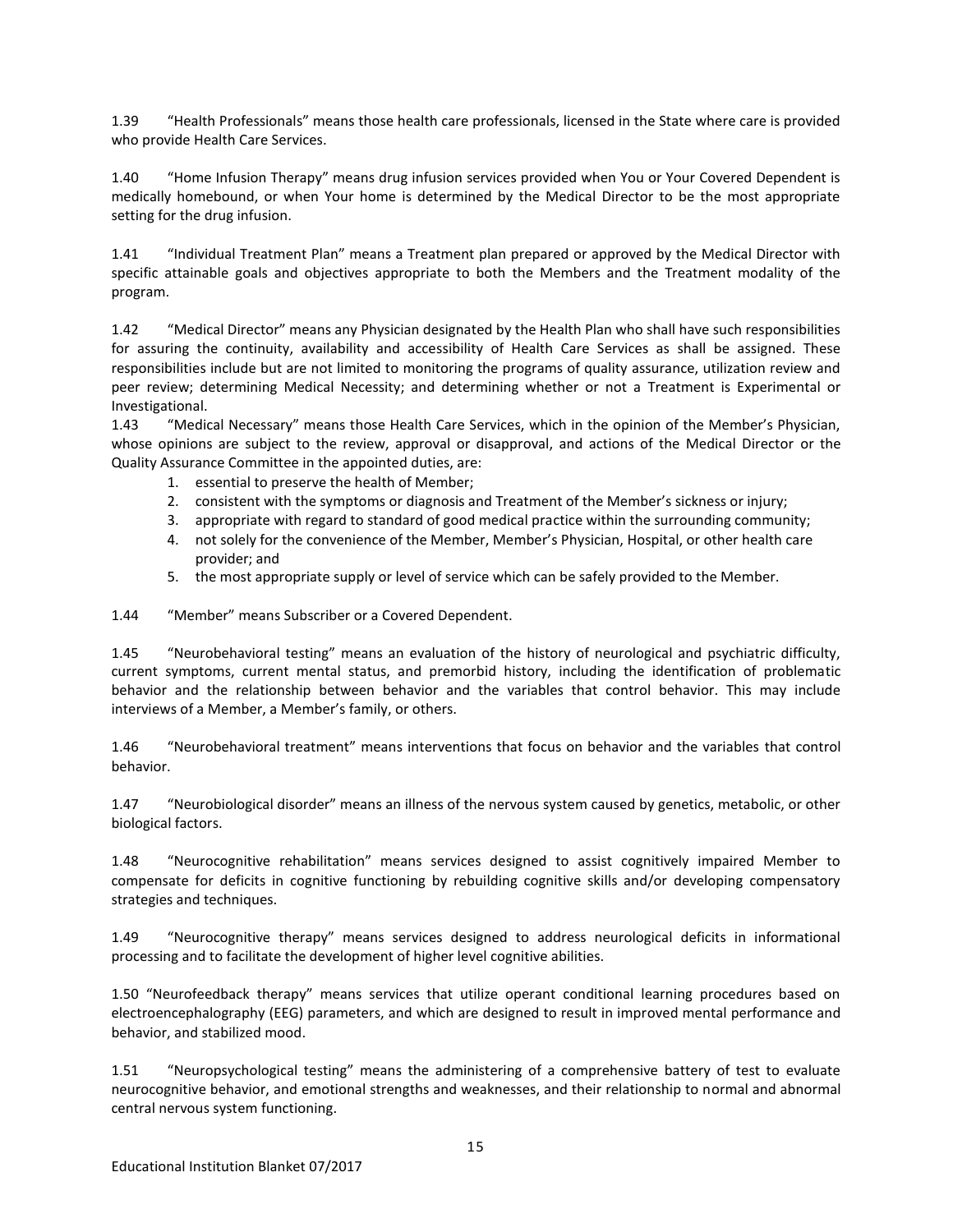1.52 "Neuropsychological treatment" means interventions designed to improve or minimize deficits in behavioral or cognitive processes.

1.53 "Neurophysiological testing" means an evaluation of the function of the nervous system.

1.54 "Neurophysiological treatment" means interventions designed to improve or minimize deficits in behavioral and cognitive processes.

1.55 "Orthotic Device" means a custom-fitted or custom-fabricated medical device that is applied to part of the human body to correct a deformity, improve function, or relieve symptoms of a disease.

1.56 "Out-of-Pocket Expense" means the portion of Covered Services for which a Member is required to pay at the time services and treatments are received after the Deductible is met. Out-of-pocket Expenses apply to Covered Services only. Medical services and treatments, which are not covered by the Plan or are not Medically Necessary, are not included in determining Out-of-Pocket Expenses.

1.57 "Out-of-Pocket Expense Maximum" means the total dollar amount of Out-of-Pocket Expenses which a Member will be required to pay for Covered Serviced during a Contract Period after the Deductible has been met. Out-of-Pocket Maximums are determined for Covered Services and not for any medical services or treatments which are not Medically Necessary or not covered.

1.58 "Out-of-Pocket Maximums, Family" means the total amount of Out-of-Pocket Expenses which one family will be required to pay in any one Contract Period after the Deductible has been met.

1.59 "Outpatient day treatment services" means structured services provided to address deficits in physiological, behavioral, and/or cognitive functions. Such services may be delivered in settings that include transitional residential, community integration, or non-residential treatment settings.

1.60 "Participating Hospital" means an institution licensed by the State of Texas as a hospital which has contracted with Health Plan to provide Health Care Services to Members, and which is listed by Health Plan as a Participating Hospital. By contracting with Health Plan, a Participating Hospital has agreed to accept Health Plan allowed amount, along with Your Copayment, Coinsurance and Deductible, as payment in full for Health Care Services.

1.61 "Participating Physician" means anyone licensed to practice medicine in the State of Texas which has contracted with Health Plan to provide Health Care Services to Member and who is listed by Health Plan as a Participating Physician. By contracting with Health Plan, a Participating Physician has agreed to accept Health Plan's allowed amount, along with Your Copayment, Coinsurance, and Deductible, as payment in full for Health Care Services.

1.62 "Participating Provider" means any person or entity that has contracted directly with Health Plan to provide Health Care Services to Members, and who is listed by Health Plan as a Participating Provider. By contracting with Health Plan, a Participating Provider has agreed to accept Health Plan's allowed amount, along with Your Copayment, Coinsurance, and Deductible, as payment in full for Health Care Services. Participating Provider include but not limited to: Medical Group, Participating Hospital, Participating Physicians, Health Professionals, Urgent Care Facilities, and contracted pharmacies.

1.63 "Post-Acute transition services" means services that facilitate the continuum of care beyond the initial neurological insult through rehabilitation and community reintegration.

1.64 "Post- Acute treatment services" means services provided after acute care confinement and/or treatment that are based on an assessment of the Member's physical, behavioral, or cognitive functional defects, which include a treatment goal of achieving functional charges by reinforcing, strengthening, or reestablishing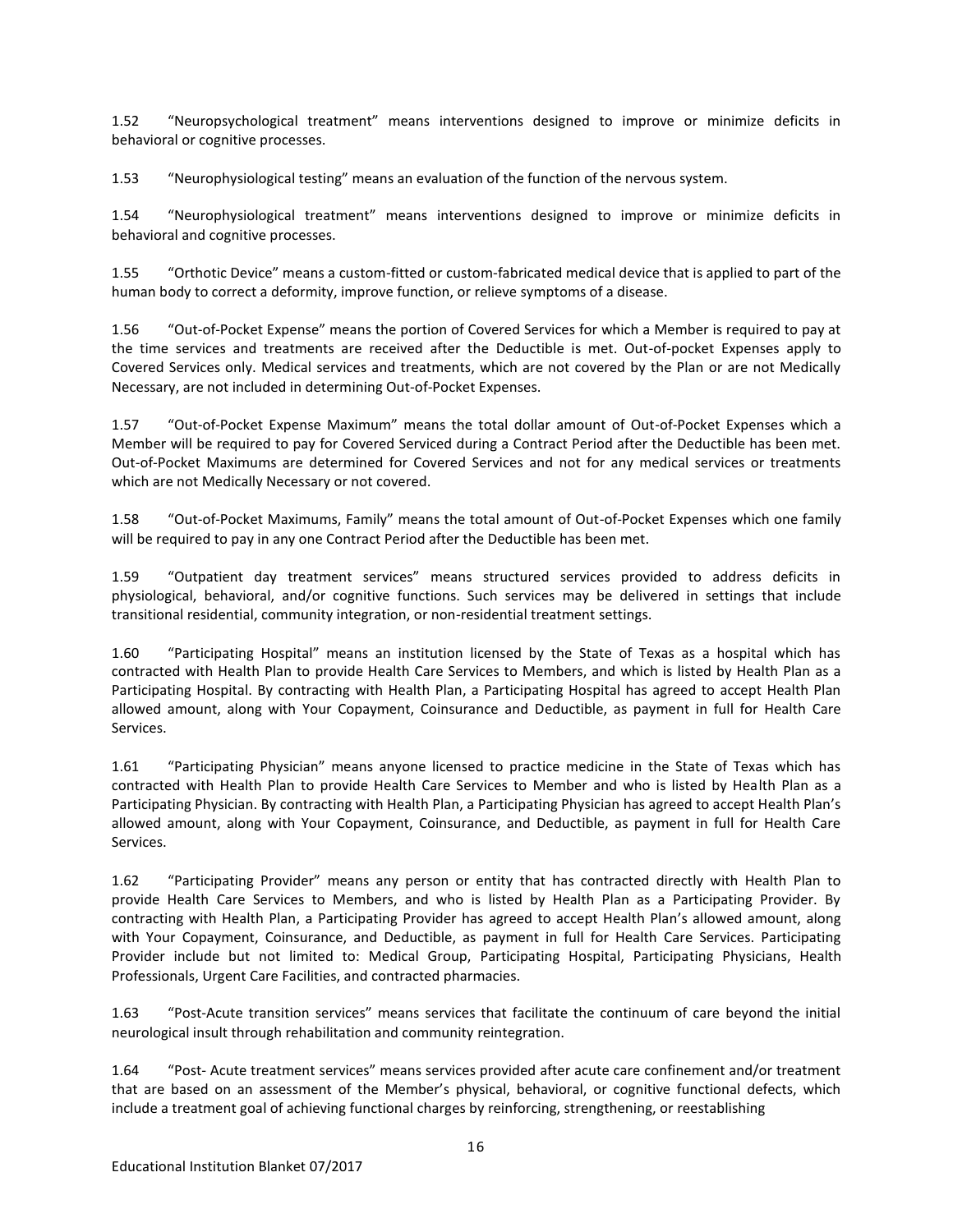previously learned patterns of behavior and/or establishing new patterns of cognitive activity or compensatory mechanisms.

1.65 "Postdelivery care" means postpartum health care services provided in accordance with accepted maternal and neonatal assessments including, but not limited to, parent education, assistance and training in breast feeding, and the performance of any necessary and appropriate clinical tests.

1.66 "Premium" means those periodic amounts required to be paid to Health Plan for or on behalf of Subscriber and Dependents, if any, as a condition of coverage under this Agreement.

1.67 "Preventive Care Services" means the following, as further defined and interpreted by appropriate statutory, regulatory, and agency guidance.

- 1. Evident-based items with an "A" or "B" rating from the U.S. Preventive Services Task Force (USPSTF);
- 2. Immunizations for routine use in children, adolescents, and adults with a recommendation in effect from the Advisory Committee on Immunization Practices of the Centers for Disease Control and Prevention.
- 3. Evidence-informed preventive care screening for infants, children, and adolescents provided in guidelines supported by the Health Resources and Services Administration (HRSA); and
- 4. Evidence-informed preventive and screening for women provided in guidelines supported by HRSA and not otherwise addressed by the USPSTF.

1.68 "Prosthetic Device" means an artificial device designed to replace, wholly or partly, an internal body organ or replace all or part of the function of permanently inoperative or malfunctioning internal body organ, or to replace an arm or leg. Prosthetic Devices designed to replace an arm, including the hand, or a leg, including the foot, are described as Limb Prosthetic Devices.

1.69 "Psychiatric Day Treatment Facility" means a mental health facility, licensed by the State of Texas , which provides treatment for individuals suffering from acute, mental and nervous disorders in a structured psychiatric program utilizing individualized treatment plans with specific attainable goals, and treatment modality of the program, and that is clinically supervised by a doctor of medicine who is certified in psychiatry by the American Board of Psychiatry and Neurology. The facility at which the treatment is performed must have a contract with Health Plan to provide its services to Member's must treat its patients not more than eight hours in any twenty four hour period, and must be accredited by the Program for Psychiatric Facilities, or its successor, of the Joint Commission on Accreditation of Health Care Organizations.

1.70 "Psychophysiological testing" means an evaluation of the interrelationships between the nervous system and other bodily organs and behavior

1.71 "Psychophysiological treatment" means intervention designed to alleviate or decrease abnormal physiological responses of the nervous system due to behavioral or emotional factors.

1.72 "Qualified Medical Support Order" means a court or administrative judgment, decree or order whether temporary, final, or subject to modification for the benefit of a child that provides for health coverage of the child.

1.73 "Qualify Assurance Committee" means a committee or committees used by the Health Plan to establish programs to monitor to appropriateness and effectiveness of the Health Care Services provided to the Member, record the outcome of Treatment, and provide a means for peer review.

1.74 "Remediation" means the process(es) of restoring or improving a specific function.

1.75 "Required Payments" means any payment or payments required of the Group, an applicant for coverage hereunder, or a Member, in order to obtain or maintain coverage under this health care Agreement, including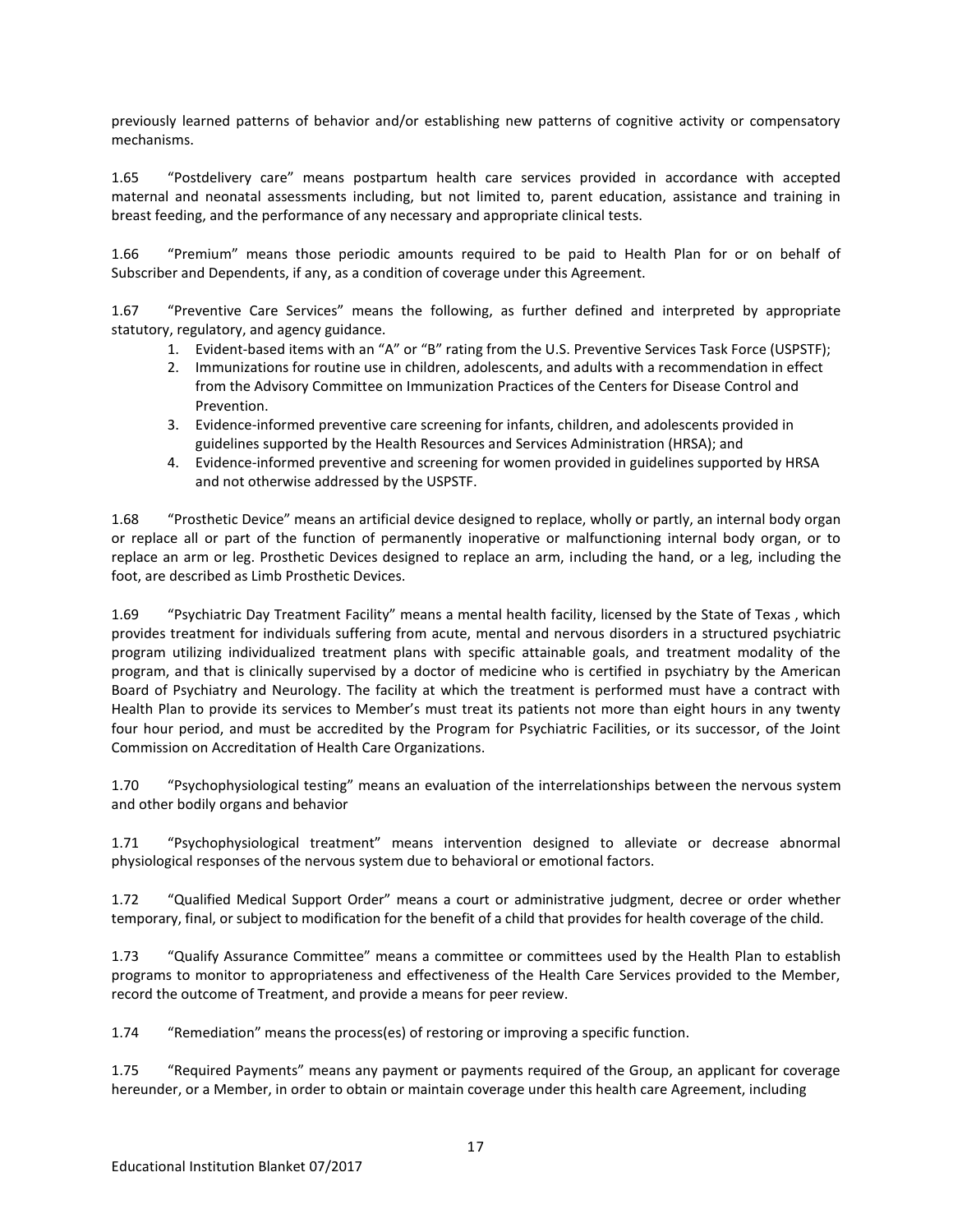application fees. Copayments, Deductibles, subrogation, Premiums, late fees and any other amounts specifically identified as Required Payments under the terms of this Agreement.

1.76 "Research Institutions" means the institution or other person or entity conducting a phase I, phase II, phase III, or phase IV clinical trial.

1.77 "Residential Treatment Center for Children and Adolescents" means a child-care institution that provides residential care and treatment for emotionally disturbed children and adolescents and that is accredited as a residential treatment center by the Council of Accreditation, the Joint Commission on Accreditation of Healthcare Organizations, or the American Association of Psychiatric Services for Children.

1.78 "Routine Patient Care Costs" means the costs of any medically necessary health care service for which benefits are provided under a health benefit plan, without regard to whether You or Your Covered Dependent is participating in a clinical trial. Routine patient care costs do not include:

- 1. the cost of an investigational new drug or device that is not approved for any indication by the United States Food and Drug Administration, including a drug or device that is the subject of the clinical trial;
- 2. the cost of a service that is not a health care service, regardless of whether the service, is required in connection with participating in a clinical trial;
- 3. the cost of a services that is clearly inconsistent with widely accepted and established standards of care for a particular diagnosis;
- 4. a cost associated with managing a clinical trial; or
- 5. the cost of a health care service that is specifically excluded from coverage under this Agreement.

1.79 "Schedule of Benefits" means the attachment to this Agreement which describes, among other things, the Copayment, Deductibles, Age of Ineligibility, and other information applicable to Your Health Plan and Health Care Services set forth in the Description of Benefits attached to this agreement and any amendments and riders thereto.

1.80 "Series of Treatment" is a planned, structured, and organized program to promote chemical free status, or modalities. Such a program is considered complete when the covered Member (1) is discharged on medical advice for inpatient detoxification, inpatient rehabilitation/Treatment, partial hospitalization or intensive outpatient care or a serious of these levels of Treatment without a lapse in Treatment, or (2) fails to materially comply with the Treatment program for a period of thirty (30) days.

1.81 "Serious Mental Illness" means the following psychiatric illnesses: schizophrenia, paranoid and other psychotic disorders, bipolar disorders (hypomanic, manic, depressive, and mixed), major depressive disorders (single episode or recurrent), schizo-affective disorders (bipolar or depressive), pervasive developmental disorders, obsessive-compulsive disorders, and depression in childhood and adolescence.

1.82 "Short-term therapy" is that therapeutic service or those therapeutic services, which when applied to a covered injury or illness under this agreement, meet or exceed Treatment goals in accordance with the individual Treatment Plan.

## 1.83 "Son or Daughter" means

- 1. a child born to Subscriber or Subscriber's Legal spouse, or
- 2. a child who is Subscriber or Subscriber's legally adopted child with a legal adoption evidenced by a decree of adoption; who is the object of a lawsuit for adoption and Subscriber or Subscriber's Spouse are a party to such lawsuit; or who has been placed with Subscriber or Subscriber's Spouse for adoption.

1.84 "Specialty Pharmacy Drug" means any prescription drug regardless of dosage form, identified as a Specialty Pharmacy Drug on the drug formulary or a drug which requires at least one of the following in order to provide optimal patient outcomes: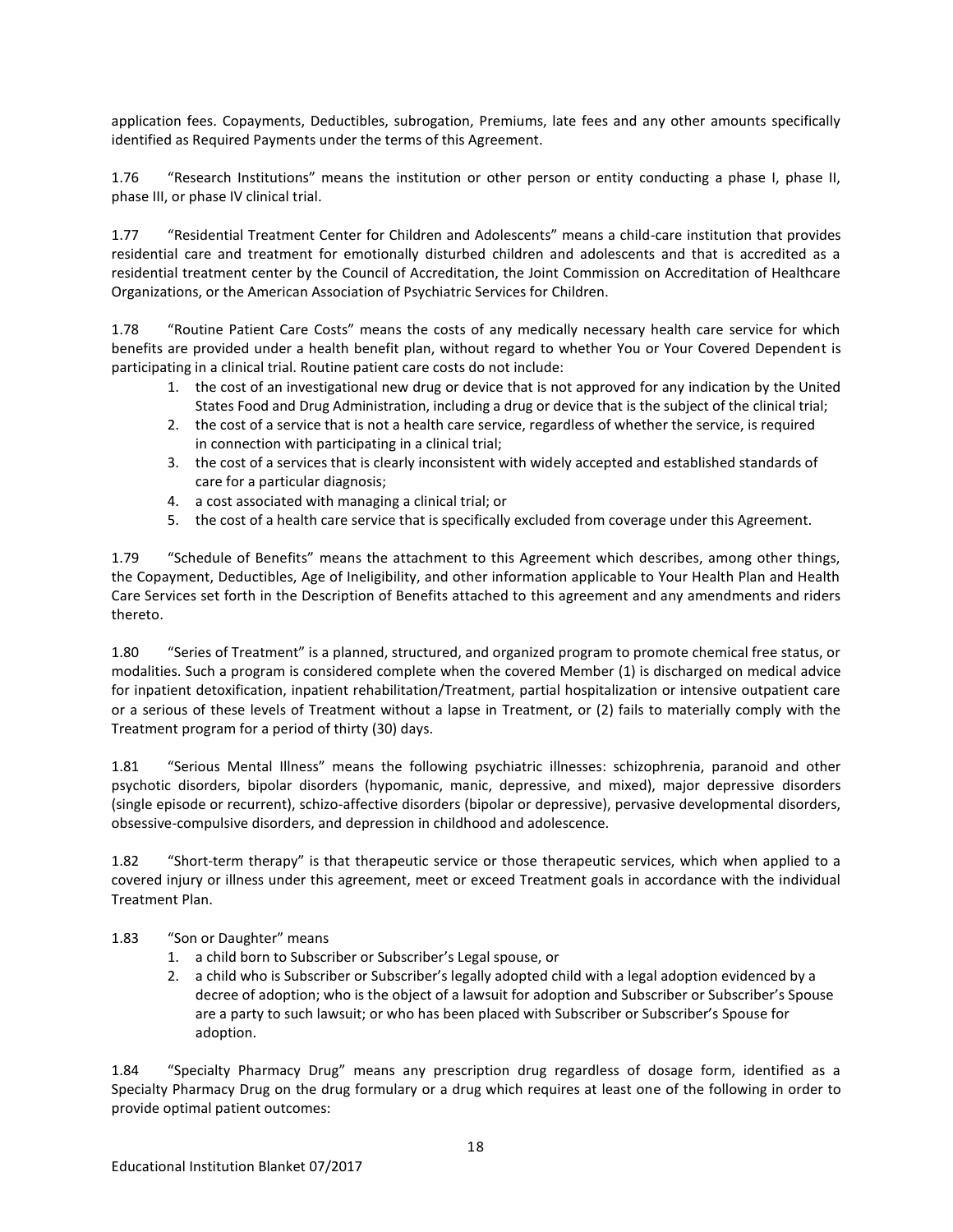- 1. specialized procurement handling, distribution, or is administered in a specialized fashion;
- 2. complex benefit review to determine coverage;
- 3. complex medical management requiring close monitoring by a physician or clinically trained individual;
- 4. FDA mandated or evidence-based medical guideline determined comprehensive patient and/or physician education; or
- 5. Has any dosage form with a total cost great than \$1,000 per prescription.

1.85 "Subscriber" means the Eligible Student for or on behalf of whom the Premiums are paid.

1.86 "Telehealth Services" means a health service other than a telemedicine medical service, delivered by a licensed or certified health professional acting within the scope of the health professional acting within the scope of the health professional's license or certification who does not perform a telemedicine medicine service that requires the use of advanced telecommunications telecommunication technologies, other than by telephone or facsimile, including:

- 1. compressed digital interactive video, audio, or data transmission;
- 2. clinical data transmission using computer;
- 3. other technology that facilitates access to health care services or medical specialty expertise.

1.87 "Telemedicine Medical Services" means a health care service initiated by a physician or provided by a health professional acting under physician delegation or supervision, for purposes of patient assessment by a health professional, diagnosis or consultation by a physician, treatment or the transfer or medical data, that requires the use of advanced telecommunications technology, other than by telephone or facsimile, including

- 1. compressed digital interactive video, audio, or data transmission;
- 2. clinical data transmission using computer;
- 3. other technology that facilitates access to health care services or medical specialty expertise.

1.88 "Treatment" or "Treatments" means services, supplies, drugs, equipment, protocols, procedures, therapies, surgeries, and similar terms sued to describe ways to treat a health problem or condition.

1.89 "Urgent Care Facility" means any licensed Facility that provides physician services for the immediate treatment only of an injury or disease and which has contracted with the Health Plan to provide Member such services.

1.90 "Urgent Care" means services provided for the immediate treatment of a medical condition that requires prompt medical attention but where a brief lapse before receiving services will not endanger life or permanent health. Urgent conditions include, but are not limited to, minor sprains, fractures, pain, heat exhaustion, and breathing difficulties other than those of sudden onset and persistent severity. Any individual patient's urgent condition may be determined emergent upon evaluation by the Medical Director.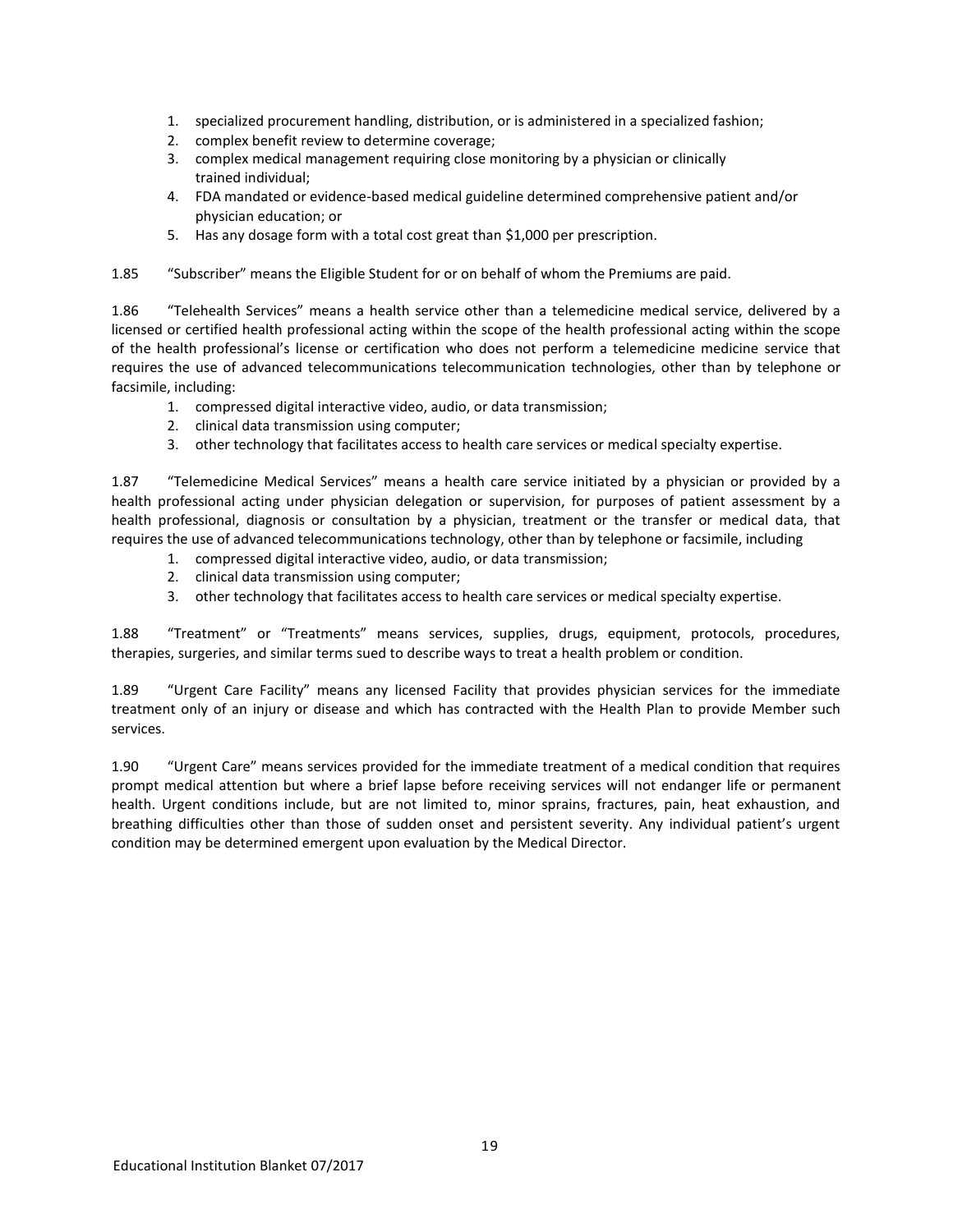# **2. ELIGIBILITY PROVISIONS**

# **2.1 Classes of Individuals Eligible for Coverage**

## 2.1.1 Eligible Students

To be eligible for coverage Subscriber must be a Full Time Student at Educational Institution during the Contract Period.

## 2.1.2 Eligible Dependent

To be eligible for coverage as a dependent, a person must apply for coverage and be an Eligible Dependent as defined in the Definitions section of this Agreement.

# **2.2 General Eligibility Provisions**

# 2.2.1 Dependent coverage requirement of Subscriber Enrollment

In order for a dependent to be eligible and remain eligible for coverage hereunder as a dependent, the Subscriber upon whose enrollment the dependent's eligibility is based must enroll and remain enrolled in the Health Plan.

# 2.2.2 Applicability of Definitions

To be eligible for coverage as a Subscriber or dependent, the individual must meet all applicable definitions and provisions for participating described in the Agreement and in the Group's attachment to the application for this Agreement. Such definitions and provisions for participation must prohibit selection on an individual basis.

# **2.3 Enrollment and Effective Dates of Coverage**

The Effective Date is the date the coverage for Member actually begins, it may be different from the Eligibility Date.

# 2.3.1 Timely Applications

To enroll in the Health Plan, Subscriber and Subscriber's Eligible Dependents must make appropriate and timely application, which includes:

- 1. a completed Enrollment Application which must be received by Health Plan during the enrollment period, or
- 2. a certification by the Group that:
	- a. Subscriber and Subscriber's Eligible Dependent were enrolled with the Health Plan for the Coverage Period immediately preceding the current Coverage Period; and
	- b. Subscriber and Subscriber's Eligible Dependent remain eligible under the terms of the Agreement; and
- 3. Payment of the Premium when due.

A MEMBER WHO FAILS TO PAY ANY REQUIRED PAYMENTS WHEN DUE SHALL BE DISENROLLED FROM THE HEALTH PLAN, IN ACCORDANCE WITH THE PROCEDURES SET FORTH IN THIS AGREEMENT.

## 2.3.2 Coverage Upon Initial Eligibility

If Subscriber applies for coverage for Subscriber or for Subscriber and Subscriber's Eligible Dependents, the Effective Date is determined as follow:

1. If subscriber is eligible on the Contract Date and the completed enrollment application is received by Health Plan 31 days prior to start of any semester, the Effective Date for Subscriber and Subscriber's Eligible Dependent's for who an application was submitted is the first day of the Semester before which the application was received.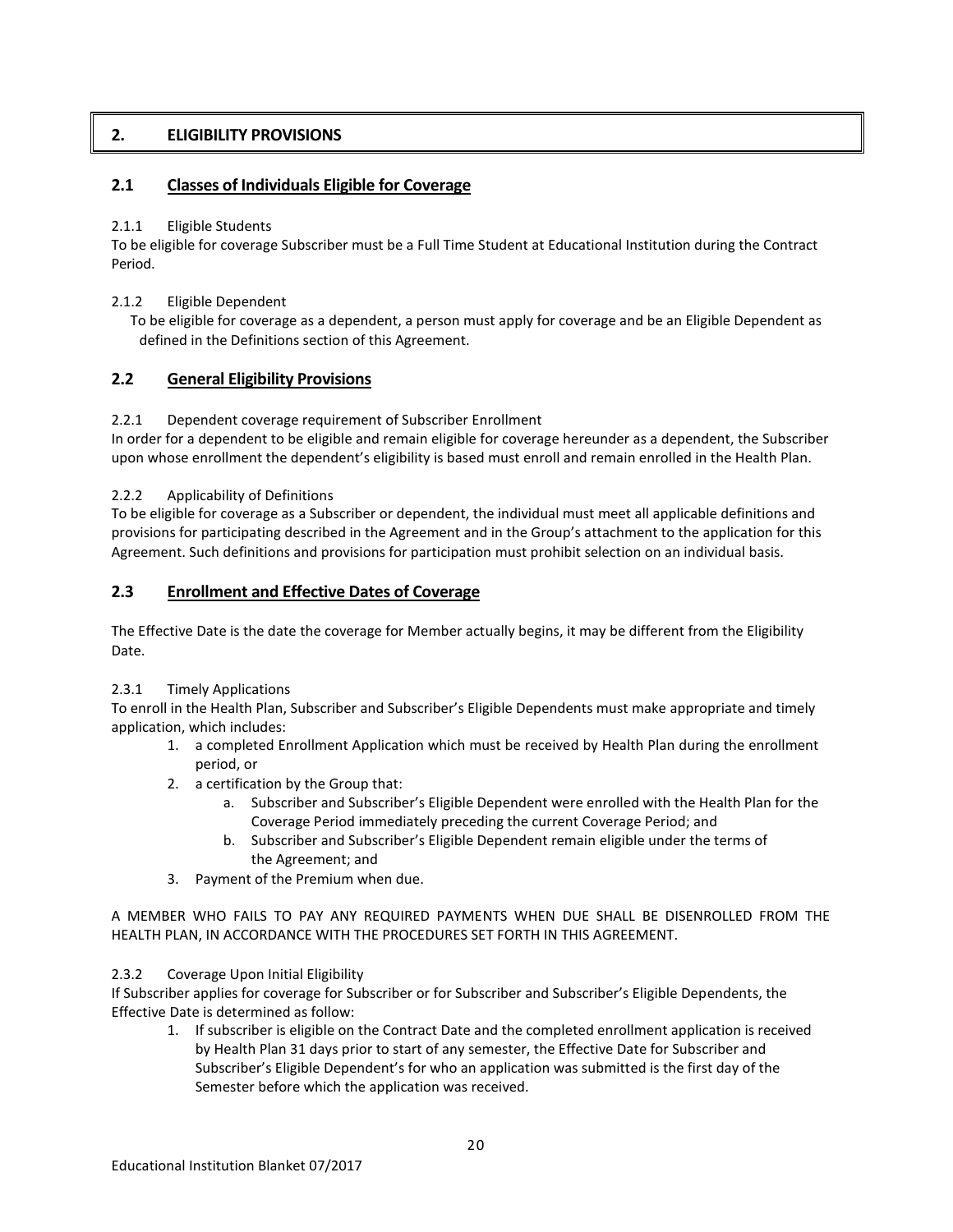2. If Subscriber becomes eligible after the Contract Date because of loss of other coverage and if Subscriber's completed enrollment application is received by Health Plan within the first 31 days following Subscriber's Eligibility Date, Subscriber's Effective Date is the first day of the month following the date the requirements of this Agreement are satisfied, unless another date is specified in this Agreement.

# 2.3.3 No Benefits for Services Prior to Effective Dates

Health Plan shall not be required to cover, provide or pay cost of, or otherwise be liable for, services rendered to the extent that such services were rendered prior to the Effective Date, or if such services would not have been covered under this Agreement.

# **2.4 Dependent Special Enrollment Period**

# 2.4.1 Newborn Children

Coverage of Subscriber's or Subscriber's Spouse's newborn child will be automatic for the first 31 days following the birth of said child. For coverage to continue beyond this time, Subscriber must notify Group within 60 days of birth of Subscriber's desire to add the newborn child, and pay any required premium within that 60-day period or a period consistent with the next billing cycle. With such notice, the Effective Date for said Child will be the date of birth.

2.4.2 Adopted Children, Children Involved in a Suit for Adoption, and Children Placed for Adoption Coverage of Subscriber's or Subscriber's Spouse's adopted child will be automatic for the first 31 days following the date of adoption, the date Subscriber or Subscriber's Spouse becomes party to a lawsuit for adoption or the date the child was placed with Subscriber or Subscriber's Spouse for adoption. For coverage to continue beyond this time, Subscriber must notify Group within 60 days of the date the adoption becomes final, the date Subscriber or Subscriber's Spouse became a party to a lawsuit for adoption, or the date the child was placed with Subscriber or Subscriber's Spouse for adoption, and pay any required premium within that 60 day period or a period consistent with the next billing cycle. The Effective Date is the date of adoption, the date Subscriber or Subscriber's Spouse became a party to the lawsuit for adoption, or the date the Child was placed with Subscriber or Subscriber's Spouse for adoption.

# 2.4.3 Court Ordered Dependent Children

If a court has ordered Subscriber to provide coverage for a child, written application and the required Premium must be received within 31 days after Group received notice of the court order. The Effective Date will be the day application for coverage is received by Group or Health Plan, and the required Premium is received.

## 2.4.4 Court Ordered Coverage for a Spouse

If a court has ordered Subscriber to provide coverage for a spouse, written enrollment and the required premium must be received within 31 days after issuance of the court order. The Effective Date will be the first day of the month following the date the application for coverage and the required Premium is received.

## 2.4.5 Other Dependents

2.4.5.1 Written application must be received within 31 days of the date that a spouse or child first qualifies as an Eligible Dependent. The Effective Date will be the first day of the month following the date the application for coverage is received, so long as the required Premium is paid within the 31-day period.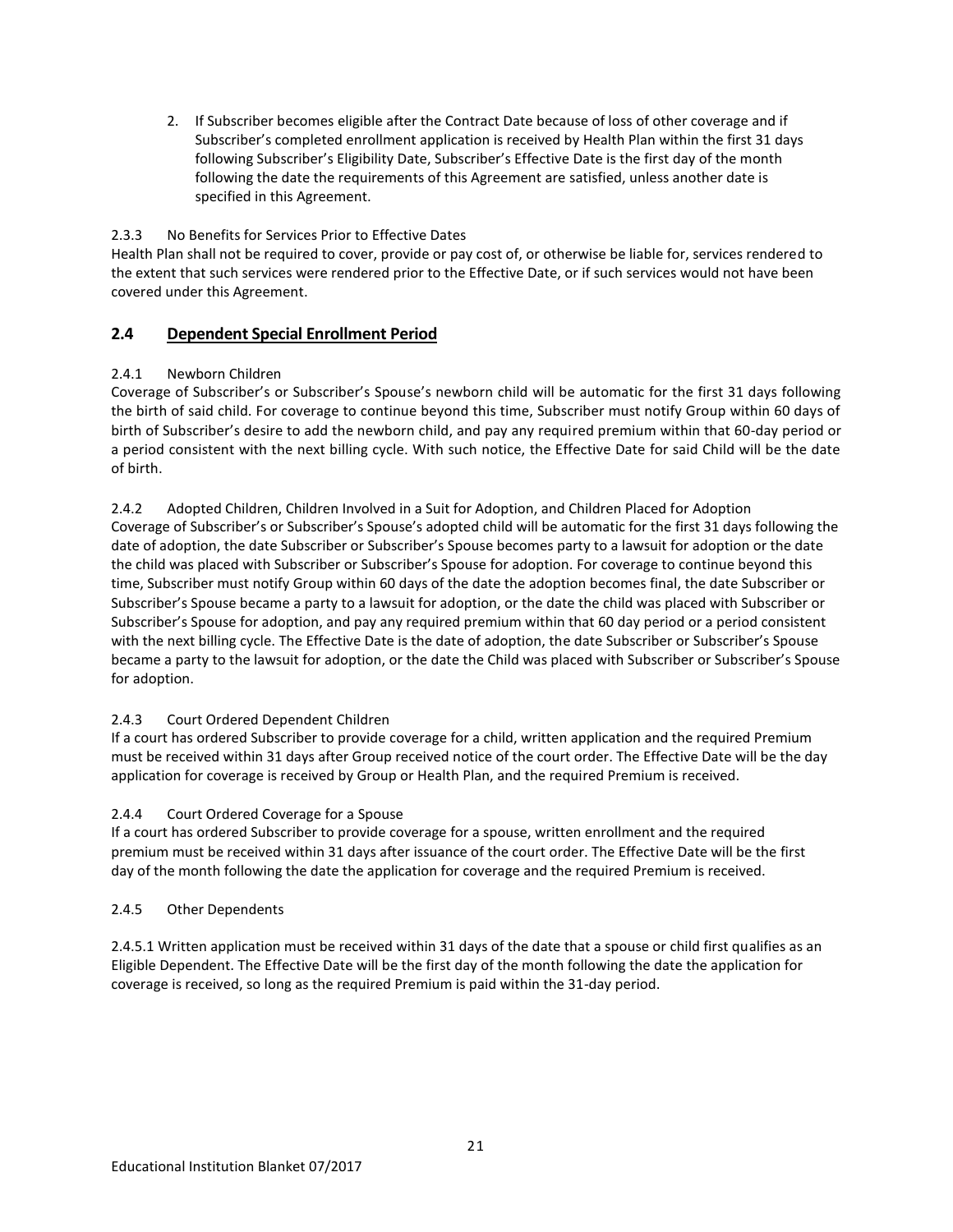2.4.5.2 In no event will Subscriber's Dependent's Effective Date be prior to Subscriber's Effective Date.

# **2.5 Student Special Enrollment Period**

2.5.1 If a student acquires a dependent through birth, adoption, or through suit or placement for adoption, and Student previously declined coverage for reasons other than loss of other coverage, as described above, Student may apply for coverage for Subscriber, Subscriber's Spouse, and the newborn child, adopted child, or child involved in a suit or placed for adoption. If the written application is received within 31 days of the birth, adoption, or date on which the suit for adoption was filed or the child was placed with Subscriber and/or Subscriber's Spouse for adoption, the Effective Date for the child, Subscriber and/or Subscriber's Spouse will be the date of the birth, adoption, placement for adoption or date suit for adoption was sought.

2.5.2 If student marries and student previously declined coverage for reason other than loss of coverage as described above, Student may apply for coverage for Student and spouse. If the written application is received within 31 days of the marriage, the Effective Date for Subscriber and Subscriber's Spouse will be the first day of the month following receipt of the application of the Health Plan.

2.5.3 No eligible person who properly enrolls during a period of enrollment shall be refused enrollment because of health status related factors such as the existence of a pre-existing condition.

# **2.6 Preexisting Conditions**

2.6.1 Benefits for Health Care Services for treatment of a Preexisting Condition will not be paid for a period of 12 months from Subscriber's or Subscriber's Covered Dependent's Effective Date.

2.6.2 The Preexisting Condition limitations shall not apply if Subscriber and/or Subscriber's Covered Dependent was continuously covered for an aggregate of 12 months under Creditable Coverage that was in effect up to a date not more than 63 days before the Effective Date, excluding any Waiting Period. For purposes of determining continuous coverage, gaps in coverage of not more than 63 days will be considered continuous.

2.6.3 The Preexisting Condition limitation shall be reduced by the amount of Creditable Coverage.

The Preexisting Condition limitation will not apply to any Covered Dependent age 18 and under.

# **2.7 Additional Requirements**

- 2.7.1 It is Subscriber's responsibility to inform:
	- 1. Group immediately of all changes that affect Subscriber's eligibility and that of Subscriber's Covered Dependents, including but not limited to, death;
	- 2. The Health Plan immediately of all changes that affect administration of Health Plan benefits, including, but not limited to, addresses change.

2.7.2 The Group must inform Health Plan in writing of all enrollments, terminations, or changes as they occur on forms required by Health Plan and provide information necessary to allow Health Plan to comply with its legal obligation with regard to issuing certificates of Creditable Coverage.

2.7.3 No person is eligible to enroll or remain enrolled for coverage under this Agreement in the absence of a valid written contract between Group and Health Plan arranging the coverage under this Agreement.

2.7.4 No person may receive coverage under this Health Plan as both a Subscriber and a Dependent, or as a Subscriber more than once during any enrollment period.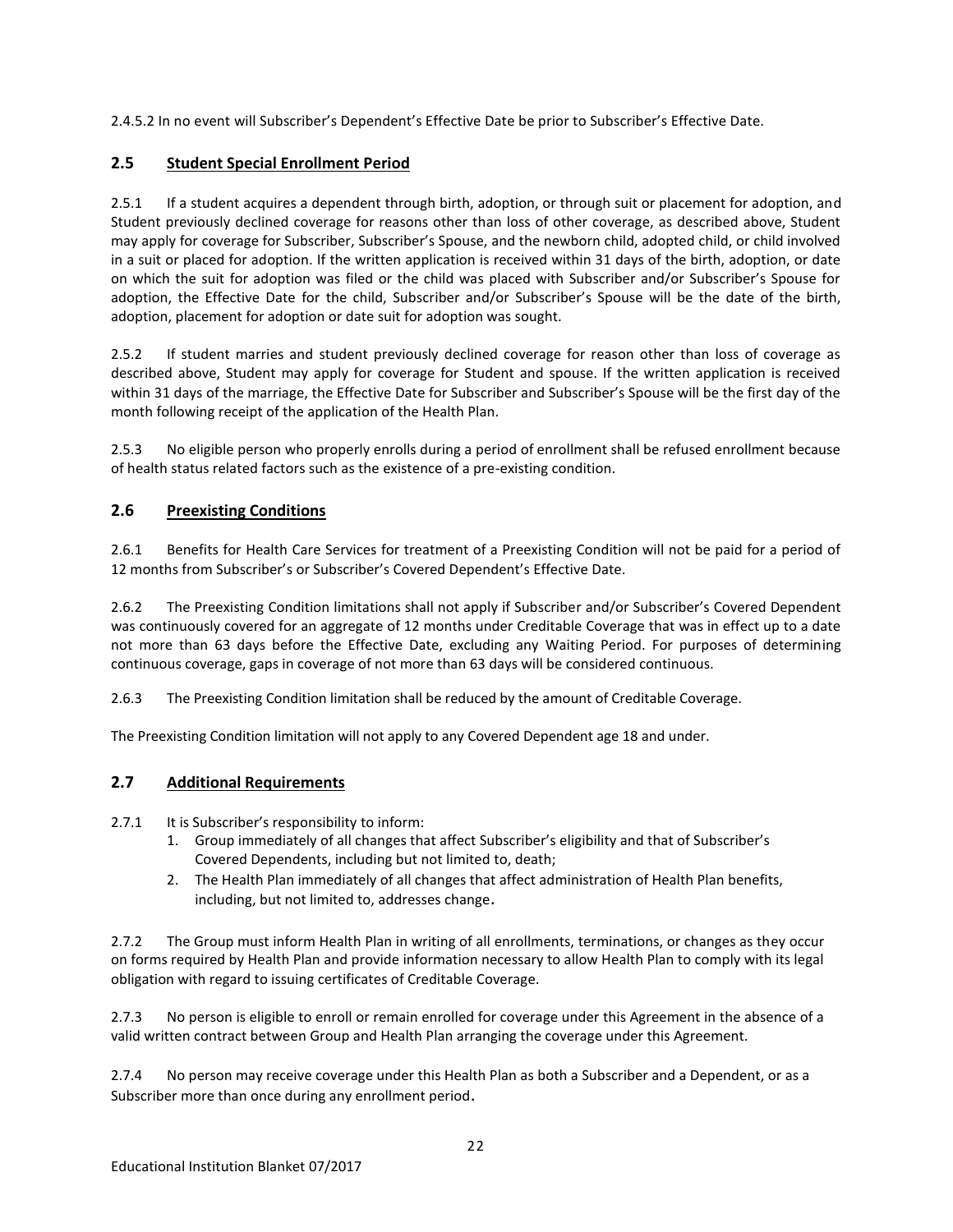2.7.5 Health Plan is entitled to require written proof acceptable to Health Plan that an applicant for enrollment satisfies requirement stated in this Agreement. Examples include, but are not limited to the following:

- declarations of informal marriage,
- birth certificate,
- valid Qualified Medical Support Order,
- proof of dependency,
- proof of accreditation, etc.

# **3. TERMINATION OF COVERAGE**

## **3.1 Termination of Coverage for Members**

Coverage under this Agreement shall terminate form Subscriber and Covered Dependent as follows

- 1. on the date which Subscriber or Covered Dependent cease to be eligible for coverage in accordance with this Agreement; or
- 2. upon the last day for which premium has been accepted by Health Plan in the event of nonpayment of premiums; or
- 3. thirty-one (31) days after written notice from Health Plan that Subscriber has failed to pay any Required Payment other than premium due; or
- 4. in the event of fraud or intentional misrepresentation by Subscriber or Covered Dependent, except as described under Incontestability, sixteen (16) day after written notice from Health Plan; or
- 5. the date Group coverage terminates.

# **3.2 Responsibility Upon Termination**

Upon termination of coverage as described above, Health Plan shall have no further liability or responsibility under this Agreement.

## **3.3 Termination of Coverage for Group**

This Agreement shall continue in effect for the Contract Period. This Agreement may be terminated for one of more of the following reasons:

- 1. Group fails to pay a Required Payment as required by this Agreement;
- 2. Fraud or intentional misrepresentation of a material fact by Group;
- 3. Health Plan elects to discontinue a particular type of coverage; or
- 4. Group elects to terminate this Agreement.

If termination or non-renewal is due to reason (1), Health Plan shall give Group thirty (30) days advance written notice. If termination is due to reason (2) above, Health Plan shall give Group at least fifteen (15) days advance written notice. If termination is due to reason (3), Helath Plan shall five Group at least ninety (90) days advance written notice and offer Group the option to purchase other coverage. If termination is due to reason (4), Group shall give Health Plan at least sixty (60) days advance written notice; however, if termination is due to a material change by Health Plan to any provisions required to be disclosed to Group or Member pursuant to state law or regulation which adversely affects benefits or services provide, Group shall give Health Plan at least thirty (30) days advance written notice.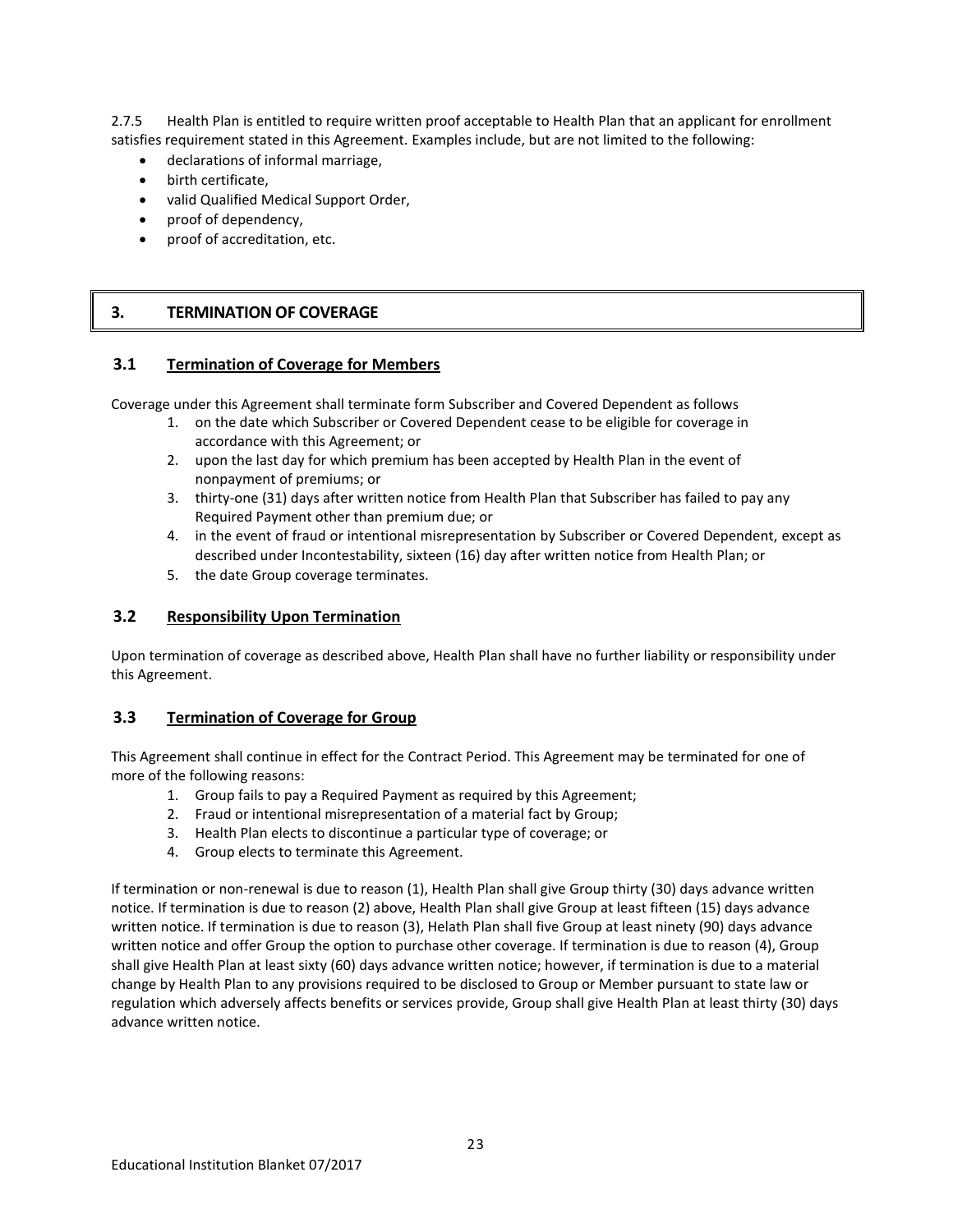# **3.4 Liability**

Upon termination of coverage as described above, Health Plan shall have no further liability or responsibility under this Agreement except as may be required under the continuation privileges.

# **4. REQUIRED PAYMENTS**

## **4.1 Premiums**

# 4.1.1 Payment of Premiums

Premiums may be paid on am monthly (via Automatic Payment Service), quarterly, semi-annual or annual basis. Premiums received by Health Plan are considered fully earned and nonrefundable. Refund of premium will be considered only if the Subscriber ceases to be eligible for coverage. A Subscriber withdrawing from school to enter military service will be entitled to a pro-rata refund upon written request, and coverage shall end as of the date of entry into the military. Monthly Premiums are due in the office of the Health Plan, 1206 West Campus Drive, Temple, Texas 76502 on or before the date indicated in the monthly billing statement issued to Subscriber by Health Plan. The Subscriber is responsible for remitting all Premiums due under this Agreement to Health Plan when due. Only Members for who the stipulated Premium is actually received by Health Plan shall be eligible for coverage under this Agreement, Premiums are Required Payments.

# **4.2 Copayments, Coinsurance and Deductibles**

Subscriber is responsible for payment any applicable Copayment, Coinsurance, and/or Deductibles for Health Care Services. Copayment or Coinsurance are due at the time the service is rendered. Copayments, Coinsurance and Deductibles are Required Payments.

## **4.3 Subrogation and Coordination of Benefit Payments**

If Subscriber, Subscriber's Covered Dependents, or anyone on behalf of Subscriber or Subscriber's Covered Dependents receives benefits or monies subject to the coordination of benefits or subrogation provisions of the Agreement, Subscriber must submit to Health Plan the amount to which Health Plan is entitled. In the event Subscriber, Subscriber's Covered Dependents, or anyone on behalf of Subscriber or Subscriber's Covered Dependents should enter into an agreement for the payment of amounts due under the subrogation or coordination of benefits provision, any amount due is considered to be a Required Payment.

## **4.4 Cancellation of Coverage**

If any Premium is not received by the Health Plan before or on the due date, Health Plan may terminate coverage under this Agreement. If payment is not received, Health Plan shall have no obligation to pay for any services provided to Subscriber or Subscriber's Covered Dependents after the due date, and Subscriber shall be liable for the cost of those services. The cost of such services shall be considered Required Payments prior to the issuance of any subsequent Health Plan coverage to Group.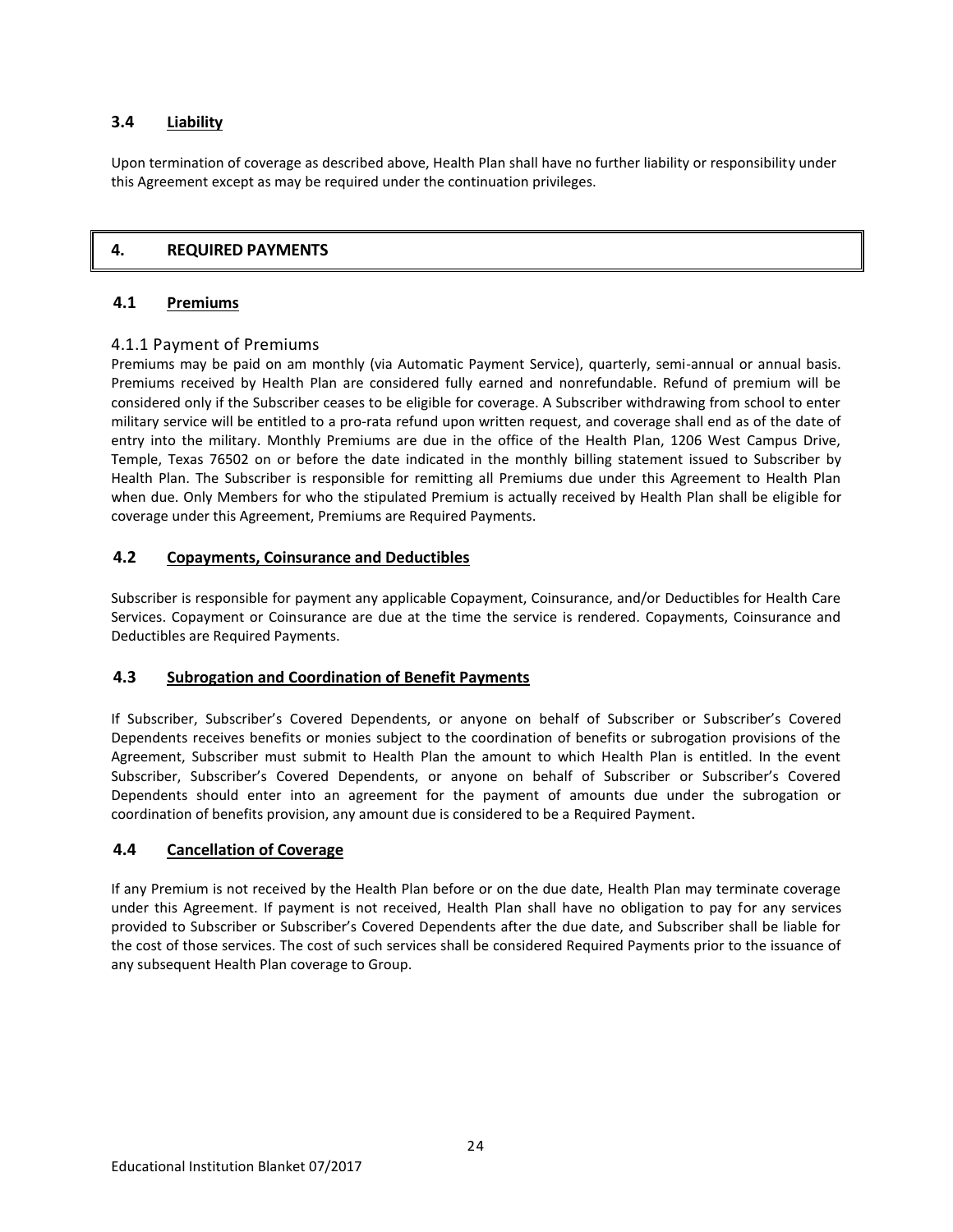# **5. Health Care Services**

# **5.1 Using Member Identification Card**

The ICSW membership card identifies Group's specific Health Plan Coverage. Each card contains personal information, such as Subscriber's Health Plan identification number. Any Member checking in to see a Provider for Covered Services should present his or her own membership identification card, and not the membership card of a family member or anyone else.

It is important to have a Member identification card whenever medical services or treatment are needed. ICSW will send ID cards within ten (10) days of issuance of a Certificate of Coverage. This cared will identify Subscribers and Covered Dependents as Health Plan Members. If a card is lost, contact us immediately and we will send a new one. A member should not at any time give their ID card to another person. IF a member lets someone else use their ID card, the Plan may confiscate the card, terminate that member's membership in the Plan, and deny the services wrongfully obtained. Said Member will be held financially responsible for such services.

# **6. CLAIMS PROCEDURE**

# **6.1 Necessity of Filing Claims**

Members are not required to file a claim with the Health Plan for payment for Health Care Services obtained from a Participating Provider. Health Plan's contracts with Participating Provider allow them to file claims of Allowed Amount on Member's behalf. For Health Care Services obtained from Participating Providers, Member is responsible for the Copayments, Coinsurance, and Deductibles as stated in the Schedule of Benefits.

For Health Care Services obtained from non-Participating Providers, Member may file a claim for reimbursement directly with Health Plan or assign the rights and benefits of this Policy to non-Participating Providers.

Except for payments to Participating Providers and payments made to providers that have accepted an assignment of benefits from a Member, benefits under this Agreement will be paid to:

- 1. the Subscriber;
- 2. the Subscriber's designated beneficiary;
- 3. the Subscriber's estate; or
- 4. if a Member is a minor or is otherwise not competent to give a valid release, the Member's parent, guardian, or other person actually supporting the insured.

# **6.2 Effect of Failure to File Claim Within 90 Days**

Failure to submit written proof of and claim for payment within the 90 day period shall not invalidate or reduce Member's entitlement to reimbursement provided it was not reasonably possible for Member to submit such proof and claim within the time allowed and written proof of and claim for payment were filed as soon as reasonably possible. Written proof and claim for payment submission should consist of itemized receipts containing: name and address where services were received, date service was provided, amount paid for service, and diagnosis for visit. Claims for reimbursement should be sent to Insurance Company of Scott and White, Attn: Claims Dept., 1206 West Campus Dr., Temple, TX 76502. In no event will Health Plan have any obligation under this paragraph if such proof of and claim for payment is not received by Health Plan within one (1) year of the date the services were provided to Subscriber or Covered Dependent.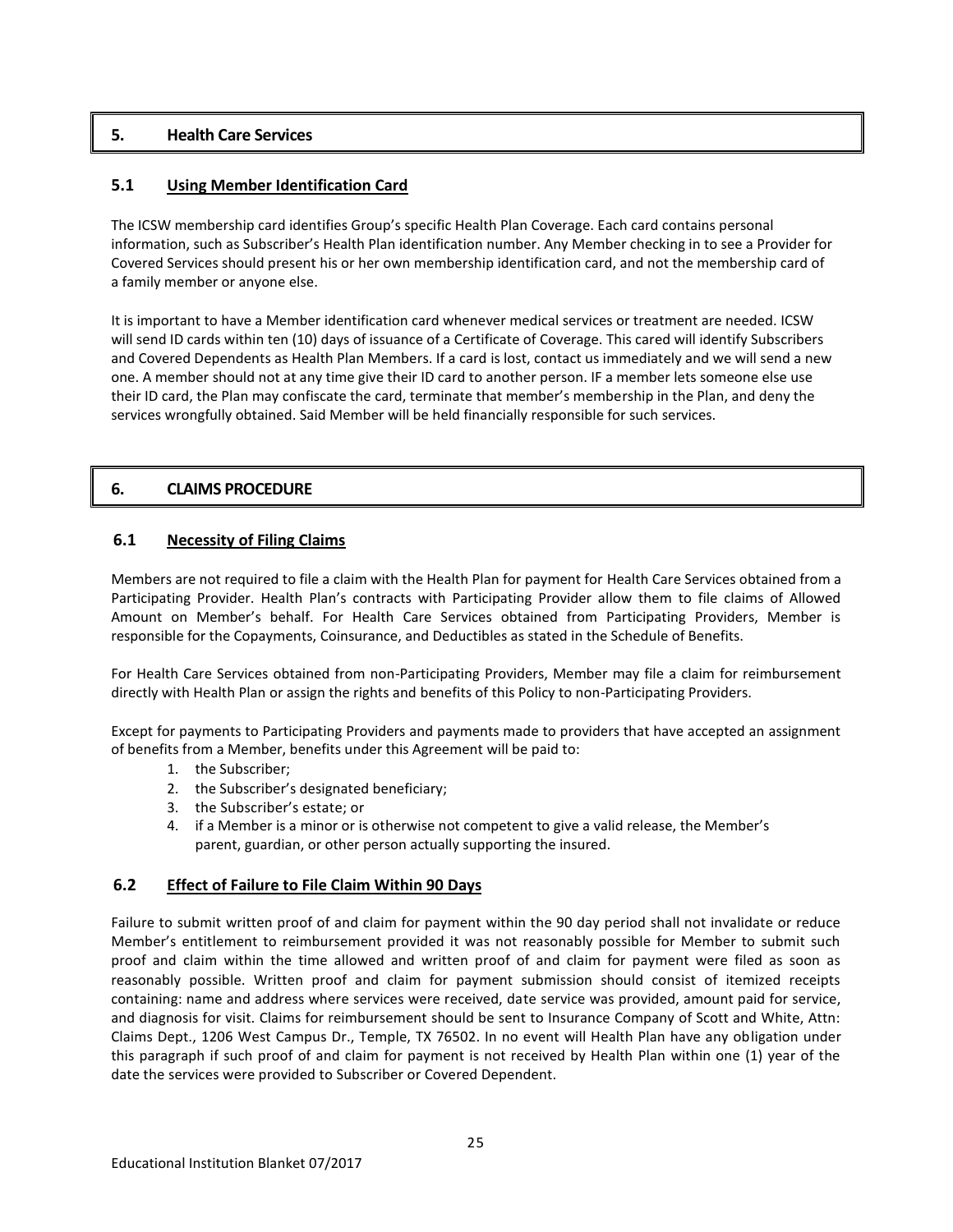# **6.3 Acknowledgement of Claim**

Not later than the fifteenth (15th) day after receipt of a claim, the Health Plan will acknowledge in writing receipt of the claim; begin any investigation of the claim; and request any necessary information, statements or forms. Any forms requested by Health Plan will be sent within that 15 day period. Additional requests for information may be made during the course of the investigation.

# **6.4 Acceptance or Rejection of Claim**

Not later than the fifteenth (15th) business day after receipt of all requested items and information, Health Plan will notify Member in writing of the acceptance or rejection of the claim and the reason if rejected; or notify Member that additional time is needed to process the claim and state the reason Health Plan needs additional time. If additional time is needed to make a decision, Health Plan shall accept or reject the claim no later than the forty-fifth  $(45<sup>th</sup>)$  day after Member has been notified of the need for additional time.

# **6.5 Payment of Claims**

Claims will be paid no later than the fifth (5th) business day after notification of acceptance.

# **6.6 Payment to Physician or Provider**

Payment by Health Plan to the person or facility providing the services to a Member shall discharge Health Plan's obligations under this Section.

# **6.7 Limitations on Actions**

No action at law or in equity shall be brought to recover payment of a claim under this Agreement prior to the expiration of sixty (60) days from the date written proof of and claim for payment, as described above, was received by Health Plan. In no event shall such action be brought after three (3) years from such date.

# **6.8 Payment to Texas Department of Human Services**

All benefits paid on behalf of Covered Dependent children will be paid to the Texas Department of Human Services whenever:

- 1. The Texas Department of Human Services is paying benefits under the financial and medical assistance service programs administered pursuant to the Texas Human Resources Code;
- 2. Subscriber has possession or access to the child pursuant to a court order, or Subscriber is not entitled to access or possession of the child but are required by the court to pay child support; and
- 3. When the claim is first submitted Subscriber notifies Health Plan that the benefits must be paid directly to the Texas Department of Human Services.

# **6.9 Payment to a Managing Conservator**

Benefits paid on behalf of a Covered Dependent child may be paid to someone other than Subscriber, if an order issued by a court of competent jurisdiction in this or any other state names such other person the managing conservator of the Covered Dependent child.

To be entitled to receive benefits, a managing conservator must submit with the claim form, written notice that such person is the managing conservator of the child on whose behalf the claim is made and submit a certified copy of a court order establishing the person as managing conservator. This will not apply in the case of any unpaid medical bill submitted as a claim by a Participating Provider or to claims submitted by Subscriber where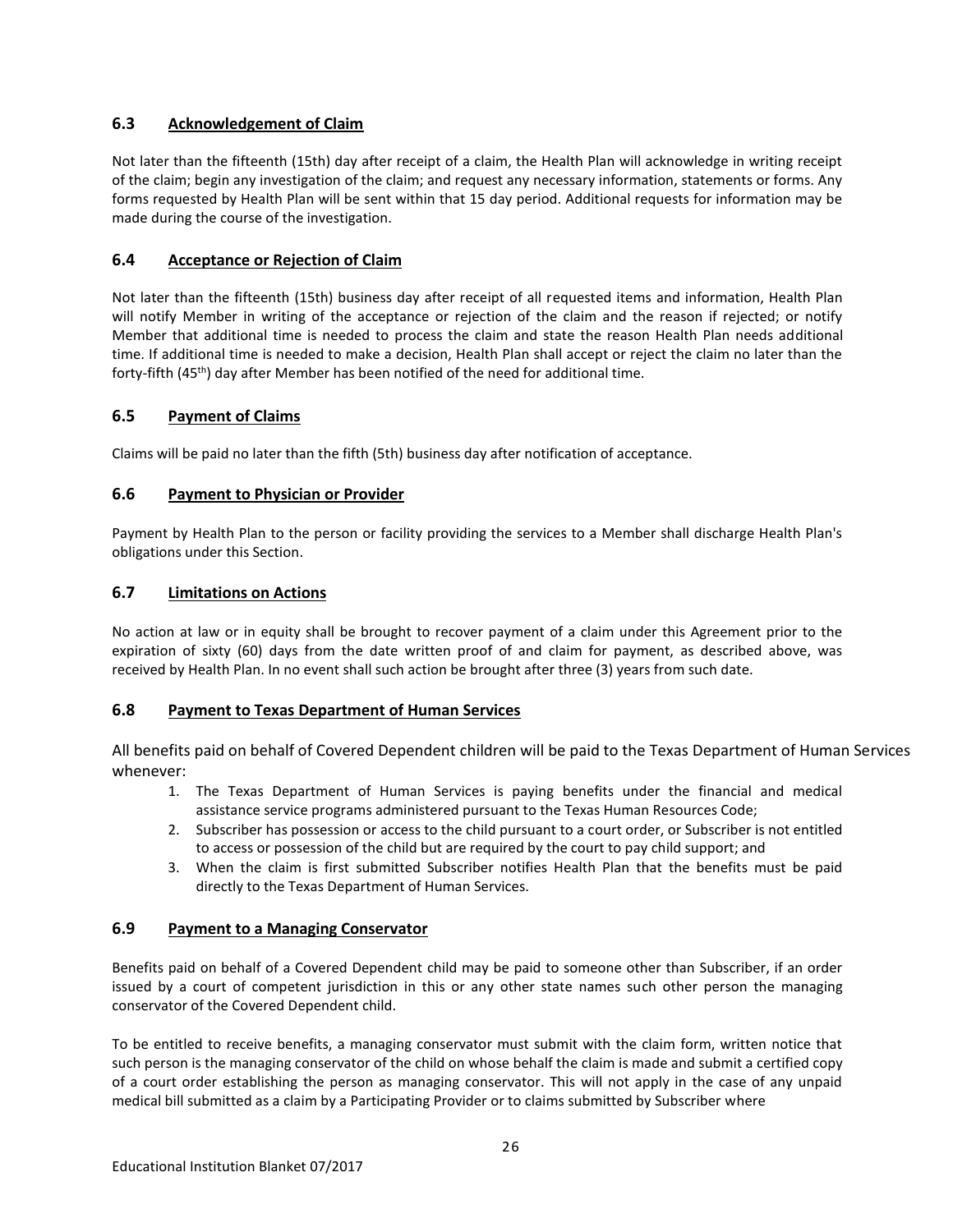You have paid any portion of a medical bill that would be covered under the terms of this Agreement.

# **7. EFFECT OF SUBROGATION AND COORDINATION OF BENEFITS**

# **7.1 Subrogation/Lien/Assignment/Reimbursement**

If the Plan pays or provides medical benefits for an illness or injury that was caused by an act or omission of any person or entity, the Plan will be subrogated to all rights of recovery of a plan participant, to the extent of such benefits provided or the reasonable value of services or benefits provided by the Plan. The Plan, once it has provided any benefits, is granted a lien on the proceeds of any payment, settlement, judgment, or other remuneration received by the plan participant from any sources, including but not limited to:

- a third party or any insurance company on behalf of a third party, including but not limited to premises, automobile, homeowners, professional, DRAM shop, or any other applicable liability or excess insurance policy whether premium funded or self insured;
- underinsured/uninsured automobile insurance coverage regardless of the source;
- no fault insurance coverage, such as personal injury or medical payments protection regardless of the source;
- any award, settlement or benefit paid under any worker's compensation law, claim or award;
- any indemnity agreement or contract;
- any other payment designated, delineated, earmarked or intended to be paid to a plan participant as compensation, restitution, remuneration for injuries sustained or illness suffered as a result of the negligence or liability, including contractual, of any individual or entity;
- any source that reimburses, arranges, or pays for the cost of care.

# 7.1.1 ASSIGNMENT

Upon being provided any benefits from the Plan, a plan participant is considered to have assigned his or her rights of recovery from any source including those listed herein to the Plan to the extent of the reasonable value of services as determined by the Plan or benefits provided by the Plan

No plan participant may assign, waive, compromise or settle any rights or causes of action that he/she or any dependent may have against any person or entity who causes an injury or illness, or those listed herein, without the express prior written consent of the Plan and/or the Plan administrator.

# 7.1.2 REIMBURSEMENT

The Plan, by providing benefits, acquires the right to be reimbursed for the benefits provided or the reasonable value of services or benefits provided to a plan participant, and this right is independent and separate and apart from the subrogation, lien and/or assignment rights acquired by the Plan and set forth herein.

The Plan is also entitled to recover from plan participant the benefits provided or value of benefits and services provided, arranged, or paid for, by anyone including those listed herein.

If a plan participant does not reimburse the Plan from any settlement, judgment, insurance proceeds or other source of payment, including those identified herein, the Plan is entitled to reduce current or future benefits payable to or on behalf of a plan participant until the Plan has been fully reimbursed.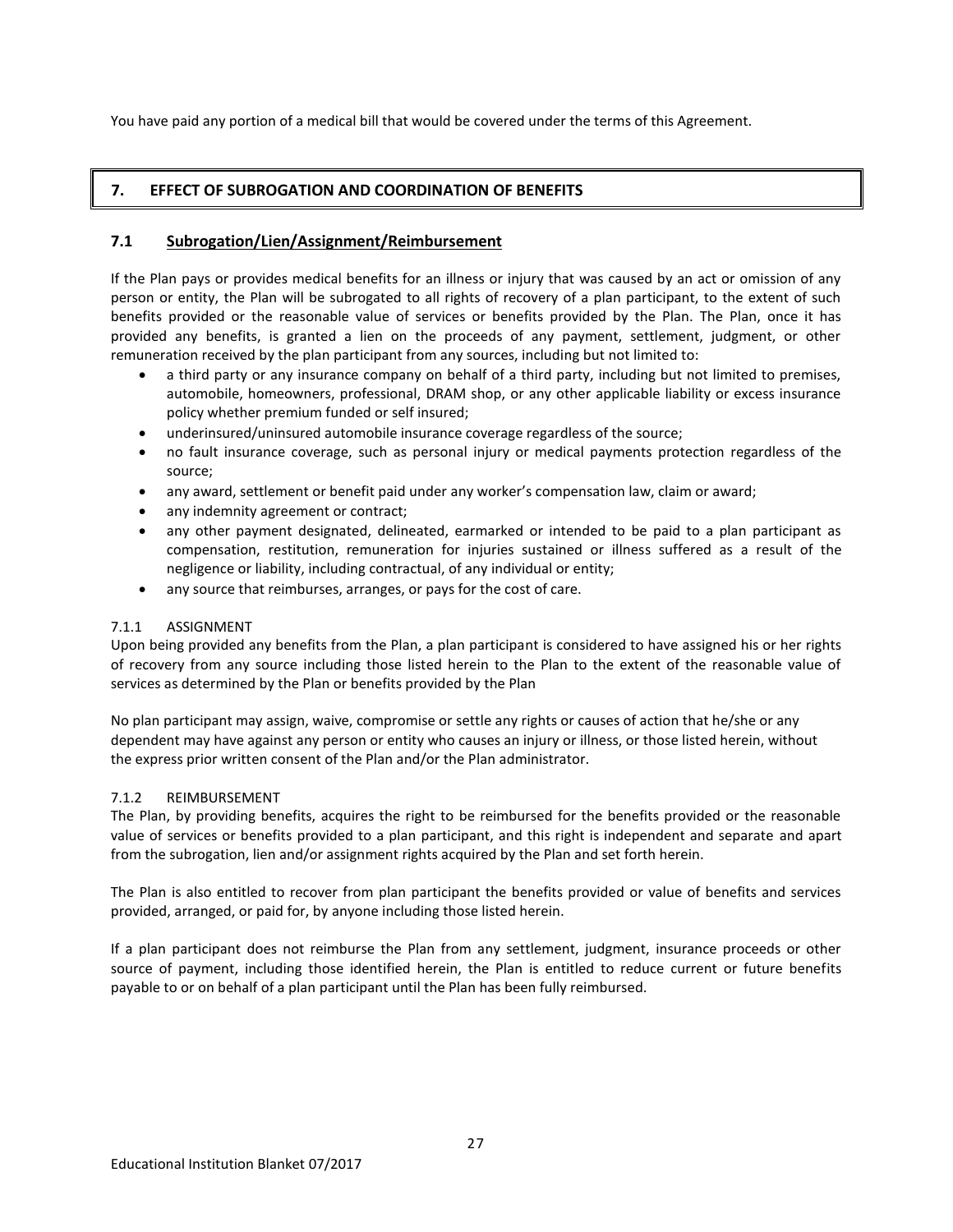- 7.1.3 The Plan in furtherance of the rights obtained herein may take any action it deems necessary to protect its interest, which will include, but not be limited to:
	- place a lien against a responsible party or insurance company and/or anyone listed herein;
	- bring an action on its own behalf, or on the plan participant's behalf, against the responsible party or his insurance company and/or anyone listed herein;
	- cease paying the plan participant's benefits until the plan participant provides the Plan Sponsor with the documents necessary for the Plan to exercise its rights and privileges; and
	- the Plan may take any further action it deems necessary to protect its interest.

## 7.1.4 OBLIGATIONS OF THE PLAN PARTICIPANT TO THE PLAN

- If a plan participant receives services or benefits under the Plan, the plan participant must immediately notify the Plan Sponsor of the name of any individual or entity against whom the plan participant might have a claim as a result of illness or injury (including any insurance company that provides coverage for any party to the claim) regardless of whether or not the plan participant intends to make a claim. For example, if a plan participant is injured in an automobile accident and the person who hit the plan participant was at fault, the person who hit the plan participant is a person whose act or omission has caused the plan participant's illness or injury.
- A plan participant must also notify any third-party and any other individual or entity acting on behalf of the third-party and the plan participant's own insurance carriers of the Plan's rights of subrogation, lien, reimbursement and assignment.
- A plan participant must cooperate with the Plan to provide information about the plan participant's illness or injury including, but not limited to providing information about all anticipated future treatment related to the subject injury or illness.
- The plan participant authorizes the Plan and The Bratton Firm, to pursue, sue, compromise and/or settle any claims described herein, including but not limited to, subrogation, lien, assignment and reimbursement claims in the name of the plan participant and/or Plan. The plan participant agrees to fully cooperate with the Plan in the prosecution of such a claim. The plan participant agrees and fully authorizes the Plan and the Bratton Firm to obtain and share medical information on the plan participant necessary to investigate, pursue, sue, compromise and/or settle the above-described claims. The Plan and The Bratton Firm specifically are granted by the plan participant the authorization to share this information with those individuals or entities responsible for reimbursing the Plan through claims of subrogation, lien, assignment or reimbursement in an effort to recoup those funds owed to the Plan. This authorization includes, but is not be limited to, granting to the Plan and The Bratton Firm the right to discuss the plan participant's medical care and treatment and the cost of same with third and firstparty insurance carriers involved in the claim. Should a written medical authorization be required for the Plan to investigate, pursue, sue, compromise, prosecute and/or settle the above-described claims, the plan participant agrees to sign such medical authorization or any other necessary documents needed to protect the Plan's interests.
- Additionally, should litigation ensue, the plan participant agrees to and is obligated to cooperate with the Plan and/or any and all representatives of the Plan, including subrogation counsel, in completing discovery, obtaining depositions and/or attending and/or cooperating in trial in furtherance of the Plan's subrogation, lien, assignment or reimbursement rights.
- The plan participant agrees to obtain consent of the Plan before settling any claim or suit or releasing any party from liability for the payment of medical expenses resulting from an injury or illness. The plan participant also agrees to refrain from taking any action to prejudice the Plan's recovery rights.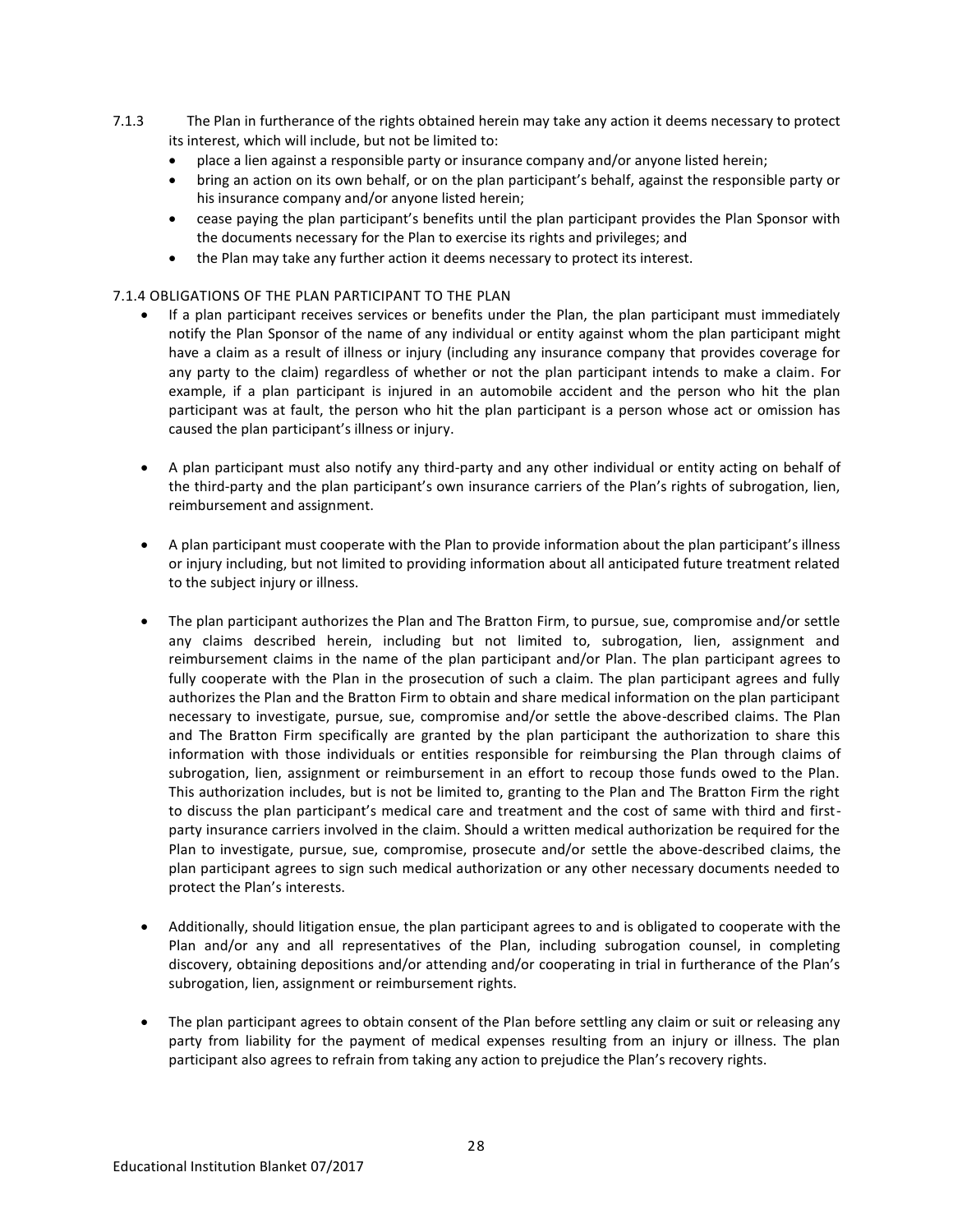- Furthermore, it is prohibited for plan participant to settle a claim against a third party for non-medical elements of damages, by eliminating damages relating to medical expenses incurred. It is prohibited for a plan participant to waive a claim for medical expenses incurred by plan participants who are minors.
- To the extent that a plan participant makes a claim individually or by or through an attorney for an injury or illness for which services or benefits were provided by the Plan, the plan participant agrees to keep the plan updated with the investigation and prosecution of said claim, including, but not limited to providing all correspondence transmitted by and between any potential defendant or source of payment; all demands for payment or settlement; all offers of compromise; accident/incident reports or investigation by any source; name, address, and telephone number of any insurance adjuster involved in investigating the claim; and copies of all documents exchanged in litigation should a suit be filed.
- Nothing in these provisions requires the Plan to pursue the plan participant's claim against any party for damages or claims or causes of action that the plan participant might have against such party as a result of injury or illness.
- The Plan may designate a person, agency or organization to act for it in matters related to the Plan's rights described herein, and the plan participant agrees to cooperate with such designated person, agency, or organization the same as if dealing with the Plan itself.

## 7.1.5 MADE WHOLE DOCTRINE

The Plan's right of subrogation, lien, assignment or reimbursement as set forth herein will not be affected, reduced or eliminated by the "made whole doctrine" and/or any other equitable doctrine or law which requires that the plan participant be "made whole" before the Plan is reimbursed. The Plan has the right to be repaid 100% first from any settlement, judgment, remuneration, insurance proceeds or other source of funds a plan participant receives. The Plan has the right to be reimbursed first whether or not a portion of the settlement, judgment, remuneration, insurance proceeds or other source of funds are identified as a reimbursement for medical expenses. The plan has the right to be reimbursed first whether or not a plan participant makes a claim for medical expenses.

## 7.1.6 ATTORNEYS' FEES

The Plan will not be responsible for any expenses, fees, costs or other monies incurred by the attorney for the plan participant and/or his or her beneficiaries, commonly known as the common fund doctrine. The Plan participant is specifically prohibited from incurring any expenses, costs or fees on behalf of the Plan in pursuit of his rights of recovery against a third-party or Plan's subrogation, lien, assignment or reimbursement rights as set forth herein. No court cost, filing fees, experts' fees, attorneys' fees or other cost of a litigation nature may be deducted from the Plan's recovery without prior, express written consent of the Plan

A plan participant must not reimburse their attorney for fees or expenses before the Plan has been paid in full. The Plan has the right to be repaid first from any settlement, judgment, or insurance proceeds a plan participant receives. The Plan has a right to reimbursement whether or not a portion of the settlement, judgment, insurance proceeds or any other source or payment was identified as a reimbursement of medical expenses.

## 7.1.7 WRONGFUL DEATH/SURVIVORSHIP CLAIMS

In the event that the plan participant dies as a result of his/her injuries and a wrongful death or survivorship claim is asserted the plan participant's obligations become the obligations of the plan participant's wrongful death beneficiaries, heirs and/or estate.

## 7.1.8 DEATH OF PLAN PARTICIPANT

Should a plan participant die, all obligations set forth herein shall become the obligations of his/her heirs, survivors and/or estate.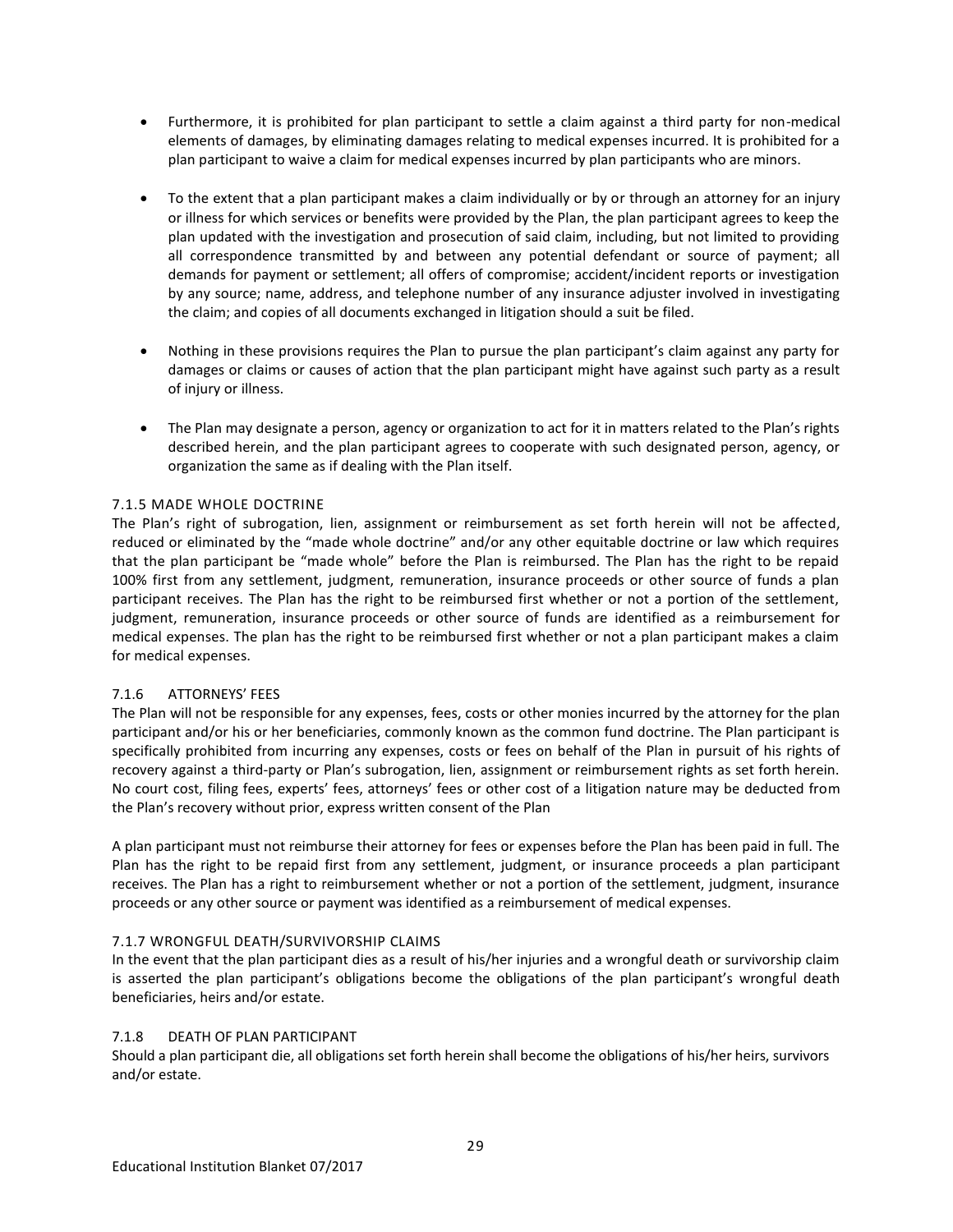## 7.1.9 CONTROL OF SETTLEMENT PROCEEDS

A plan participant may not use an annuity or any form of trust to hold/own settlement proceeds in an effort to bypass obligations set forth herein. A plan participant agrees that they have actual control over the settlement proceeds from the underlying tort or first party claim from which they are to reimburse the plan whether or not they are the individual or entity to which the settlement proceeds are paid.

## 7.1.10 PAYMENT

The plan participant agrees to include the Plan's name as a co-payee on any and all settlement drafts or payments from any source.

The fact that the Plan does not assert or invoke its rights until a time after a plan participant, acting without prior written approval of the authorized Plan representative, has made any settlement or other disposition of, or has received any proceeds as full or partial satisfaction of, plan participant's loss recovery rights, shall not relieve the plan participant of his/her obligation to reimburse the Plan in the full amount of the Plan's rights.

### 7.1.11 SEVERABILITY

In the event that any section of these provisions is considered invalid or illegal for any reason, said invalidity or illegality shall not affect the remaining sections of the Plan. The Plan shall be construed and enforced as if such invalid or illegal sections had never been inserted in the plan.

### 7.1.12 INCURRED BENEFITS

The Plan reserves the right to reverse any decision associated with the reduction or waiver of charges related to services or benefits provided if and when the Plan discovers that the plan participant has been involved in an injury or accident and may be compensated by one of the sources set forth herein. Should this occur, the plan participant is deemed to have incurred the full billed charges or the full cost of the benefits or services rendered.

## 7.1.13 NON-EXCLUSIVE RIGHTS

The rights expressed in this document in favor of the Plan are cumulative and do not exclude any other rights or remedies available at law or in equity to the Plan or anyone in privity with the Plan.

The provisions herein bind the plan participant, as well as the plan participant's spouse, dependents, or any members of the plan participant's family, who receives services or benefits from the Plan individually or through the plan participant.

## **7.2 COORDINATION OF THIS PLAN'S BENEFITS WITH OTHER BENEFITS**

The Coordination of Benefits (COB) provision applies when a person has health care coverage under more than one plan. Plan is defined below.

The order of benefit determination rules govern the order in which each plan will pay a claim for benefits. The plan that pays first is called the primary plan. The primary plan must pay benefits in accord with its policy terms without regard to the possibility that another plan may cover some expenses. The plan that pays after the primary plan is the secondary plan. The secondary plan may reduce the benefits it pays so that payments from all plans equal 100 percent of the total allowable expense.

#### **DEFINITIONS**

(a) A "plan" is any of the following that provides benefits or services for medical or dental care or treatment. If separate contracts are used to provide coordinated coverage for members of a group, the separate contracts are considered parts of the same plan and there is no COB among those separate contracts.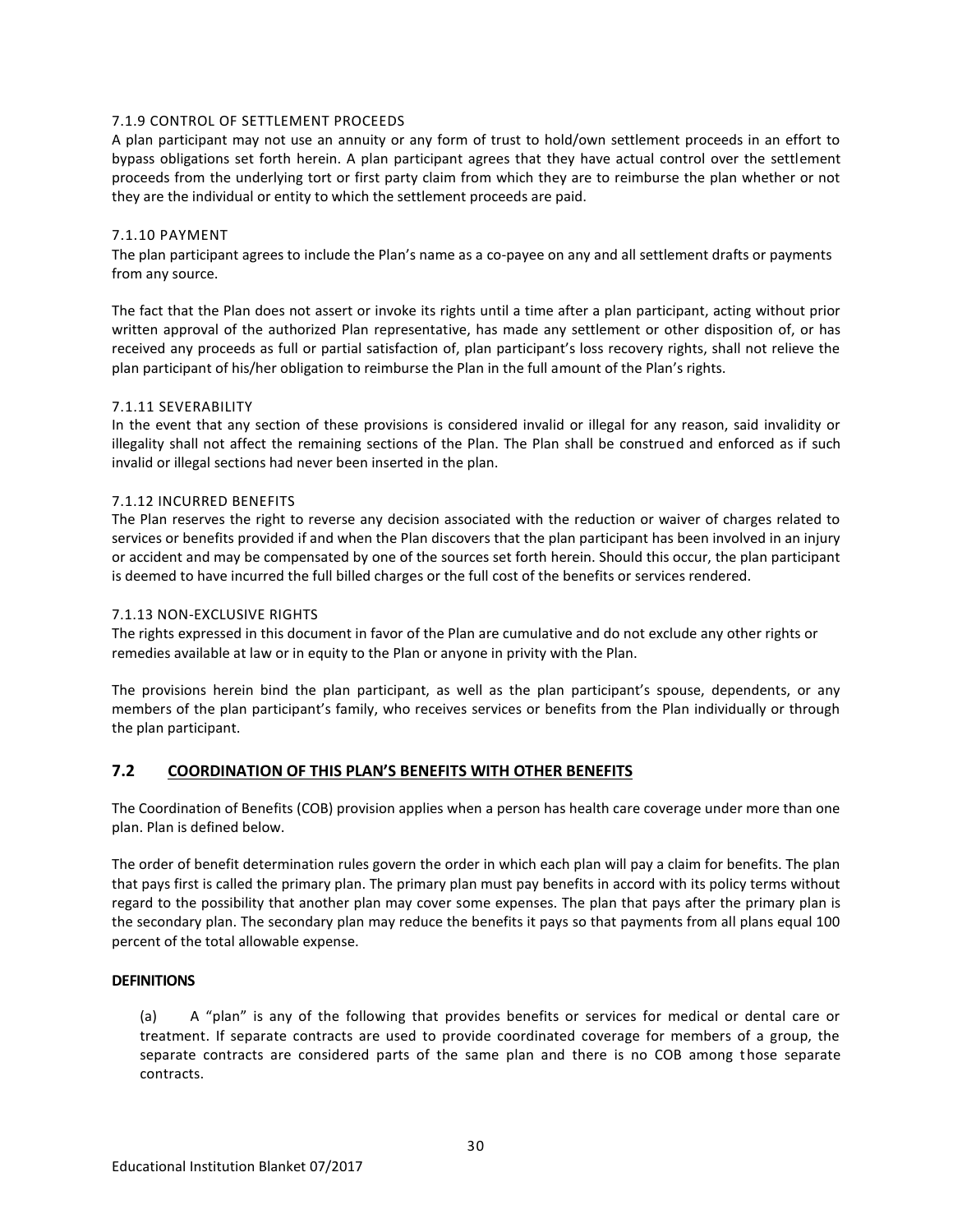(1) Plan includes: group, blanket, or franchise accident and health insurance policies, excluding disability income protection coverage; individual and group health maintenance organization evidences of coverage; individual accident and health insurance policies; individual and group preferred provider benefit plans and exclusive provider benefit plans; group insurance contracts, individual insurance contracts and subscriber contracts that pay or reimburse for the cost of dental care; medical care components of individual and group long-term care contracts; limited benefit coverage that is not issued to supplement individual or group in force policies; uninsured arrangements of group or group-type coverage; the medical benefits coverage in automobile insurance contracts; and Medicare or other governmental benefits, as permitted by law.

(2) Plan does not include: disability income protection coverage; the Texas Health Insurance Pool; workers' compensation insurance coverage; hospital confinement indemnity coverage or other fixed indemnity coverage; specified disease coverage; supplemental benefit coverage; accident only coverage; specified accident coverage; school accident-type coverages that cover students for accidents only, including athletic injuries, either on a "24-hour" or a "to and from school" basis; benefits provided in long-term care insurance contracts for non-medical services, for example, personal care, adult day care, homemaker services, assistance with activities of daily living, respite care, and custodial care or for contracts that pay a fixed daily benefit without regard to expenses incurred or the receipt of services; Medicare supplement policies; a state plan under Medicaid; a governmental plan that, by law, provides benefits that are in excess of those of any private insurance plan; or other nongovernmental plan; or an individual accident and health insurance policy that is designed to fully integrate with other policies through a variable deductible.

Each contract for coverage under (a)(1) or (a)(2) is a separate plan. If a plan has two parts and COB rules apply only to one of the two, each of the parts is treated as a separate plan.

(b) "This plan" means, in a COB provision, the part of the contract providing the health care benefits to which the COB provision applies and which may be reduced because of the benefits of other plans. Any other part of the contract providing health care benefits is separate from this plan. A contract may apply one COB provision to certain benefits, such as dental benefits, coordinating only with like benefits, and may apply other separate COB provisions to coordinate other benefits.

The order of benefit determination rules determine whether this plan is a primary plan or secondary plan when the person has health care coverage under more than one plan. When this plan is primary, it determines payment for its benefits first before those of any other plan without considering any other plan's benefits. When this plan is secondary, it determines its benefits after those of another plan and may reduce the benefits it pays so that all plan benefits equal 100 percent of the total allowable expense.

(c) "Allowable expense" is a health care expense, including deductibles, coinsurance, and copayments, that is covered at least in part by any plan covering the person. When a plan provides benefits in the form of services, the reasonable cash value of each service will be considered an allowable expense and a benefit paid. An expense that is not covered by any plan covering the person is not an allowable expense. In addition, any expense that a health care provider or physician by law or in accord with a contractual agreement is prohibited from charging a Member is not an allowable expense.

The following are examples of expenses that are not allowable expenses:

(1) The difference between the cost of a semi-private hospital room and a private hospital room is not an allowable expense, unless one of the plans provides coverage for private hospital room expenses.

(2) If a person is covered by two or more plans that do not have negotiated fees and compute their benefit payments based on the usual and customary fees, allowed amounts, or relative value schedule reimbursement methodology, or other similar reimbursement methodology, any amount in excess of the highest reimbursement amount for a specific benefit is not an allowable expense.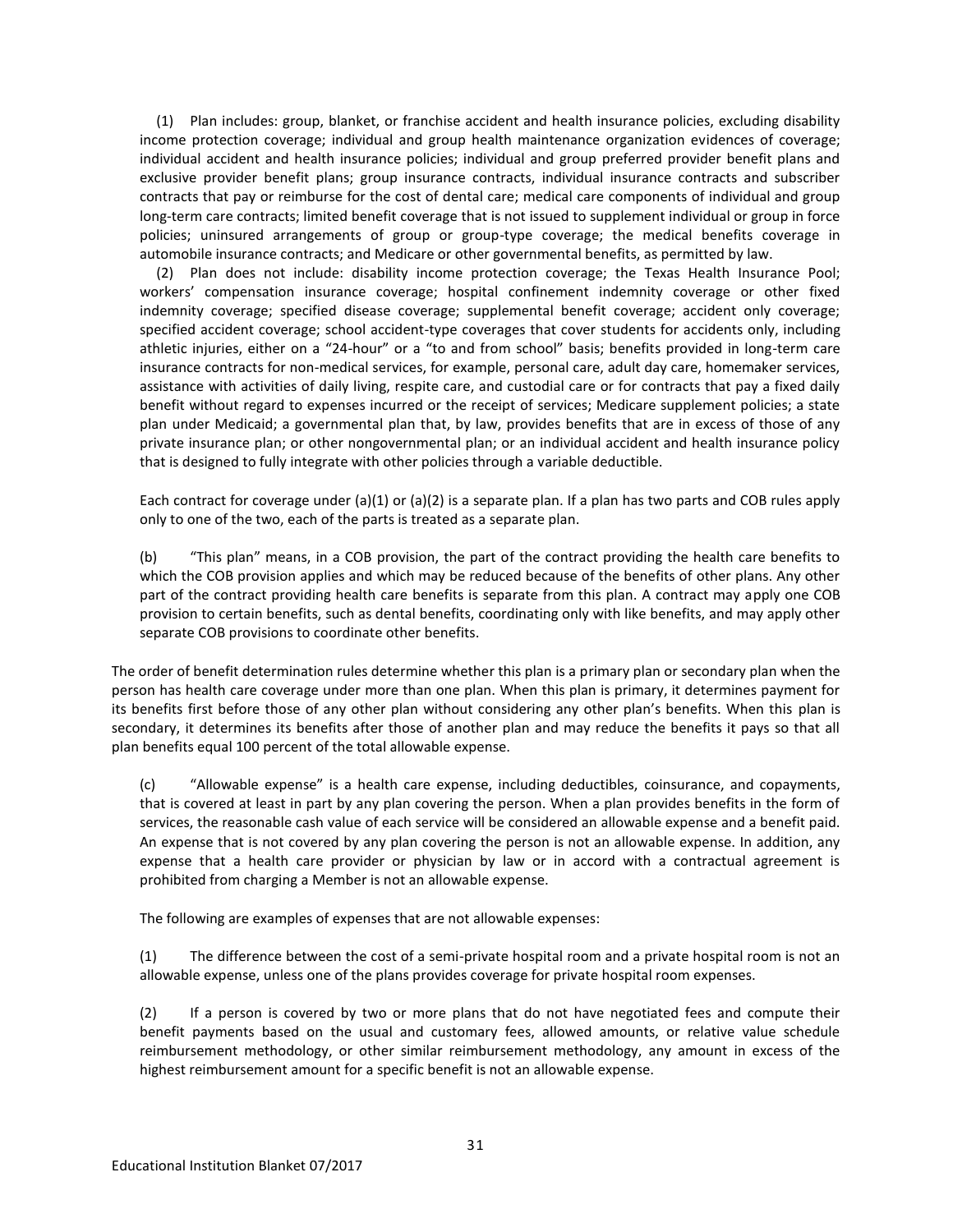(3) If a person is covered by two or more plans that provide benefits or services on the basis of negotiated fees, an amount in excess of the highest of the negotiated fees is not an allowable expense**.**

(4) If a person is covered by one plan that does not have negotiated fees and that calculates its benefits or services based on usual and customary fees, allowed amounts, relative value schedule reimbursement methodology, or other similar reimbursement methodology, and another plan that provides its benefits or services based on negotiated fees, the primary plan's payment arrangement must be the allowable expense for all plans. However, if the health care provider or physician has contracted with the secondary plan to provide the benefit or service for a specific negotiated fee or payment amount that is different than the primary plan's payment arrangement and if the health care provider's or physician's contract permits, the negotiated fee or payment must be the allowable expense used by the secondary plan to determine its benefits.

(5) The amount of any benefit reduction by the primary plan because a Member has failed to comply with the plan provisions is not an allowable expense. Examples of these types of plan provisions include second surgical opinions, prior authorization of admissions, and preferred health care provider and physician arrangements.

(d) "Allowed amount" is the amount of a billed charge that a carrier determines to be covered for services provided by a nonpreferred health care provider or physician. The allowed amount includes both the carrier's payment and any applicable deductible, copayment, or coinsurance amounts for which the insured is responsible.

(e) "Closed panel plan" is a plan that provides health care benefits to Members primarily in the form of services through a panel of health care providers and physicians that have contracted with or are employed by the plan, and that excludes coverage for services provided by other health care providers and physicians, except in cases of emergency or referral by a panel member.

(f) "Custodial parent" is the parent with the right to designate the primary residence of a child by a court order under the Texas Family Code or other applicable law, or in the absence of a court order, is the parent with whom the child resides more than one-half of the Year, excluding any temporary visitation.

## **ORDER OF BENEFIT DETERMINATION RULES**

When a person is covered by two or more plans, the rules for determining the order of benefit payments are as follows:

(a) The primary plan pays or provides its benefits according to its terms of coverage and without regard to the benefits under any other plan.

(b) Except as provided in (c), a plan that does not contain a COB provision that is consistent with this policy is always primary unless the provisions of both plans state that the complying plan is primary.

(c) Coverage that is obtained by virtue of membership in a group that is designed to supplement a part of a basic package of benefits and provides that this supplementary coverage must be excess to any other parts of the plan provided by the contract holder. Examples of these types of situations are major medical coverages that are superimposed over base plan hospital and surgical benefits, and insurance type coverages that are written in connection with a closed panel plan to provide out-of-network benefits.

(d) A plan may consider the benefits paid or provided by another plan in calculating payment of its benefits only when it is secondary to that other plan.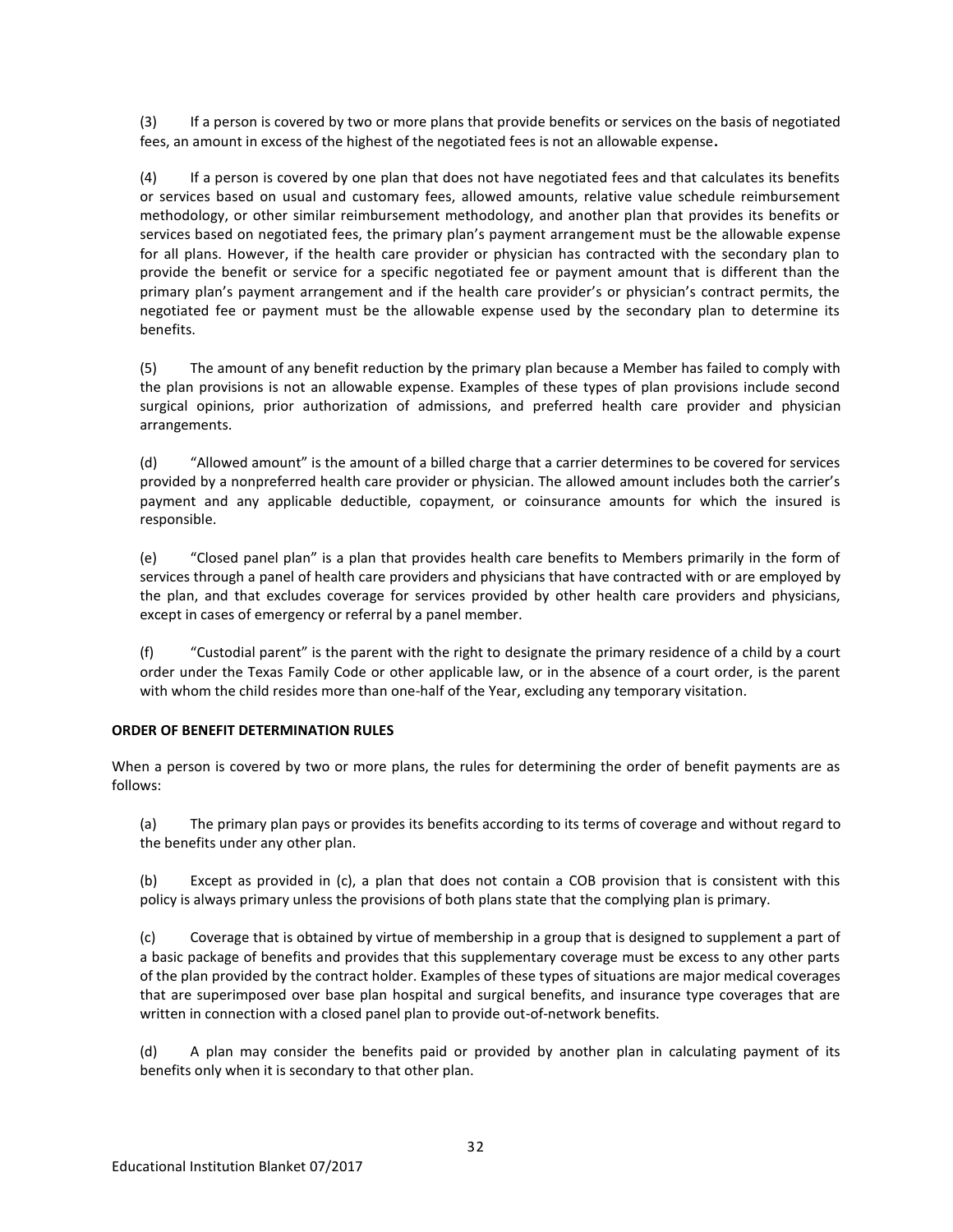(e) If the primary plan is a closed panel plan and the secondary plan is not, the secondary plan must pay or provide benefits as if it were the primary plan when a Member uses a noncontracted health care provider or physician, except for emergency services or authorized referrals that are paid or provided by the primary plan.

(f) When multiple contracts providing coordinated coverage are treated as a single plan under this subchapter, this section applies only to the plan as a whole, and coordination among the component contracts is governed by the terms of the contracts. If more than one carrier pays or provides benefits under the plan, the carrier designated as primary within the plan must be responsible for the plan's compliance with this subchapter.

(g) If a person is covered by more than one secondary plan, the order of benefit determination rules of this subchapter decide the order in which secondary plans' benefits are determined in relation to each other. Each secondary plan must take into consideration the benefits of the primary plan or plans and the benefits of any other plan that, under the rules of this contract, has its benefits determined before those of that secondary plan.

(h) Each plan determines its order of benefits using the first of the following rules that apply.

(1) Nondependent or Dependent. The plan that covers the person other than as a dependent, for example as an employee, member, policyholder, subscriber, or retiree, is the primary plan, and the plan that covers the person as a dependent is the secondary plan. However, if the person is a Medicare beneficiary and, as a result of federal law, Medicare is secondary to the plan covering the person as a dependent and primary to the plan covering the person as other than a dependent, then the order of benefits between the two plans is reversed so that the plan covering the person as an employee, member, policyholder, subscriber, or retiree is the secondary plan and the other plan is the primary plan. An example includes a retired employee.

(2) Dependent Child Covered Under More Than One Plan. Unless there is a court order stating otherwise, plans covering a dependent child must determine the order of benefits using the following rules that apply.

(A) For a dependent child whose parents are married or are living together, whether or not they have ever been married:

(i) The plan of the parent whose birthday falls earlier in the Year is the primary plan; or

(ii) If both parents have the same birthday, the plan that has covered the parent the longest is the primary plan.

(B) For a dependent child whose parents are divorced, separated, or not living together, whether or not they have ever been married:

(i) if a court order states that one of the parents is responsible for the dependent child's health care expenses or health care coverage and the plan of that parent has actual knowledge of those terms, that plan is primary. This rule applies to plan years commencing after the plan is given notice of the court decree.

(ii) if a court order states that both parents are responsible for the dependent child's health care expenses or health care coverage, the provisions of (h)(2)(A) must determine the order of benefits.

(iii) if a court order states that the parents have joint custody without specifying that one parent has responsibility for the health care expenses or health care coverage of the dependent child, the provisions of (h)(2)(A) must determine the order of benefits.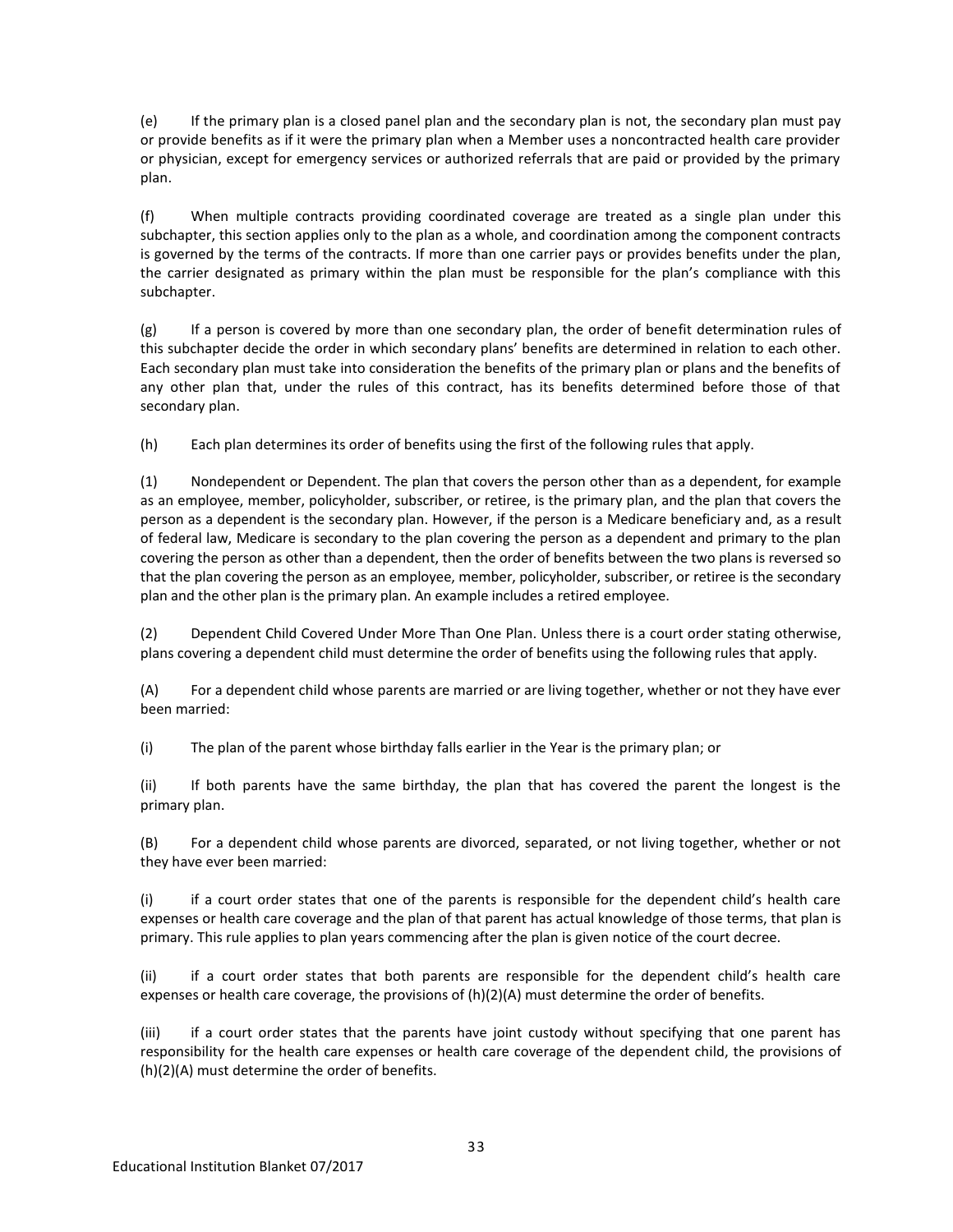(iv) if there is no court order allocating responsibility for the dependent child's health care expenses or health care coverage, the order of benefits for the child are as follows:

(I) the plan covering the custodial parent;

(II) the plan covering the spouse of the custodial parent;

(III) the plan covering the noncustodial parent; then

(IV) the plan covering the spouse of the noncustodial parent.

(C) For a dependent child covered under more than one plan of individuals who are not the parents of the child, the provisions of  $(h)(2)(A)$  or  $(h)(2)(B)$  must determine the order of benefits as if those individuals were the parents of the child.

(D) For a dependent child who has coverage under either or both parents' plans and has his or her own coverage as a dependent under a spouse's plan, (h)(5) applies.

(E) In the event the dependent child's coverage under the spouse's plan began on the same date as the dependent child's coverage under either or both parents' plans, the order of benefits must be determined by applying the birthday rule in (h)(2)(A) to the dependent child's parent(s) and the dependent's spouse.

(3) Active, Retired, or Laid-off Employee. The plan that covers a person as an active employee, that is, an employee who is neither laid off nor retired, is the primary plan. The plan that covers that same person as a retired or laid-off employee is the secondary plan. The same would hold true if a person is a dependent of an active employee and that same person is a dependent of a retired or laid-off employee. If the plan that covers the same person as a retired or laid-off employee or as a dependent of a retired or laid-off employee does not have this rule, and as a result, the plans do not agree on the order of benefits, this rule does not apply. This rule does not apply if (h)(1) can determine the order of benefits.

(4) COBRA or State Continuation Coverage. If a person whose coverage is provided under COBRA or under a right of continuation provided by state or other federal law is covered under another plan, the plan covering the person as an employee, member, subscriber, or retiree or covering the person as a dependent of an employee, member, subscriber, or retiree is the primary plan, and the COBRA, state, or other federal continuation coverage is the secondary plan. If the other plan does not have this rule, and as a result, the plans do not agree on the order of benefits, this rule does not apply. This rule does not apply if (h)(1) can determine the order of benefits.

(5) Longer or Shorter Length of Coverage. The plan that has covered the person as an employee, member, policyholder, subscriber, or retiree longer is the primary plan, and the plan that has covered the person the shorter period is the secondary plan.

(6) If the preceding rules do not determine the order of benefits, the allowable expenses must be shared equally between the plans meeting the definition of plan. In addition, this plan will not pay more than it would have paid had it been the primary plan.

## **EFFECT ON THE BENEFITS OF THIS PLAN**

(a) When this plan is secondary, it may reduce its benefits so that the total benefits paid or provided by all plans are not more than the total allowable expenses. In determining the amount to be paid for any claim, the secondary plan will calculate the benefits it would have paid in the absence of other health care coverage and apply that calculated amount to any allowable expense under its plan that is unpaid by the primary plan. The secondary plan may then reduce its payment by the amount so that, when combined with the amount paid by the primary plan, the total benefits paid or provided by all plans for the claim equal 100 percent of the total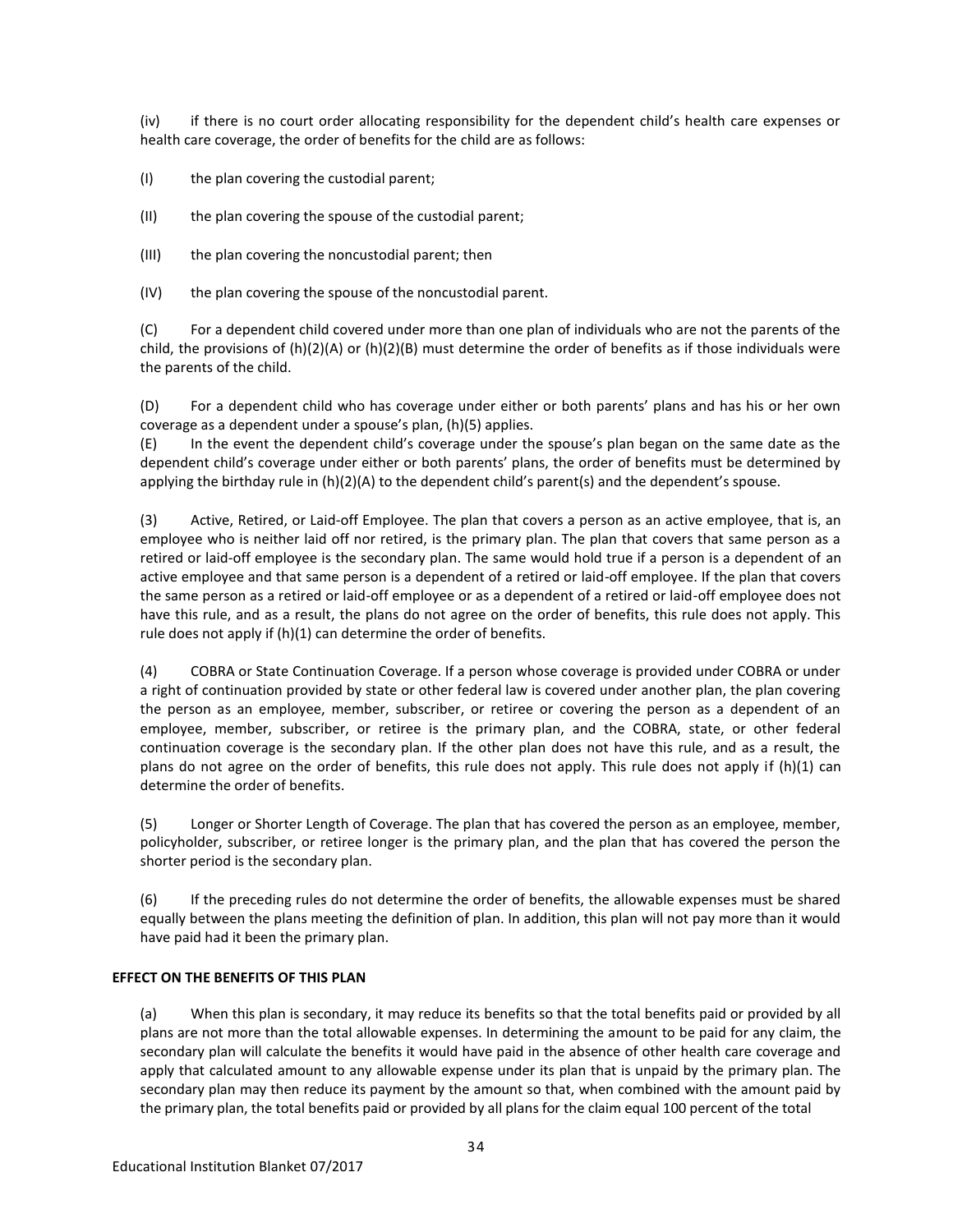allowable expense for that claim. In addition, the secondary plan must credit to its plan deductible any amounts it would have credited to its deductible in the absence of other health care coverage.

(b) If a Member is enrolled in two or more closed panel plans and if, for any reason, including the provision of service by a nonpanel provider, benefits are not payable by one closed panel plan, COB must not apply between that plan and other closed panel plans.

## **COMPLIANCE WITH FEDERAL AND STATE LAWS CONCERNING CONFIDENTIAL INFORMATION**

Certain facts about health care coverage and services are needed to apply these COB rules and to determine benefits payable under this plan and other plans. Organization responsible for COB administration will comply with federal and state law concerning confidential information for the purpose of applying these rules and determining benefits payable under this plan and other plans covering the person claiming benefits. Each person claiming benefits under this plan must give Organization responsible for COB administration any facts it needs to apply those rules and determine benefits.

# **7.3 Facility Of Payment**

A payment made under another plan may include an amount that should have been paid under this plan. If it does, Organization responsible for COB administration may pay that amount to the organization that made that payment. That amount will then be treated as though it were a benefit paid under this plan. Organization responsible for COB administration will not have to pay that amount again. The term "payment made" includes providing benefits in the form of services, in which case "payment made" means the reasonable cash value of the benefits provided in the form of services.

# **7.4 Right Of Recovery**

If the amount of the payments made by Organization responsible for COB administration is more than it should have paid under this COB provision, it may recover the excess from one or more of the persons it has paid or for whom it has paid or any other person or organization that may be responsible for the benefits or services provided for the Member. The "amount of the payments made" includes the reasonable cash value of any benefits provided in the form of services.

# **8. RECORDS**

## **8.1 Records Maintained by Health Plan**

Health Plan is entitled to maintain records on Members necessary to administer this Agreement. The Group or Members shall provide the information required by the Health Plan within a reasonable period of time. The records of the Group or Members which have a bearing on this Agreement shall be made available to Health Plan for inspection at any reasonable time.

## **8.2 Necessity of Requested Information**

To the extent it is dependent upon the information for an appropriate determination, Health Plan shall not be required to discharge an obligation under this Agreement until requested information has been received by Health Plan in acceptable form. Incorrect information furnished to Health Plan may be corrected without Health Plan invoking any remedies available to it under this Agreement or at law provided Health Plan shall not have relied upon such information to its detriment.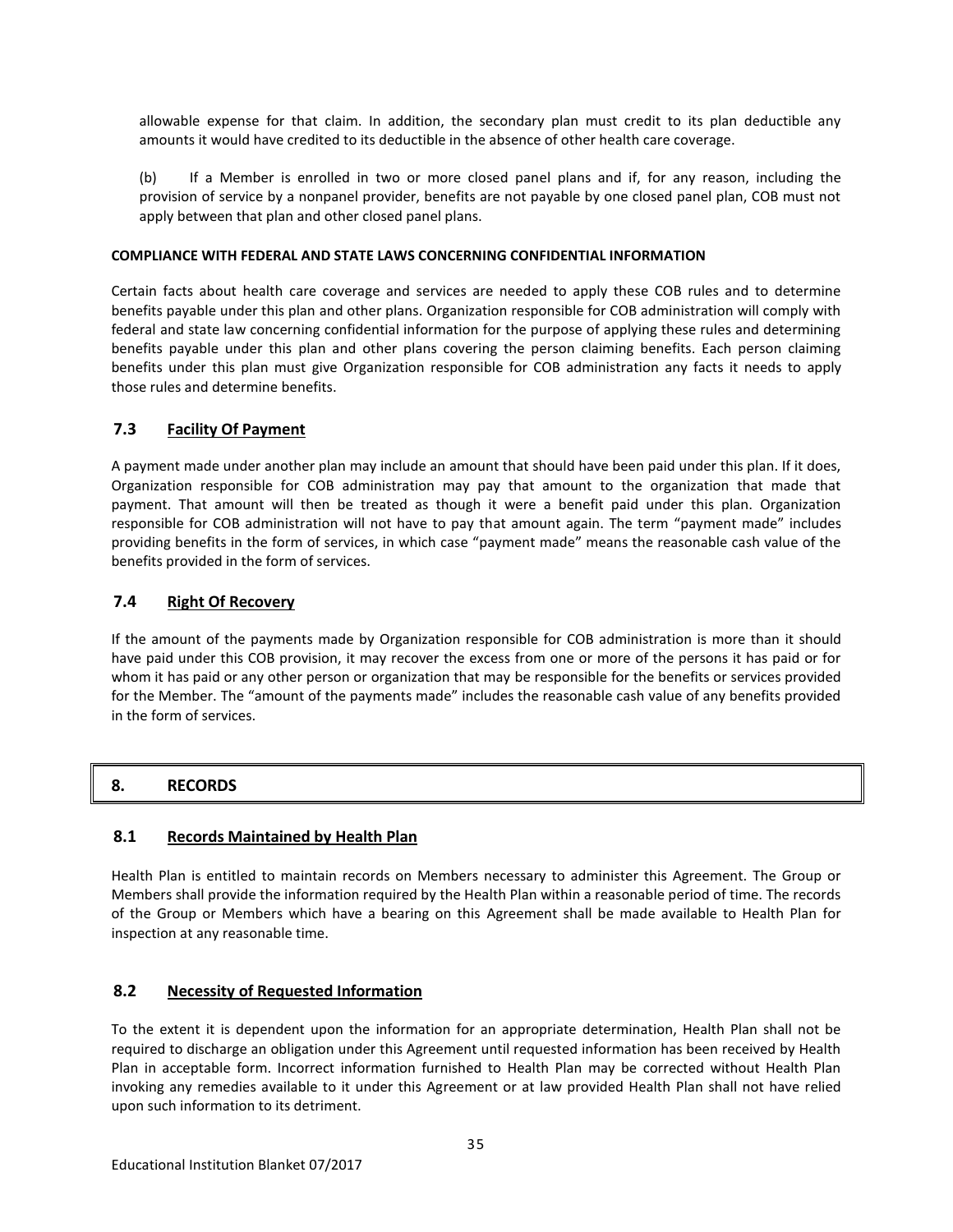# 8.2.1 Authorization for Health Care Information from Physicians and Providers

Health Plan is entitled to receive from any physician or provider of Health Care Services to Members information reasonably necessary in connection with the administration of this Agreement but subject to all applicable confidentiality requirements. By acceptance of Health Care Services under this Agreement, Members authorize every physician or provider rendering Health Care Services hereunder to disclose, as permitted by law upon request, all facts pertaining to Member's care, Treatment and physical condition to Health Plan to render reports pertaining to the same, and permit copying of such records and reports by Health Plan.

# **8.3 Notification of Changes in Status**

Subscriber shall notify Group or Health Plan immediately in writing of any fact which may affect eligibility or coordination of benefits under this Agreement, including but not limited to:

- any change in the eligibility status of Subscriber or Covered Dependents;
- coverage under Medicare, which may make this plan secondary;
- coverage under another plan which may be subject to coordination of benefits; and
- eligibility for recovery from a third party of benefits which may be subject to subrogation.

# **9. COMPLAINT AND APPEAL PROCEDURE**

## **9.1 Purpose**

9.1.1 Health Plan recognizes that a Member, physician, provider, or other person designated to act on behalf of ICSW member may encounter an event in which performance under this Agreement does not meet expectations. It is important that such an event be brought to the attention of the Health Plan. The Health Plan is dedicated to addressing problems quickly, managing the administration of Health Care Services effectively, and preventing future complaints or appeals.

9.1.2 The Medical Director has overall responsibility for the coordination of the complaint procedure. For assistance with this procedure, individuals should contact the Health Plan office.

# **9.2 Complaints**

9.2.1 Health Plan will send an acknowledgment letter of the receipt of oral or written Complaints from Complainants no later than five (5) business days after the date of the receipt of the Complaint. The acknowledgment letter will include a description of Health Plan's Complaint procedures and time frames. If the Complaint is received orally, Health Plan will also enclose a one-page Complaint form, which must be returned for prompt resolution of the Complaint.

9.2.2 Health Plan will acknowledge, investigate, and resolve all Complaints within thirty (30) calendar days after the date of receipt of the written Complaint or one-page complaint form from the Complainant. However, investigation and resolution of Complaints concerning emergencies or denials of continued stays for hospitalization shall be concluded in accordance with the immediacy of the case and will not exceed one (1) business day from receipt of the Complaint.

9.2.3 Health Plan will investigate the Complaint and issue a response letter to the Complainant within thirty (30) days from receipt of the Complaint explaining the specific medical and/or contractual reasons for the resolution and the specialization of any physician or other provider consulted.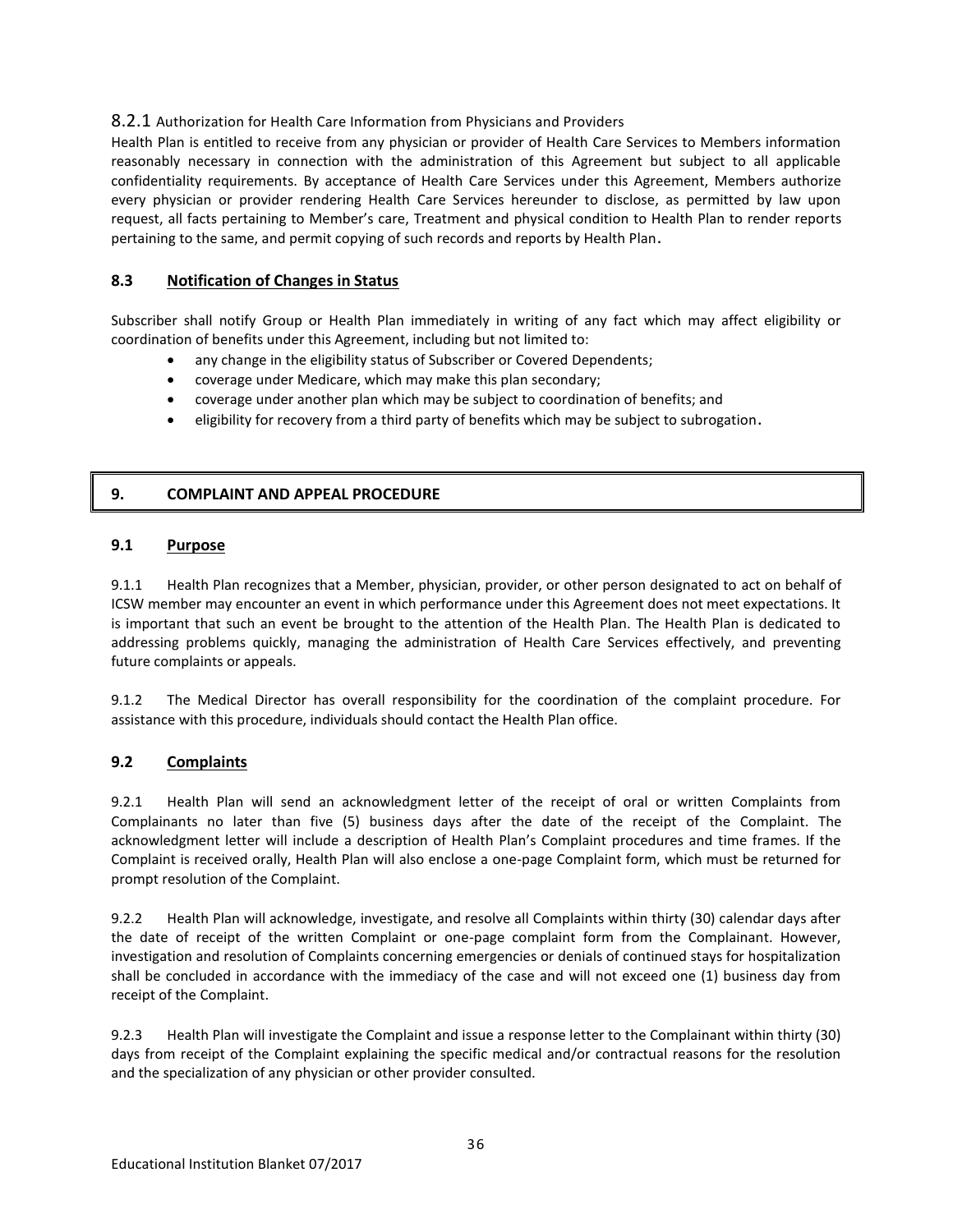# **10. MISCELLANEOUS PROVISIONS**

# **10.1 Confidentiality**

In accordance with applicable law, any data or information pertaining to the diagnosis, Treatment, or health of Members or to an application obtained from Members or from any physician or provider by Health Plan shall be held in confidence and shall not be disclosed to any person except:

- 1. to the extent that it may be necessary to carry out purposes required by or to administer this Agreement with regard to the provision of Health Care Services, payment of Health Care Services, and Health Plan operations; or
- 2. upon Member's express authorization; or
- 3. pursuant to a law or in the event of claim or court order for the production of evidence or to discovery thereof; or
- 4. in the event of claim or litigation between Member and Health Plan wherein such data or information is pertinent, or
- 5. bona fide medical research or studies by Health Plan. Health Plan shall be entitled to claim the same privilege against such disclosures as the physician or provider who furnishes such information to it is entitled to claim.

# **10.2 Independent Agents**

10.2.1 Health Plan's Participating Providers are independent contractors. Health Plan is not an agent of any Participating Provider, not is any Participating Provider an agent of the Health Plan.

10.2.2 Participating Providers shall make reasonable efforts to maintain an appropriate patient relationship with Members to whom they are providing care. Likewise, Members shall make reasonable efforts to maintain an appropriate patient relationship with the Participating Providers who are providing such care.

10.2.3 No Group or Member, in such capacity, is an agent or representative of Health Plan or its Participating Providers. No Group or Member shall be liable for any acts or omissions of any Participating Provider or its agents or employees.

10.2.4 The determination of whether any Treatment is a covered benefit under this Agreement shall be made by Health Plan according to the terms and conditions of this Agreement. The fact that Treatment has been prescribed or authorized by a Participating Provider does not necessarily mean that it is covered under this Agreement.

## **10.3 Changes in Coverage**

During the term of this Agreement, changes in coverage are not allowed unless approved in writing by Health Plan or authorized according to the terms stated in this Agreement. Any retroactive changes in eligibility or coverage by a Group for any of its Members must be approved by the Health Plan, and the liability of Health Plan to refund Premiums for any Member whose coverage is terminated or changed to a different category shall be no greater than two months premium paid by or on behalf of the Member. Health Plan may consider any amounts paid for Covered Services for any period for which the Member's premium was refunded as a Required Payment.

# **10.4 Entire Agreement**

This Agreement, attachments, Group's application, and Subscriber's completed and accepted Enrollment Application(s) constitute the entire contract between the parties, and all oral representations and warranties have been incorporated into this Agreement. No agent or other person, except the Executive Director of Health Plan, has the authority to waive any conditions or restrictions of this Agreement, to extend the time for making a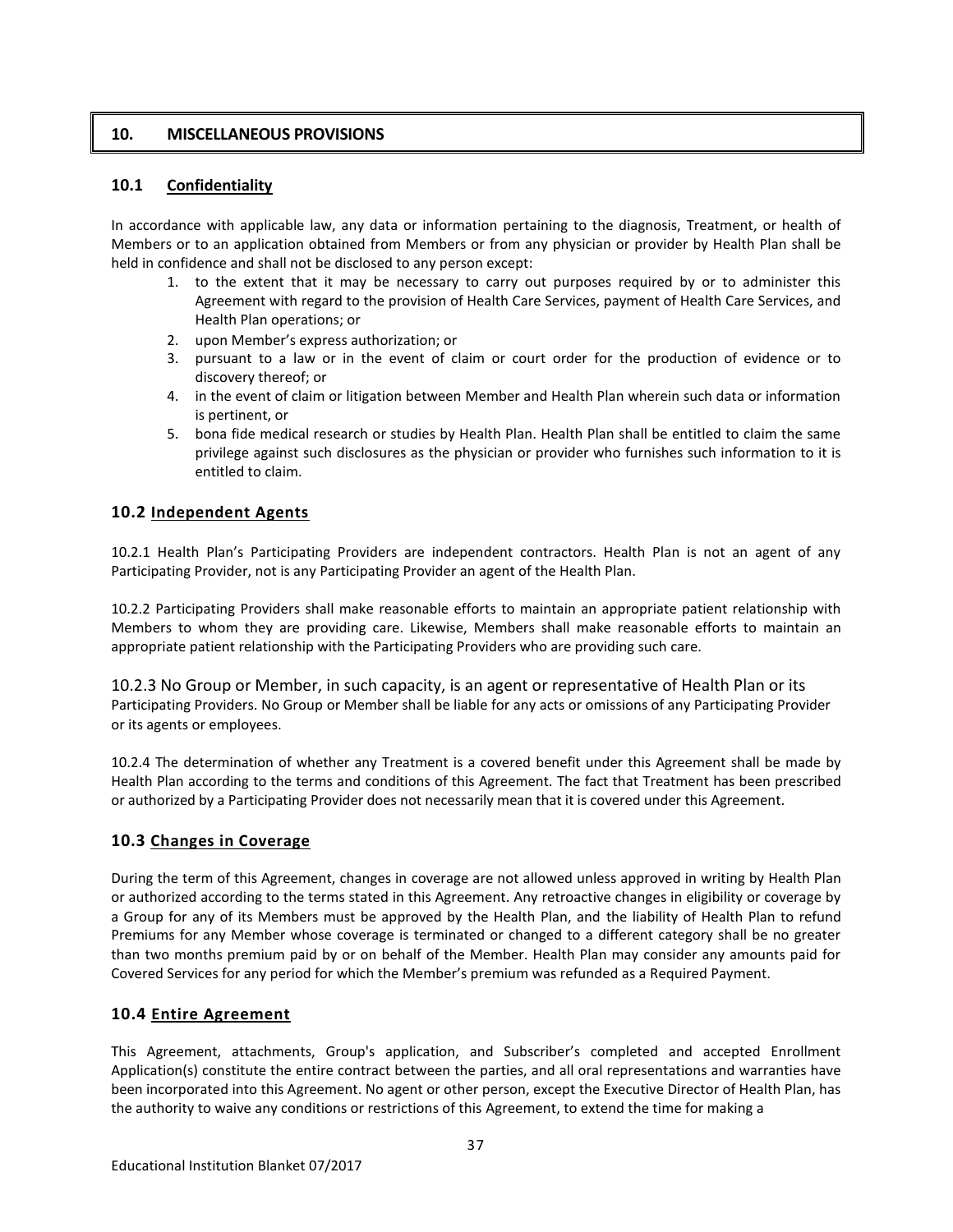payment, or to bind Health Plan by making any promise or representation, or by giving or receiving any information. No changes to this Agreement shall be valid unless in writing and signed by the Executive Director of Health Plan; however, Health Plan may adopt policies, procedures and rules to promote the orderly and efficient administration of this Agreement.

In the event of the unenforceability or invalidity of any section or provision of this Agreement, such section or provision shall be enforceable in part to the fullest extent permitted by law, and such invalidity or unenforceability shall not otherwise affect any other section of this Agreement, and this Agreement shall otherwise remain in full force and effect.

# **10.5 Modification of Terms**

During the term of this Agreement and without Subscriber's consent or concurrence, this Agreement shall be subject to amendment, modification or termination in accordance with any provision hereof; by mutual agreement between Health Plan and Contract Holder; or as required by law. By electing coverage pursuant to this Agreement or by accepting benefits hereunder, Members and Group agree to all terms, conditions and provisions hereof.

# **10.6 Not a Waiver**

The failure of Health Plan to enforce any provision of this Agreement shall not be deemed or construed to be a waiver of the enforceability of such provision. Similarly, the failure to enforce any remedy arising from a default under the terms of this Agreement shall not be deemed or construed to be a waiver of such default.

# **10.7 Recovery**

If any action at law or in equity is brought to enforce or interpret the provisions of this Agreement, the prevailing party shall be entitled to recover its costs and expenses associated with such action (including, but not limited to, reasonable attorney's fees), in addition to any other relief to which the party may be entitled. Health Plan is also entitled to recover from Group, Subscriber or Member any overpayment or other inappropriate payment, including, but not limited to, a payment for non-Covered Services or services rendered to a person who was ineligible for group coverage at the time services were provided.

# **10.8 Notice**

Any notice, under this Agreement shall be given by United States Mail, postage prepaid, addressed as follows:

If to Health Plan: Insurance Company of Scott and White 1206 W. Campus Dr. Temple, Texas 76502

If to Subscriber: To the latest address provided by Subscriber

If to a Group: To the latest address provided by the Group.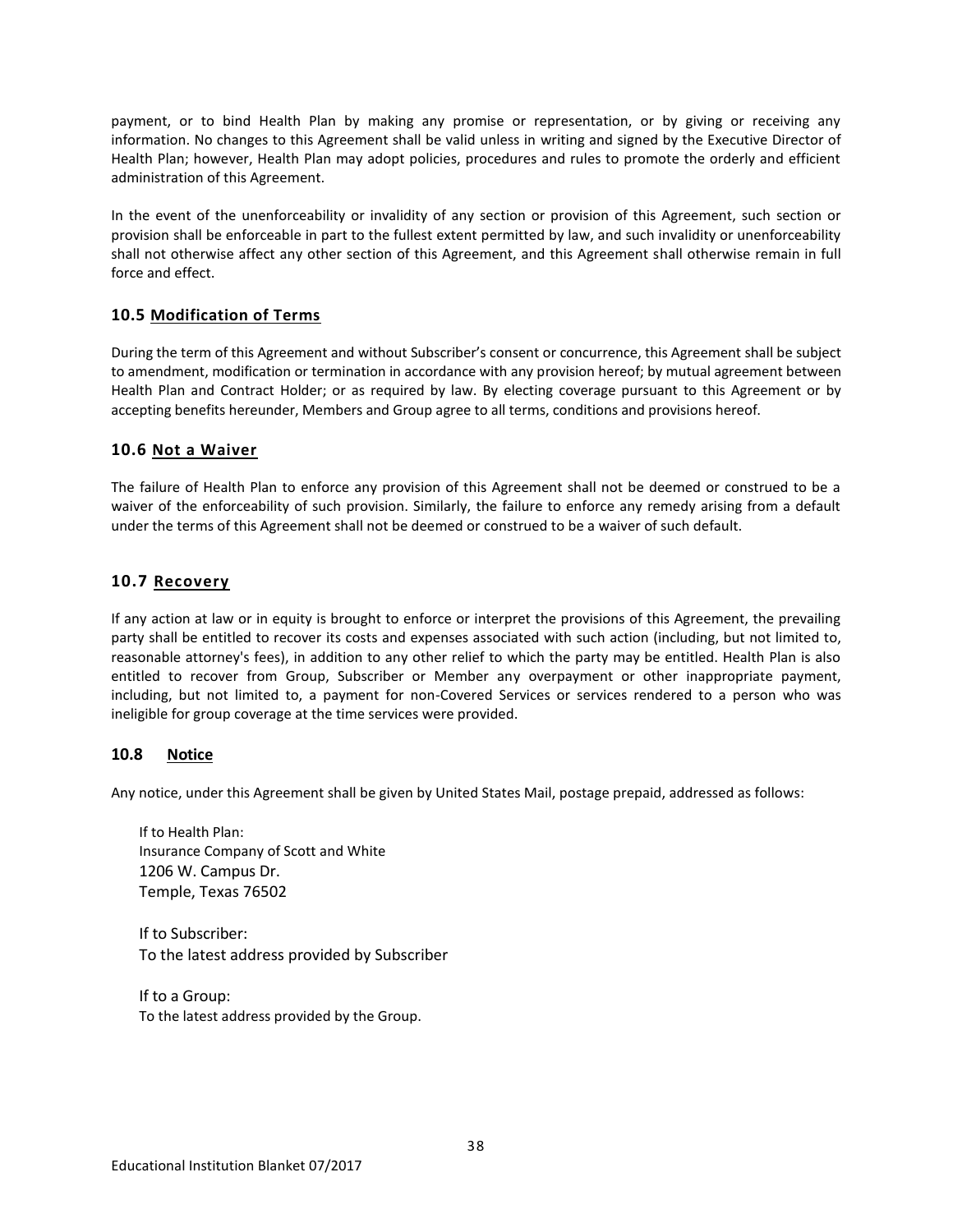# **10.9 Incontestability**

Applicants for membership shall truthfully complete and submit to Health Plan an Enrollment Application. In absence of fraud, all statements made by the applicant shall be deemed representations and not warranties and no statement shall void the coverage or reduce benefits hereunder after this Agreement has been in force for two years from its effective date unless it was material to the risk assumed and contained in the Enrollment Application, a completed copy of which has been given to the Subscriber. But, in the event of a fraudulent representation, coverage shall terminate sixteen (16) days after written notice. Except as otherwise provided, all benefits hereunder are subject to the condition that all statements, representations and other information provided by Subscriber or Group are true, correct and complete.

# **10.10 Proof of Coverage**

Health Plan will provide Subscriber with proof of coverage under this Agreement. Such evidence shall consist of an original copy of a Certificate of Coverage and an identification card as described below. Subscriber will also be provided with a current roster of Participating Providers as well as additional educational material regarding the Health Plan and the services provided under this Agreement. A list of Participating Providers will be updated and distributed annually, and is available on the Health Plan's website at [www.ICSW.org.](http://www.icsw.org/) Although Health Plan makes every effort to keep its Participating Providers list current, they are subject to change.

# **10.11 Identification Card**

Health Plan shall issue an identification card which will provide information regarding the type of coverage held and such other information as required by law or relevant regulations. Such cards are the property of the Health Plan and are for identification purposes only. Possession of a Health Plan identification card confers no right to services or other benefits under this Agreement. To be entitled to such services or benefits the holder of the card must, in fact, be a Member on whose behalf all Required Payments under this Agreement have actually been paid. Any person receiving services or other benefits to which the person is not then entitled pursuant to the provisions of this Agreement shall be subject to charges at the providers' then prevailing rates. If Member permits the use of a Health Plan identification card by any other person, such card may be retained by Health Plan, and all rights of Subscriber and Covered Dependents, covered pursuant to this Agreement, shall be terminated sixteen (16) days after written notice.

# **10.12 Misstatement of Age**

If Subscriber's or Covered Dependent's age has been misstated, and if the amount of premium is based on age, an adjustment of premiums shall be made based on that Member's true age.

If age is a factor in determining eligibility or amount of insurance and there has been a misstatement of age, the insurance coverages or amounts of benefits, or both, shall be adjusted in accordance with that Member's true age. Any such misstatement of age shall neither continue insurance otherwise validly terminated nor terminate insurance otherwise validly in force.

# **10.13 Office of Foreign Assets Control (OFAC) Notice**

Notwithstanding any other provisions of this Agreement or any requirement of Texas law, Health Plan shall not be liable to pay any claim, provide any benefit, or take any other action to the extent that such payment, provision of benefit, or action would be in violation of any economic or trade sanctions of the United States of America, including, but not limited to, policies and regulations administered and enforced by the United States Treasury's Office of Foreign Assets Control (OFAC).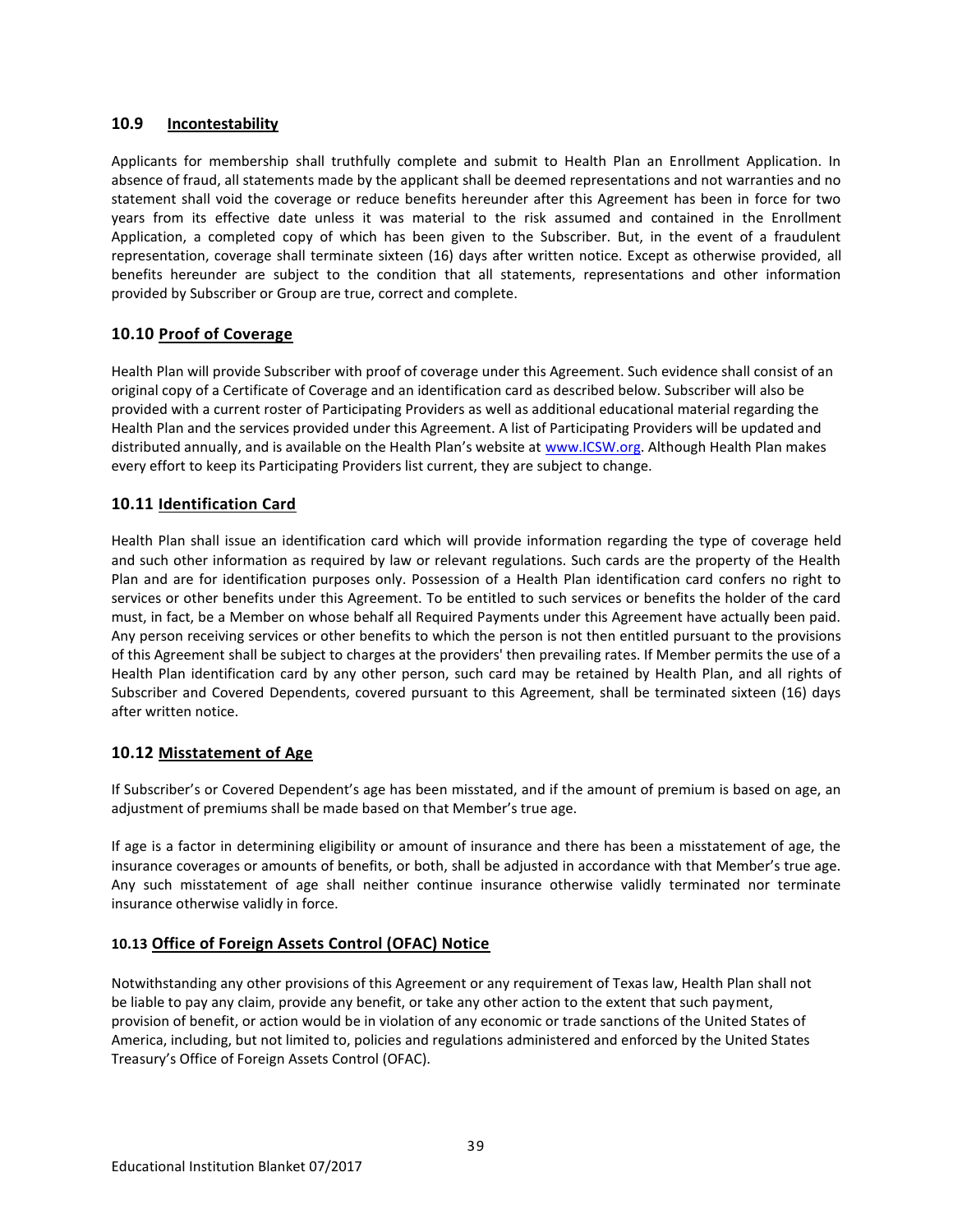## **11. WHAT IS COVERED**

Welcome to Insurance Company of Scott and White. **Insurance Company of Scott and White will pay up to the Allowed Amount for Health Care Services incurred by Members as a direct result of injury or sickness after satisfaction of any applicable Deductibles and Coinsurance.** Such payments will not exceed the lifetime limits of the policy or other applicable maximum shown in the Schedule of Benefits. All benefits are subject to the limitations and exclusions described in the Description of Benefits. Members may obtain services from physicians, hospitals and providers regardless of whether they are participating or non-participating. However, Participating Physicians, Participating Hospitals, and Participating Providers have agreed to accept an amount that does not exceed the Allowed Amount, after satisfaction of any applicable Deductibles and Coinsurance, as payment in full. Non-participating physicians, hospitals, and providers may bill Members for any difference between the Allowed Amount paid by Health Plan and their billed charges, if billed charges exceed the Allowed Amount.

To understand the benefits available under this Plan, Members should first review their Certification of Coverage, and this Agreement.

This Description of Benefits will help identify what types of services are covered, when and how each benefit will be covered, and how Members can be reimbursed for Health Care Services. The Section entitled Exclusions and Limitations describes the types of illness, sickness and services that are not covered by this Agreement.

The Schedule of Benefits identifies Member's Coinsurance, Deductibles, and Copayments (individual and family), and other expenses Members are responsible to pay.

### **11.1 BENEFITS**

#### **11.1.1 Medical Services**

Members are entitled to reimbursement up to the Allowed Amount for Medically Necessary professional services of Physicians and Providers on an inpatient and outpatient basis. Medical Necessity is determined by the Physician or Provider, subject to the review of the Health Plan Medical Director.

#### **11.1.2 Hospital Services**

Members are entitled to reimbursement up to the Allowed Amount for Medically Necessary services of any Hospital to which a Member is admitted.

#### **11.1.3 Emergency Care**

#### 11.1.3.1 Qualification of Emergency Care

Medically Necessary Emergency Care from a Physician or Provider to treat and stabilize an emergency medical condition is reimbursed up to the Allowed Amount. However, only those conditions meeting the terms of the definition of Emergency Care will qualify. Health Plan will provide for any medical screening examination or other evaluation required by Texas or federal law that takes place in a hospital emergency facility or comparable facility, and that is necessary to determine whether an emergency medical condition exists.

#### 11.1.3.2 Urgent Care Services

Urgent Care services provide for the immediate treatment of medical condition that requires prompt medical attention but where a brief time lapse before receiving services will not endanger life or permanent teeth. Urgent Care services are reimbursed up to the Allowed Amount, an Member shall be required to pay the Copayment stated in the Schedule of Benefits for Treatment administered at an Urgent Care Facility. Neither a hospital nor an emergency room will be considered an Urgent Care Facility.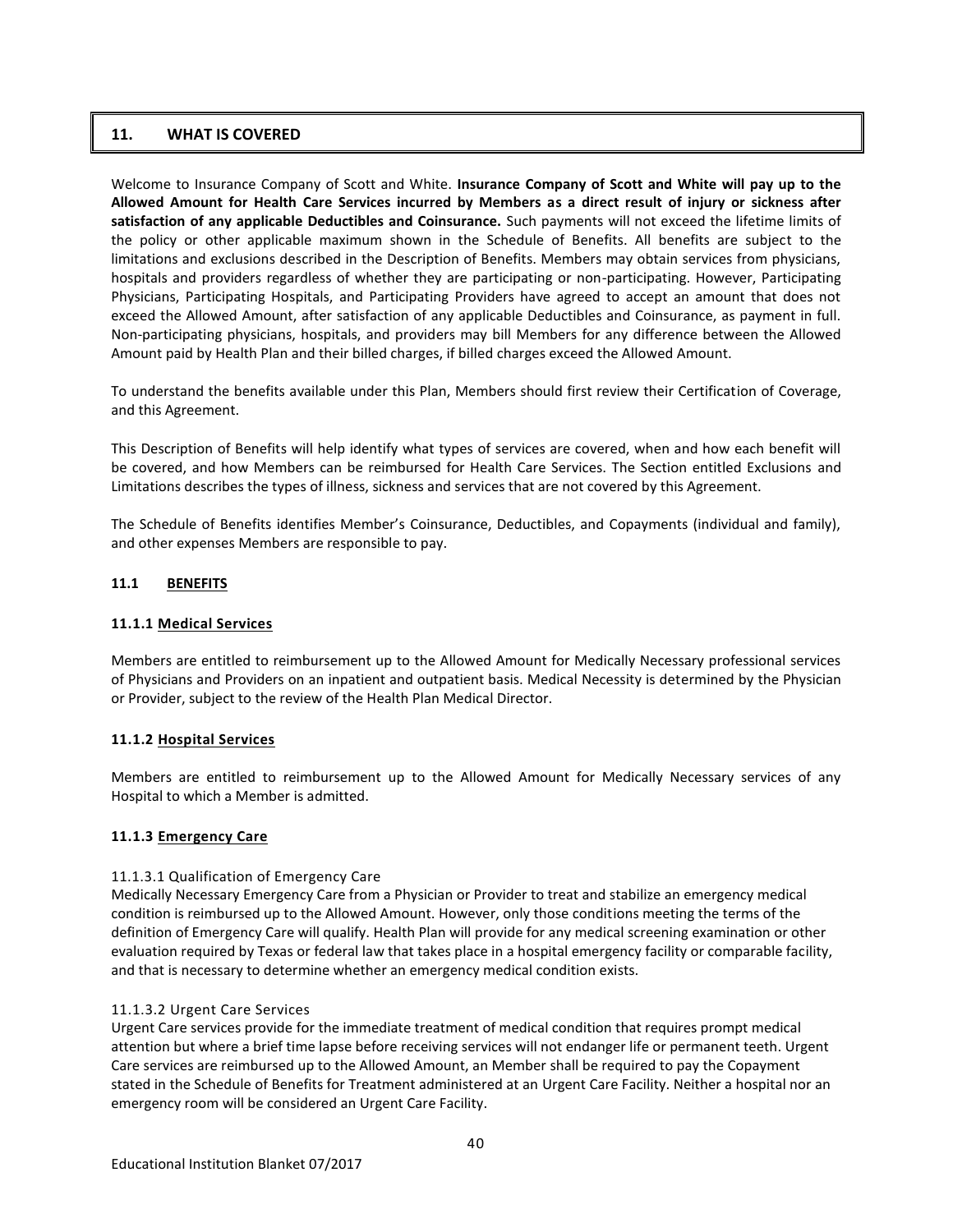#### 11.1.3.3 Emergency Transportation Services

Emergency transportation, when and to the extent it is Medically Necessary, is covered up to the Allowed Amount when transportation in any other vehicle would endanger the patient's health. Health Plan will not cover air transportation if ground transportation is medically appropriate and more economical. The ambulance equipment and personnel must meet Medicare standards. If these conditions are met, Health Plan will cover ambulance transportation to the closest appropriate hospital or skilled nursing facility or from a hospital or skilled nursing facility to the patient's home.

## 11.1.3.4 Payment of Benefits After Stabilization

Once Member's Condition is stabilized, benefits for further Covered Services will be provided pursuant to the Schedule of Benefits at the applicable level of benefits for the Allowed Amount.

### **11.1.4 Preventive Care Services**

You and Your Covered Dependents are entitled to the Preventive Services without being subject to a Copayment or Deductible.

You and Your Covered Dependents may access preventive Health Care Services and health education programs as determine by Health Plan.

Under the Affordable Care Act, certain preventive services are paid at 100% (at no cost to the Member), depending on the billing and diagnosis.

The determination of whether a service is a Preventive Care Service may be influenced by the type of service for which your Physician or Provider bills the Health Plan. Specifically (10) if a recommended preventive service is billed separately from an office visit, then a plan may impose cost-sharing requirements with respect to the office visit, (2) if a recommended preventive service is not billed separately from an office visit and the primary purpose of the office visit is the delivery of the preventive service, then a plan may not impose cost-sharing requirements with respect to the office visit, and (3) if a recommended preventive service is not billed separately from an office visit and the primary purpose of the office visit is not the delivery of a preventive service, then Health Plan may impose cost-sharing requirements with respect to the office visit.

Coverage of Counseling for a particular condition or disease as a Preventive Care Service does not equate to treatment of that particular condition or disease. While the counseling visit may be considered to be a Preventive Care Service and thus not subject to Deductibles or Copayments, the treatment of such condition or disease will be subject to appropriate Deductibles and Copayments, and to the Exclusions and Limitations provisions of the Health Plan.

#### 11.1.4.1 **COVERED PREVENTIVE SERVICES FOR ALL ADULTS**

- **Abdominal Aortic Aneurysm** one-time screening by ultrasonography for men ages 65 to 75 who have ever smoked
- **Alcohol Misuse** screening and counseling
- **Aspirin to prevent CVD: men**: the use of aspirin for men age 45 to 79 years, when the potential benefit due to a reduction in myocardial infarctions outweighs the potential harm of an increase in gastrointestinal hemorrhage
- **Aspirin to prevent CVD: women:** the use of aspirin for women age 55 to 79 years, when the potential benefit of a reduction in ischemic strokes outweighs the potential harm of an increase in gastrointestinal hemorrhage
- **Blood Pressure** screening for all adults age 18 and older
- **Cholesterol** screening for men age 35 and older for lipid disorders, men age 20 to 35 for lipid disorders if they are at increased risk for coronary heart disease, women age 45 and older for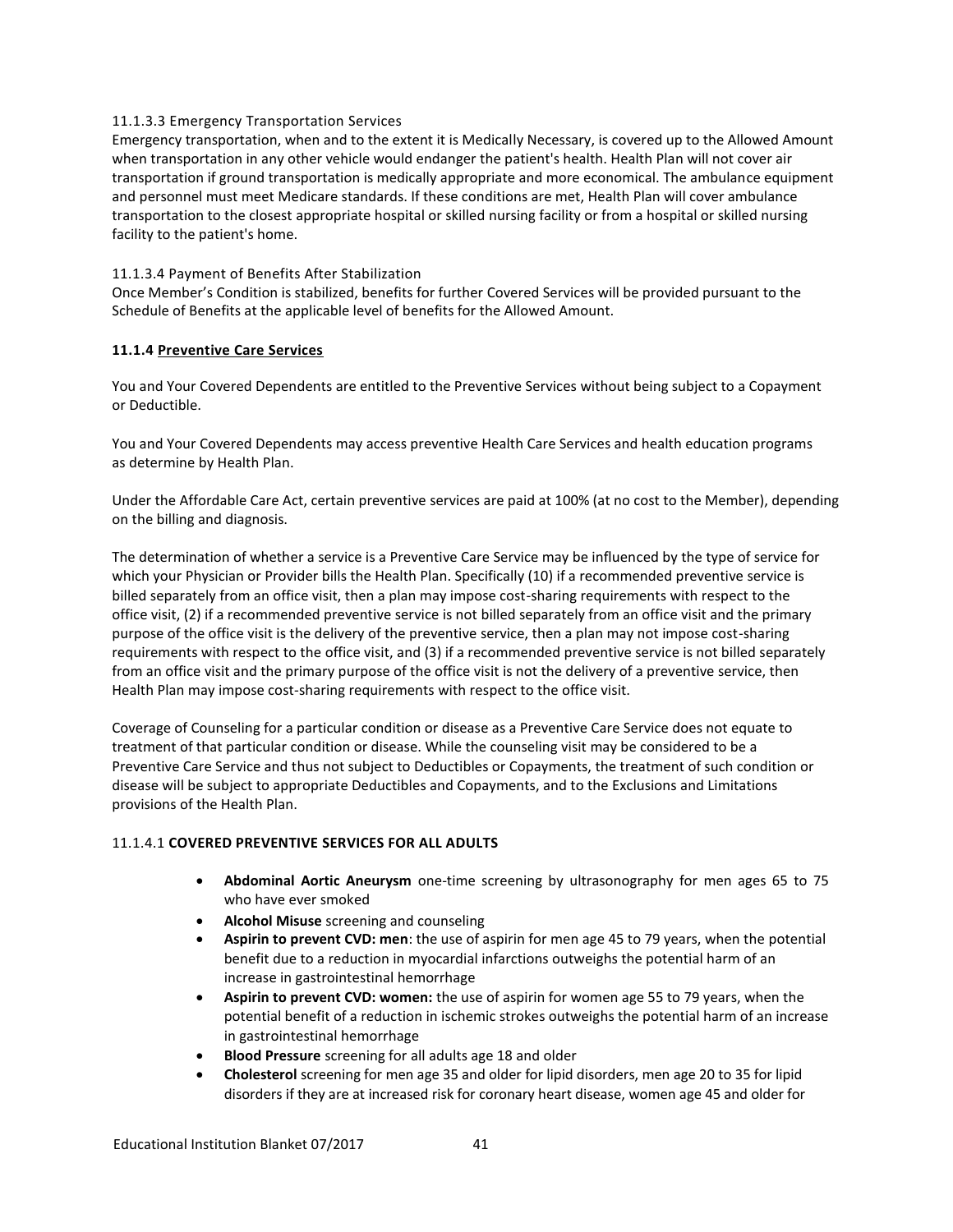lipid disorders if they are at increased risk for coronary heart disease, and women age 20 to 45 for lipid disorders if they are at increased risk for coronary heart disease

- **Colorectal Cancer** screening for adults at least 50 years of age and at normal risk for developing cancer, limited to: an annual fecal occult blood test and a flexible sigmoidoscopy once every five years; or a colonoscopy once every ten years
- **Depression** screening for adults when staff-assisted depression care supports are in place to assure accurate diagnosis, effective treatment, and follow-up
- **Type 2 Diabetes** screening for adults with sustained blood pressure (either treated or untreated) greater than 135/80 mm Hg
- **Diet** intensive behavioral dietary counseling for adults with hyperlipidemia and other known risk factors for cardiovascular and diet related chronic disease. Intensive counseling can be delivered by primary care clinicians or by referral to other specialists, such as nutritionists or dietitians
- **Hepatitis B** screening in persons at high risk for infection.
- **Hepatitis C** screening in persons at high risk for infection and a one-time screening for HCV infection for adults born between 1945 and 1965.
- **HIV** screening for all adults at higher risk
- **Immunization** vaccines recommended by the Advisory Committee on Immunization Practices (ACIP) :
	- Hepatitis A
	- Hepatitis B
	- Herpes Zoster
	- Human Papillomavirus
	- Influenza (Flu Shot)
	- Measles, Mumps, Rubella
	- Meningococcal
	- Pneumococcal
	- Tetanus, Diphtheria, Pertussis
	- Varicella
- **Lung Cancer** screening annually with low-dose tomography in adults ages 55 to 80 years who have a 30 pack per year smoking history and currently smoke or have within the past 15 years. Screening should be discontinued once a person has not smoked for 15 years or develops a health problem that substantially limits life expectancy or the ability or willingness to have curative lung surgery.
- **Obesity** screening for all adults and intensive counseling and behavioral interventions to promote sustained weight loss for obese adults
- **Sexually Transmitted Infection (STI)** prevention counseling for adults at higher risk
- **Tobacco Use** screening for all adults and cessation interventions for tobacco users
- **Syphilis** screening for all pregnant women and all adults at higher risk.
- Fall prevention in older adults, exercise or physical therapy exercise of physical therapy to prevent falls in community-dwelling adults age 65 years and older who are at increased for falls.
- **Fall prevention in older adults, vitamin D** vitamin D supplementation to prevent fall in communitydwelling adults age 65 years and older who are are at increased risk for falls.

## 11.1.4.2 **COVERED PREVENTIVE SERVICES FOR WOMEN INCLUDING PREGNANT WOMEN**

- **Anemia** screening on a routine basis for pregnant women
- **Bacteriuria** urinary tract or other infection screening for pregnant women at the later of 12 to 16 weeks' gestation or at the first prenatal visit
- **BRCA** screening for women whose family history is associated with an increased risk for deleterious mutations in BRCA1 or BRCA2 genes; genetic counseling for women with positive screening results and, if indicated, BRCA testing.
- **Breast Cancer Low-dose Mammography** for women with or without clinical breast examinations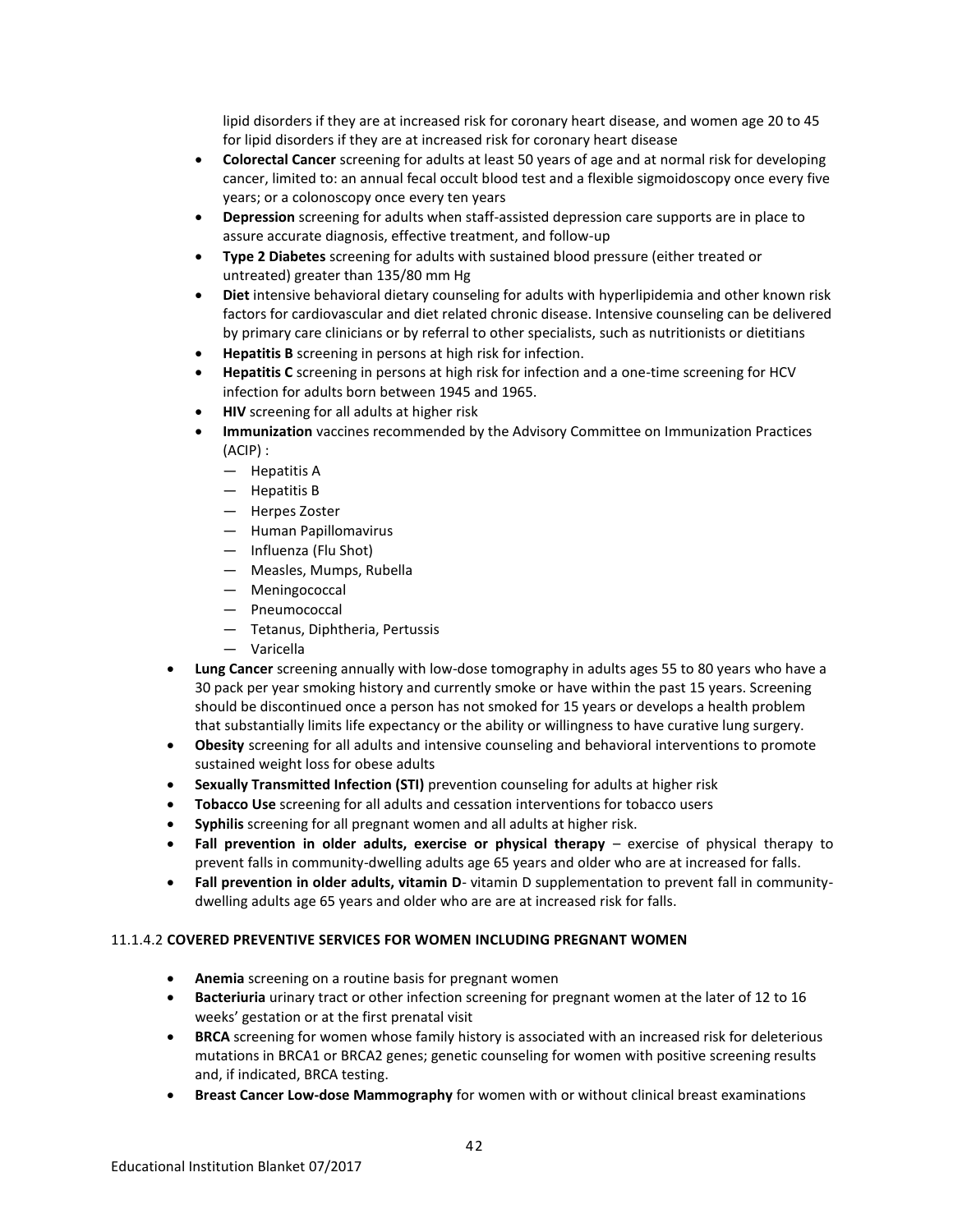(CBE), for women age 35 and older, annually. Low-dose mammography means the X-ray examination of the breast using equipment dedicated specifically for mammography, including an X-ray tube, filter, compression devise, screens, films and cassettes, with an average radiation exposure delivery of less than one rad mid-breast, with two views for each breast.

- **Breast Cancer Chemoprevention** counseling for women at higher risk for breast cancer and at low risk for adverse effects of chemoprevention. For women, age 35 and older, without a prior diagnosis of breast cancer, but who are at increased risk for breast cancer and at low risk for adverse medication effects, clinician should offer to prescribe risk-reducing medications, such as tamoxifen or raloxifene. These risk-reducing medications are covered as preventive services, which qualify for the waiver of applicable cost-sharing requirements only if used for prevention. They are not considered preventive if used for the treatment of a Member already diagnosed with breast cancer.
- **Breastfeeding**-comprehensive support and counseling from trained providers access to breastfeeding supplies, for pregnant and nursing women. Health Plan shall make a particular mid-range make and model of breast pump available, and this benefit shall be limited to the cost to the Health Plan of that model of breast pump. If You or Your Covered Dependent wishes to purchase a different model, or to rent rather than purchase a breast pump, this benefit will be subject to this limit.
- **Cervical Cancer** and Human Papillomavirus screening for women, including the provider's charge for administration of the test, for any covered female age 18 or older, not to exceed one per Year for: a conventional Pap smear screening or a screening using liquid-based cytology methods, as approved by the United States Food and Drug Administration (FDA), alone or in combination with a test approved by the FDA for the detection of the human papillomavirus. A screening test must be performed in accordance with the guidelines adopted by the American College of Obstetricians and Gynecologists or another similar national organization of medical professionals.
- **Chlamydia Infection** screening for all sexually active non-pregnant women age 24 and younger and for older non-pregnant women who are at increased risk.
- **Contraception-**Food and Drug Administration-approved contraceptive methods, sterilization procedures, and patient education and counseling, not including abortifacient drugs coverage of contraception may be subject to step therapy and preauthorization requirements.
- **Domestic and interpersonal violence** screening and counseling for all women
- **Folic Acid** supplements containing 0.4 to 0.8 mg of folic acid for women who may become pregnant
- **Gestational diabetes** screening for women 24 to 28 weeks pregnant and at the first prenatal visit for those at high risk of developing gestational diabetes
- **Gonorrhea** screening for all sexually active women, including those who are pregnant, at higher risk for infection
- **Hepatitis B** screening for pregnant women at their first prenatal visit
- **Human Immunodeficiency Virus (HIV)** screening and counseling for sexually active women and all pregnant women, including those in labor, who are untested or whose status is unknown.
- **Low-dose aspirin (81 mg/d)** as preventive medication after 12 weeks of gestation in women who are at high risk for preeclampsia
- **Osteoporosis** screening for women over age 65 or a qualified individual to detect low bone mass and to determine the Member's risk of osteoporosis and fractures associated with osteoporosis. A "qualified individual" is: a postmenopausal woman who is not receiving estrogen replacement therapy; an individual with vertebral abnormalities, primary hyperparathyroidism, or a history of bone fractures; or an individual who is receiving long-term glucocorticoid therapy or being monitored to assess the response to or efficacy of an approved osteoporosis drug therapy
- **Rh Incompatibility** screening for all pregnant women and follow-up testing for all unsensitized Rh (D) negative women at 24 to 28 weeks' gestation, unless the biological father is known to be Rh (D) negative.
- **Tobacco Use** screening and interventions for all women, and expanded counseling for pregnant tobacco users
- **Sexually Transmitted Infections (STI)** counseling for sexually active women
- **Syphilis** screening for all pregnant women or other women at increased risk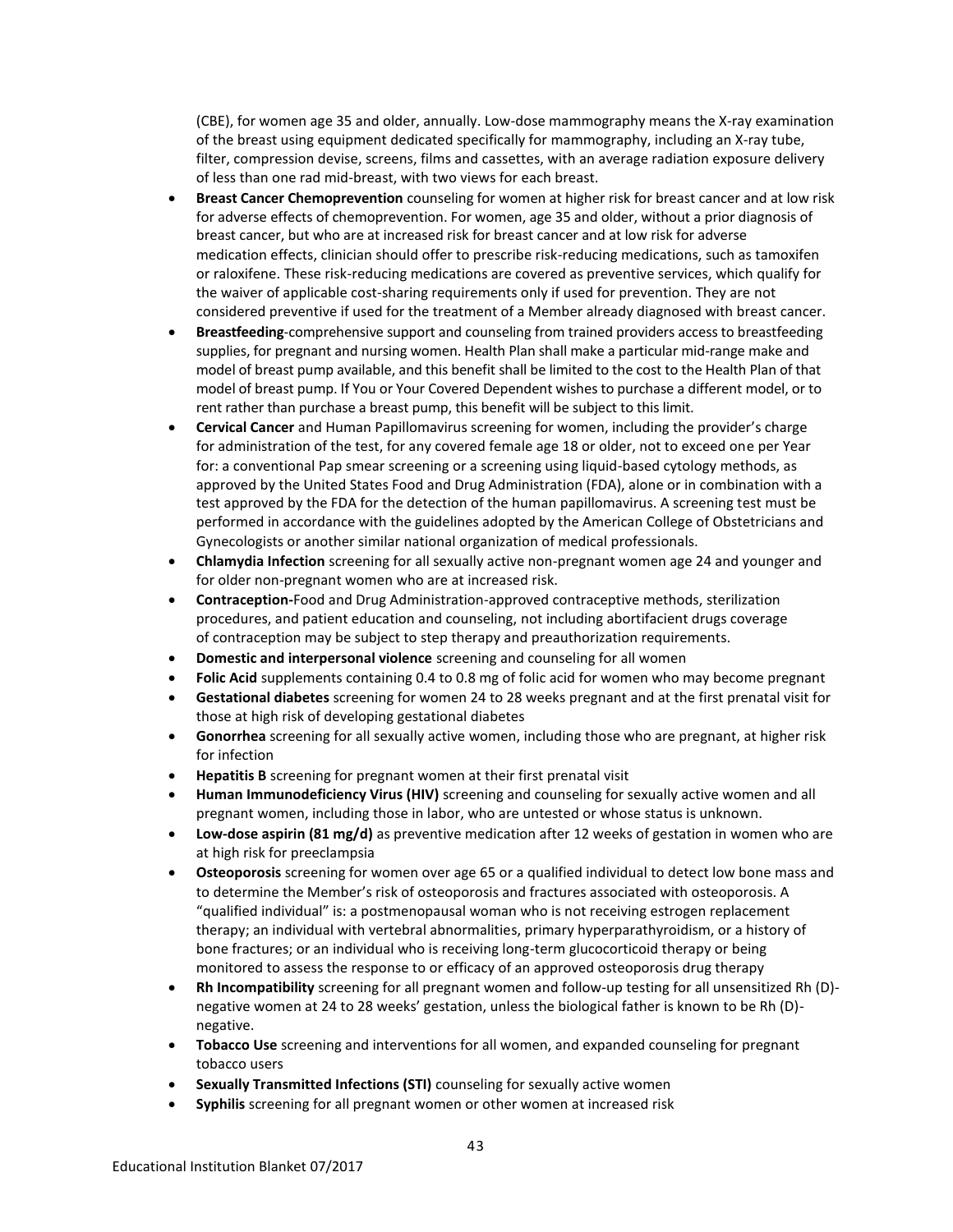**Well-woman visits** to obtain recommended preventive services

## 11.1.4.3 **COVERED PREVENTIVE SERVICES FOR CHILDREN**

- **Alcohol and Drug Use** assessments for adolescents
- **Autism** screening for children at 18 and 24 months
- **Behavioral** assessments for children of all ages (one assessment for each of the following age ranges): Ages: 0 to 11 months, 1 to 4 years, 5 to 10 years, 11 to 14 years, 15 to 17 years.
- **Blood Pressure** screening for children (one screening for each of the following age ranges): Ages: 0 to 11 months, 1 to 4 years, 5 to 10 years, 11 to 14 years, 15 to 17 years.
- **Cervical Dysplasia** screening for sexually active females
- **Critical Congenital Heart Disease** screening using pulse oximetry for newborns, after 24 hours of age, before discharge from the hospital
- **Congenital Hypothyroidism** screening for newborns
- **Depression** screening for adolescents (12 to 18 years of age) for major depressive disorder (MDD) when systems are in place to ensure accurate diagnosis, psychotherapy (cognitive-behavioral or interpersonal), and follow-up.
- **Developmental** screening for children under age 3, and surveillance throughout childhood
- **Dyslipidemia** screening for children at higher risk of lipid disorders (one screening for each of the following age ranges): Ages: 1 to 4 years, 5 to 10 years, 11 to 14 years, 15 to 17 years.
- **Fluoride Chemoprevention** supplements for children older than 6 months whose primary water supply is deficient in fluoride
- **Prophylactic medication for Gonorrhea** for the eyes of all newborns against gonococcal ophthalmia neonatorum
- **Hearing** screening for all newborns from birth through the date the child is 30 days old; and Medically Necessary diagnostic follow-up care to the screening test for a child from birth through the date the child is 24 months old
- **Height, Length, Weight, Head Circumference, Weight for Length, and Body Mass Index** measurements for children at recommended intervals
- **Hemoglobinopathies** or sickle cell disease screening for newborns
- **HIV** screening for adolescents at higher risk
- **Immunization** vaccines for children from birth to age 18 as recommended by the Advisory Committee on Immunization Practices (ACIP) :
	- Diphtheria, Tetanus, Pertussis
	- Haemophilus influenzae type b
	- Hepatitis A
	- Hepatitis B
	- Herpes zoster
	- Human Papillomavirus
	- Inactivated Poliovirus
	- Influenza (Flu Shot), including H1N1 influenza
	- Measles, Mumps, Rubella
	- Meningococcal
	- Polio
	- Pneumococcal polysaccharide
	- Rotavirus
	- Varicella
- **Iron** supplements for children ages 6 to 12 months at risk for anemia
- **Lead** screening for children at risk of exposure
- **Medical History** for all children throughout development (one history for each of the following age ranges) Ages: 0 to 11 months, 1 to 4 years, 5 to 10 years, 11 to 14 years, 15 to 17 years.
- **Newborn** blood screening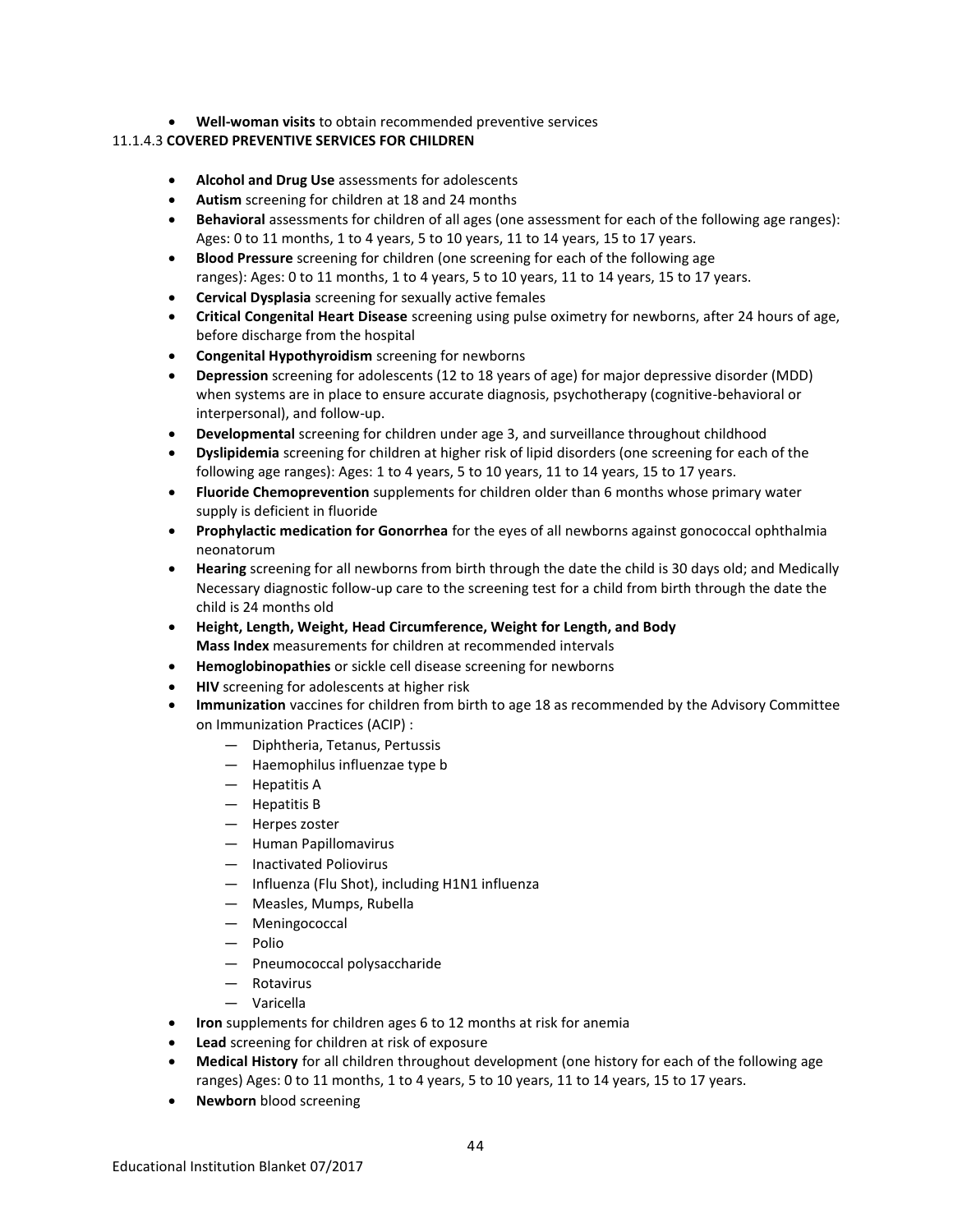- **Obesity** screening for children age 6 and older and referral to comprehensive, intensive behavioral interventions to promote improvement in weight status
- **Oral Health** risk assessment for young children (one assessment for each of the following age ranges) Ages: 0 to 11 months, 1 to 4 years, 5 to 10 years.
- **Phenylketonuria (PKU)** screening for this genetic disorder in newborns
- **Sexually Transmitted Infection (STI)** prevention counseling and screening for adolescents at higher risk
- **Tobacco use intervention**, including education or brief counseling, to prevent initiation of tobacco use in school-aged children and adolescents.
- **Tuberculin** testing for children at higher risk of tuberculosis (one test for each of the following age ranges): Ages: 0 to 11 months, 1 to 4 years, 5 to 10 years, 11 to 14 years, 15 to 17 years.
- **Vision** screening for all children to detect amblyopia, strabismus, and defects in visual acuity in children younger than 5 years old.
- **Counseling for skin cancer:** counseling for children and young adults ages 10 to 24 years who have fair skin about minimizing their exposure to ultraviolent radiation to reduce risk for skin cancer.

In addition to the above referenced Preventive Care Services, the following State of Texas Mandated Benefits are also considered Preventive Care Services:

## 11.1.4.4 **PROSTATE CANCER SCREENING EXAM**

You and Your Covered Dependents, if male, are eligible for an annual screening exam to detect prostate cancer. The benefits provided under this subparagraph include the following once per Calendar Year: (1) a physical examination to detect prostate cancer, (2) a prostate-specific antigen test for a male Member who is at least 50 years of age with no symptoms or who is at least 40 years of age and has a family history of prostate cancer or another prostate cancer risk factor.

### 11.1.4.5 **COLORECTAL CANCER SCREENING EXAM**

You or Your Covered Dependents are eligible for an annual fecal occult blood test. In addition, if you are 50 years of age or older you may receive a flexible sigmoidoscopy every five years or a colonoscopy every ten years.

#### 11.1.4.6 **EXAM FOR DETECTION AND PREVENTION OF OSTEOPOROSIS**

You or Your Covered Dependent are eligible for medically accepted bone mass measurement for the detection of low bone mass and to determine the risk of osteoporosis and fractures associated with osteoporosis.

#### 11.1.4.7 **LOW DOSE MAMMOGRAPHY**

If You or Your Covered Dependent is a female 35 years or older, an annual screening by low-dose mammography is covered.

#### 11.1.4.8 **CERVICAL CANCER SCREENING**

You and Your Covered Dependents, if female and over age 18, are eligible for a medically recognized annual diagnostic examination, including a conventional Pap smear screening or a screening using liquid-based cytology methods alone or in combination with a test for the detection of the human papillomavirus, for the early detection of cervical cancer.

#### 11.1.4.9 **PHENYLKETONURIA (PKU) OR HERITABLE METABOLIC DISEASE**

Coverage for formulas necessary to treat phenylketonuria (PKU) or a heritable metabolic disease are available to You or Your Covered Dependent as prescribed by a Physician.

The determination of whether a service is a Preventive Care Service may be influenced by the type of service for which your Physician or Provider bills the Health Plan. Specifically (10) if a recommended preventive service is billed separately from an office visit, then a plan may impose cost-sharing requirements with respect to the office visit, (2) if a recommended preventive service is not billed separately from an office visit and the primary purpose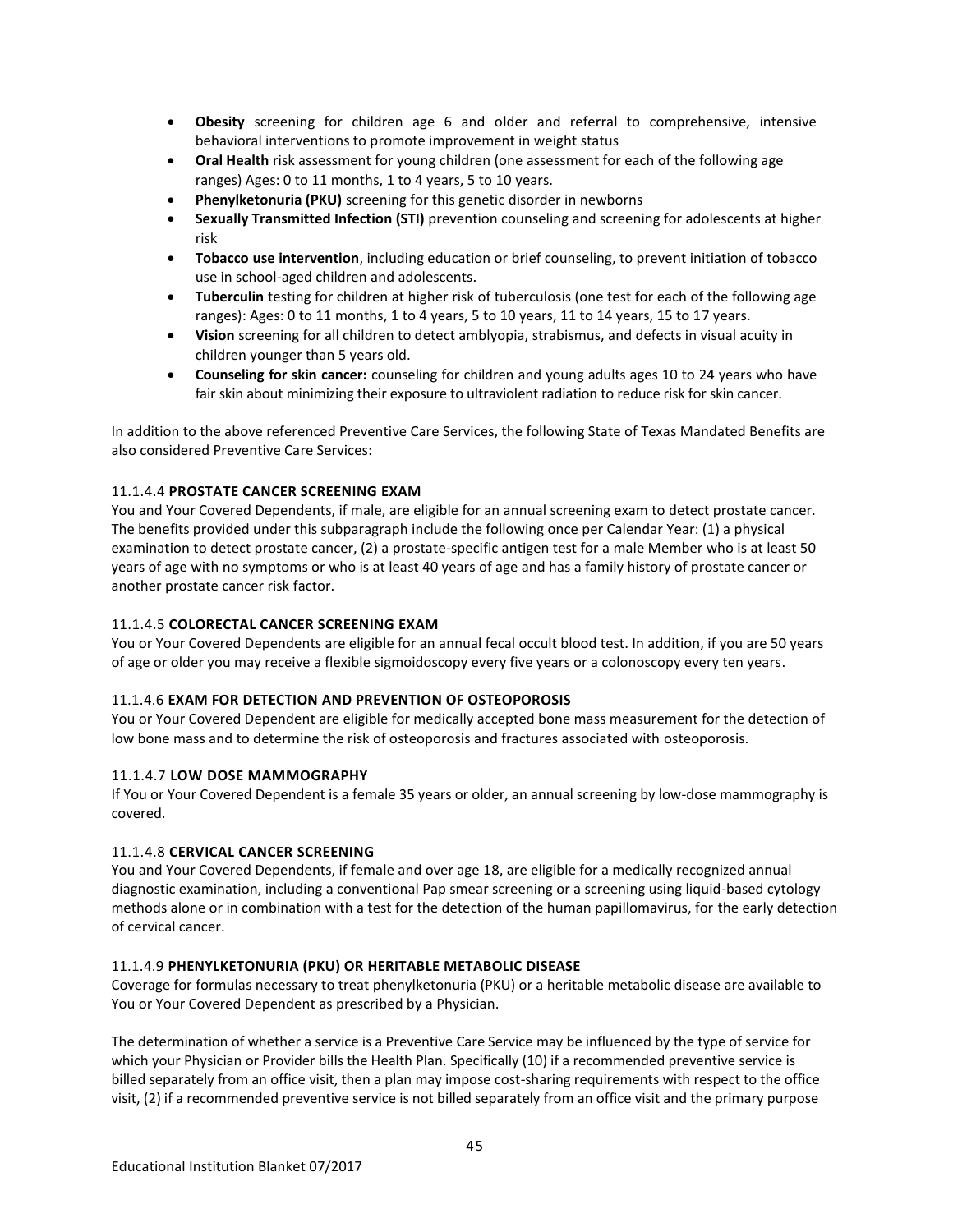of the office visit is the delivery of the preventive service, then a plan may not impose cost-sharing requirements with respect to the office visit, and (3) if a recommended preventive service is not billed separately from an office visit and the primary purpose of the office visit is not the delivery of a preventive service, then Health Plan may impose cost-sharing requirements with respect to the office visit.

Coverage of Counseling for a particular condition or disease as a Preventive Care Service does not equate to treatment of that particular condition or disease. While the counseling visit may be considered to be a Preventive Care Service and thus not subject to Deductibles or Copayments, the treatment of such condition or disease will be subject to appropriate Deductibles and Copayments, and to the Exclusions and Limitations provisions of the Health Plan.

# **11.1.5 Mental Health Care and Treatment for Chemical Dependency**

Medically Necessary Treatment of mental illness and emotional disorders is covered as follows:

OUTPATIENT MENTAL HEALTH CARE

For the Treatment of mental illness, You or Your Covered Dependents are entitled to outpatient diagnostic and therapeutic services provided by Psychiatrists and other Health Professionals.

INPATIENT MENTAL HEALTH CARE

For the Treatment of mental illness, You or Your Covered Dependents are entitled to inpatient diagnostic and therapeutic services provided by Mental Health Providers.

COPAYMNET FOR MENTAL HEALTH CARE

For outpatient mental health care, Members are required to pay the Copayment for each outpatient mental health care visit as stated in the Schedule of Benefits.

## 11.1.5.1 PSYCHIATRIC DAY TREATMENT FACILITY

Psychiatric Day Treatment Facility services are available for Medically Necessary mental health evaluations, diagnostic and therapeutic services up to the Allowed Amount. In order to be considered for coverage, the Physician attending a member must certify that treatment at such facility is in lieu of hospitalization. Two (2) days of Treatment at a Psychiatric Day Treatment Facility shall be counted as one (1) day of inpatient care for purposes of applying the stay in such a facility against the inpatient mental health care limits stated in the Schedule of Benefits.

## 11.1.5.2 RESIDENTIAL AND STABILIZATION MENTAL HEALTH TREATMENT

Alternative mental health Treatment benefits are available for Medically Necessary Treatment of mental and emotional disorders, including mental health evaluations, diagnostic and therapeutic services in a Residential Treatment Center for Children and Adolescents or a Crisis Stabilization Unit. Reimbursement will be up to the Allowed Amount.

## 11.1.5.2.1 QUALIFICATION OF RESIDENTIAL AND STABILIZATION MENTAL HEALTH TREATMENT

The above alternative mental health Treatment benefits may be covered by Health Plan under the following conditions:

1. as determined by the attending Physician specializing in psychiatry, You or Your Covered Dependents have a serious mental illness which substantially impairs thought, perception of reality, emotional process, or judgment or grossly impairs behavior as manifested by recent disturbed behavior and which would otherwise necessitate confinement in a hospital if such care and Treatment were not available through a Crisis Stabilization Unit or Residential Treatment Center for Children and Adolescents;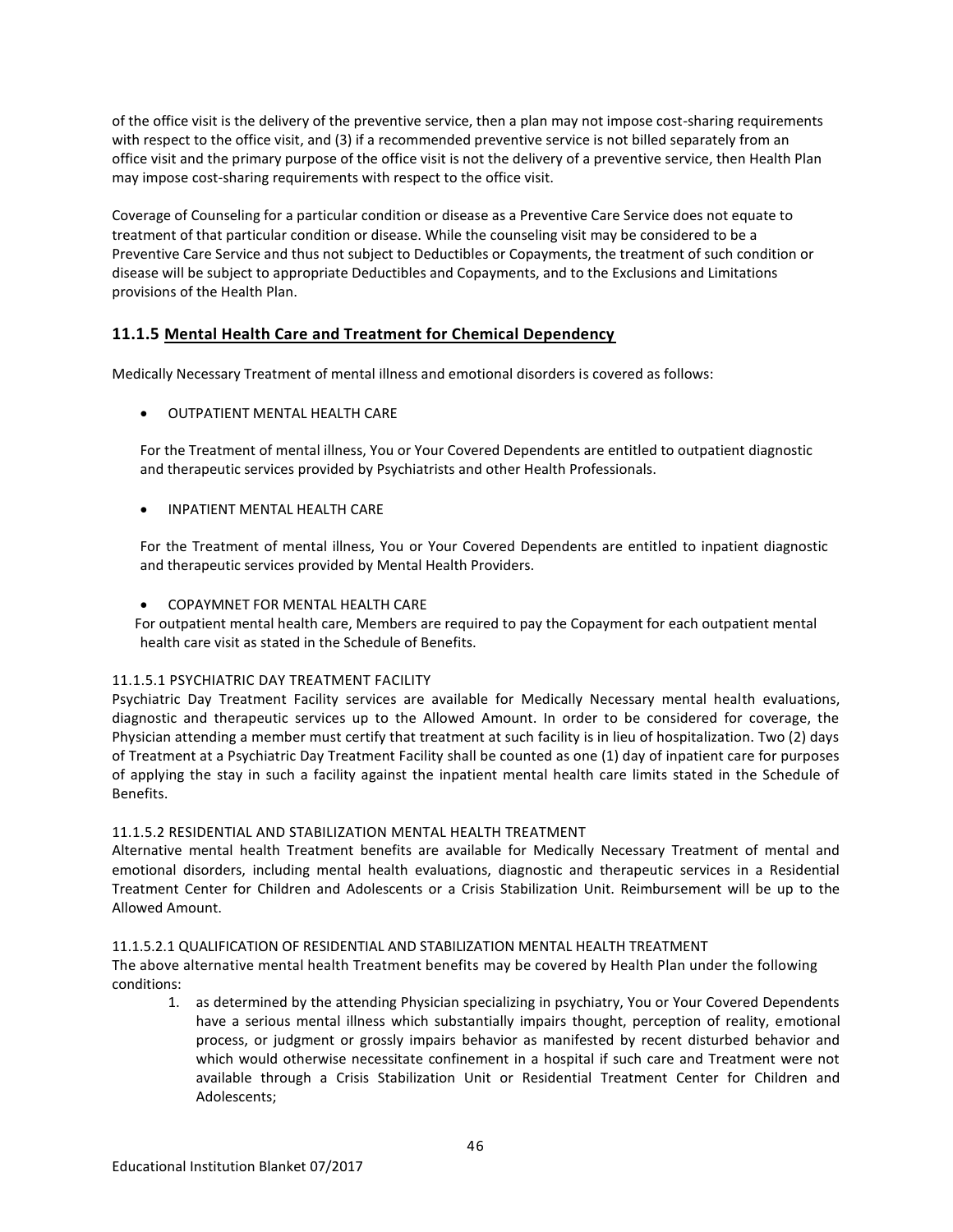- 2. the services rendered for which benefits are to be paid must be based on an Individual Treatment Plan; and
- 3. providers of services for which benefits are to be paid must be licensed or operated by the appropriate state agency or board to provide those services.

Two (2) days of Treatment at a Residential Treatment Center for Children and Adolescents or Crisis Stabilization Unit shall be counted as one (1) day of inpatient care for purposes of applying the stay in such a facility against the inpatient mental health care limits stated in the Schedule of Benefits.

## 11.1.5.3 SERIOUS MENTAL ILLNESS

Treatment for Serious Mental Illness, which includes Medically Necessary Medical Services and Hospital Services, are covered for Serious Mental Health Services reimbursed up to the Allowed Amount. Member will pay the same Copayments for the Treatment of "Serious mental illness" as for any other physical illness and Treatment for serious mental illness is limited to the number of inpatient and outpatient days stated above.

# 11.1.5.4 TREATMENT FOR CHEMICAL DEPENDENCY

Members may be covered for Treatment of Chemical Dependency for reimbursement up the Allowed Amount for Medically Necessary care and Treatment for Chemical Dependency on the same basis as physical illness generally, subject to the applicable limitations, exclusions and Coinsurance, Copayment and Deductible provisions of this Agreement, and the Standards for Reasonable Cost Control and Utilization Review for Chemical Dependency Treatment Centers, adopted by the Texas Department of Insurance.

# **11.1.6 Rehabilitative Therapy**

Outpatient rehabilitative therapy services are available for services for physical, inhalation, speech, hearing, and occupational therapies. Reimbursement will be up to the Allowed Amount.

# 11.1.6.1 Copayment for Rehabilitative Therapy

Members are required to pay the applicable Coinsurance, Copayment, and Deductible for each outpatient therapy as indicated in the Schedule of Benefits.

# **11.1.7 Home Health Services (Extended Care)**

Members are eligible for coverage for home health services, consisting of Medically Necessary nursing care and short-term therapy for reimbursement up to the Allowed Amount. Such nursing care and/or short term therapy must be provided by a licensed home health care agency. These services are available when they are an essential part of an active individual Treatment Plan, when there is a defined goal expected to be attained and Member is required to remain at home for medical reasons. Examples of such conditions include, but are not limited to, the following: duration of care, setting, such as inpatient institutional care rather than home care; type of care, such as nursing care or physical therapy, and frequency of care, such as daily or weekly. Home health services shall not be covered for Custodial Care or primarily for convenience, as determine by the Medical Director.

# 11.1.7.1 Copayment for Home Health Services

Members are required to pay the Coinsurance for each home health visit to or by a Health Professional as indicated in the Schedule of Benefits.

# **11.1.8 Home Infusion Therapy Benefit**

As approved by Health Plan as Medically Necessary, Home Infusion Therapy services are available for high technology services, including line care, chemotherapy, pain management, infusion and antibiotic, antiviral or antifungal therapy. Included within the Home Infusion Therapy benefit are administrative and professional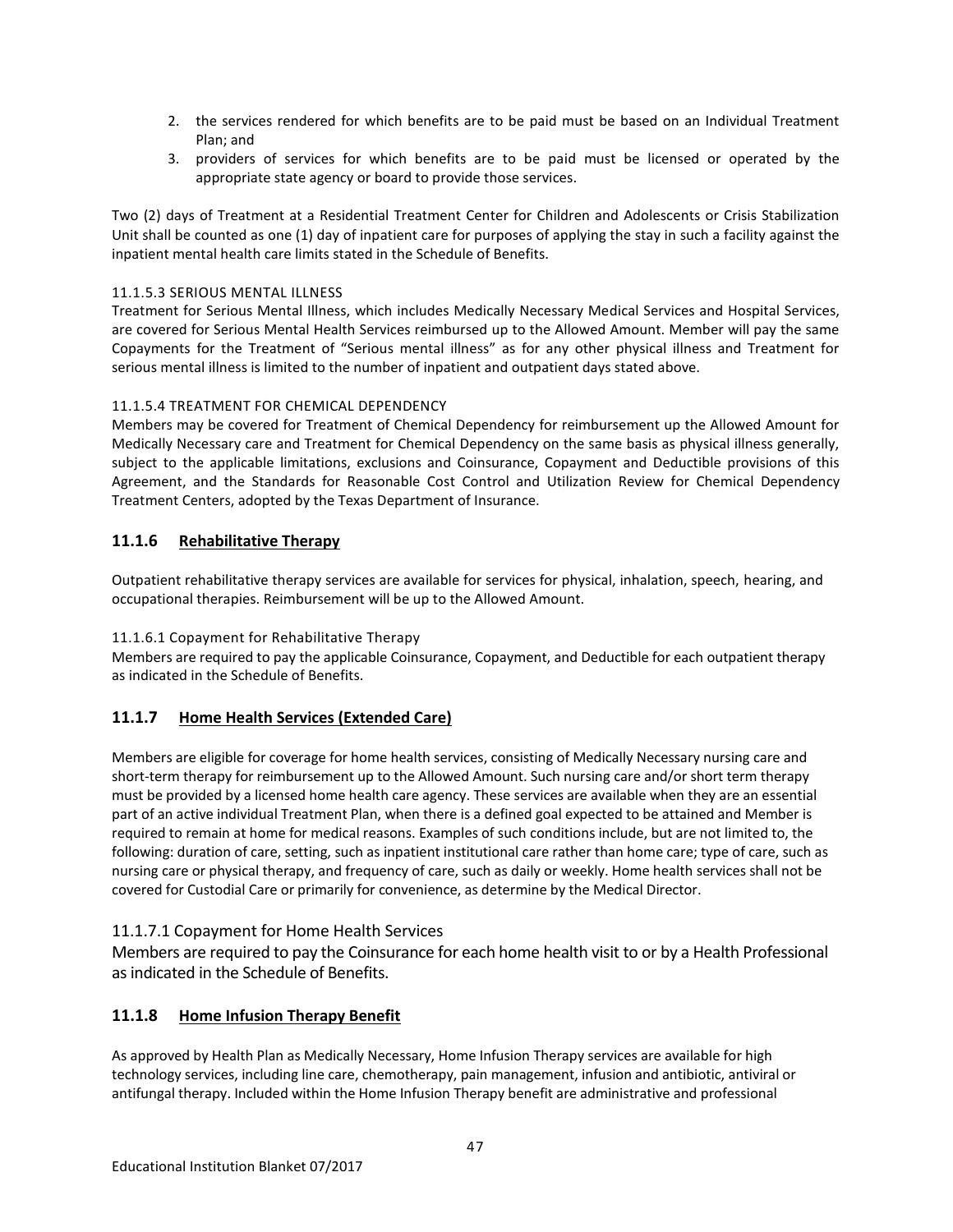pharmacy services and all necessary supplies and equipment to perform the home infusion. Not included in the Home Infusion Therapy benefit are medical professional services (physician, nursing, etc.), enteral formula, and covered durable medical equipment not related to the home infusion therapy some of which may be covered under other provisions of this Agreement, and subject to additional copayments. Specialty Pharmacy Drugs, administered through Home Infusion Therapy may be covered under your Prescription Drug Benefit, if any, and may be subject to additional copayments under that benefit.

# 11.1.8.1 Copayments for Home Infusion Therapy Benefit

You are required to pay Deductible, if any, Coinsurance and Copayments for each day of Home Infusion Therapy as stated in the schedule of benefits.

# **11.1.9 Hospice Services**

Hospice services consist of Medically Necessary Hospice care that is approved in advance by Health Plan and provided by a licensed Hospice agency will be covered.

# **11.1.10 Maternity and Family Planning Services**

# 11.1.10.1 MATERNITY SERVICES

Reimbursement up to the Allowed Amount will be provided for maternity services including physician obstetrical care, labor and delivery services, hospital room and board, and the care of routine and complicated pregnancies in conjunction with the delivery of a child or children by Members. Benefits for complications of pregnancy will be reimbursed at the same benefit level as any other physical illnesses.

# 11.1.10.2 INPATIENT MATERNITY SERVICES

Coverage includes a minimum of forty-eight (48) hours of inpatient care to a mother and her newborn child following an uncomplicated vaginal delivery and ninety-six (96) hours of inpatient care to a mother and her newborn following an uncomplicated delivery by caesarean section, if such inpatient care is determined to be Medically Necessary by the attending Physician or is requested by the mother.

The determination whether a delivery is complicated shall be made by the attending Physician. If the decision is made to discharge a mother or newborn child from inpatient care before the expiration of the above time frames, Health Plan shall provide up to the Allowed Amount coverage for timely postdelivery care, to be provided by a Physician, registered nurse or other appropriate Health Care Professional, and may be provided at the mother's home, a health care provider's office, health care facility or other appropriate location. The mother has the option to have the care provided in the mother's home. The timeliness of the care shall be determined in accordance with recognized medical standards for that care.

## 11.1.10.3 FAMILY PLANNING SERVICES

Coverage for family planning services will be provided up to the Allowed Amount as follows:

- counseling;
- sex education and instruction in accordance with medically acceptable standards;
- contraceptive devices; and
- placement of contraceptive devices,
- vasectomies,
- tubal ligations.

## 11.1.10.4 REQUIRED PAYMENTS FOR MATERNITY AND FAMILY PLANNING SERVICES

Members are required to pay the applicable Coinsurance, Copayments, and Deductible for Maternity and Family Planning Services. For Maternity, services applicable inpatient Coinsurance and Deductible must be paid for delivery in an inpatient setting.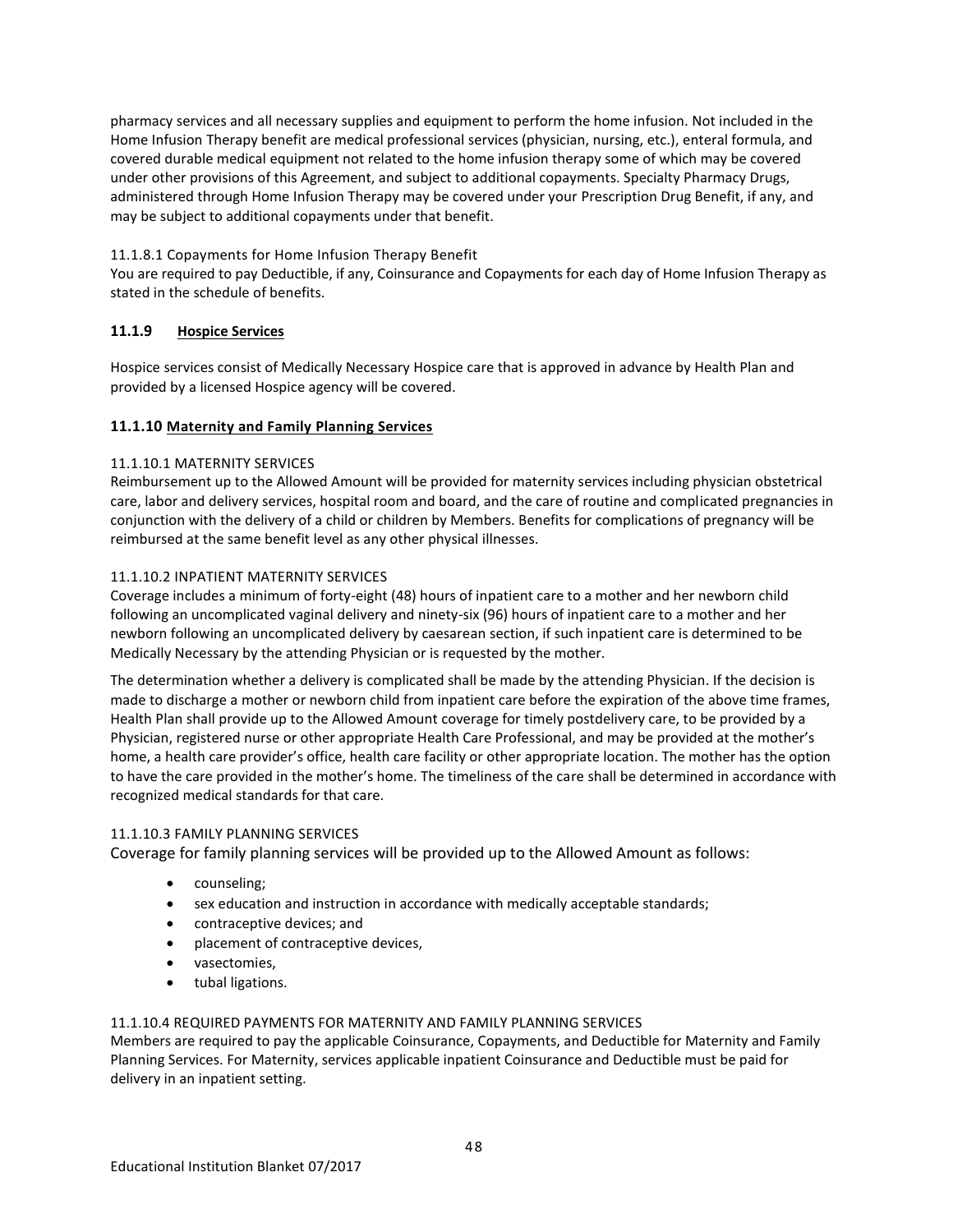## **11.1.11 Durable Medical Equipment/Orthotics/Prosthetic Devices**

As approved by Health Plan, Medically Necessary Durable Medical Equipment, Prosthetic, or Orthotic Devices may be covered under this Agreement, Health Plan shall determine the conditions under which such equipment and appliances shall be covered. The conditions include, but are not limited to the following, the length of time covered, the equipment covered, the supplier, and the basis of coverage; i.e. rental, purchase, or loan. Health Plan shall provide coverage for these benefits, up to the maximum benefit per Contract Year specified in the Schedule of Benefits.

## 11.1.11.1 Consumable Supplies

Consumable Supplies associated with the use of covered Durable Medical Equipment, Orthotic Devices, and Prosthetic Devices are covered under this Agreement only to the extent that such supplies are required in order to use the specific piece of Durable Medical Equipment, Orthotic Device, or Prosthetic Device. Repair, maintenance, and cleaning due to abnormal wear and tear or abuse are Your responsibility. Benefits for consumable supplies will be applied to the maximum benefits for the device with which the consumable supply is associated.

### 11.1.11.2 Durable Medical Equipment

Durable Medical Equipment may be covered under this Agreement if determined as Medically Necessary by the Health Plan. Ostomy supplies are considered Durable Medical Equipment for purposes of this Provision. Rented or loaned equipment must be returned in satisfactory condition and You are responsible for cleaning and repair required due to abnormal wear and tear or abuse. Coverage for rented or loaned equipment is limited to the amount such equipment would have cost if purchased by Health Plan from a DME provider, Health Plan shall have no liability for installation, maintenance, or operation of such equipment for home-based use. Health Plan shall provide coverage for Durable Medical Equipment up to the maximum benefit per Contract Year specified in the schedule of benefits.

## 11.1.11.3 Prosthetic Devices

Prosthetic Devices may be covered under the conditions determined by Health Plan as Medically Necessary to replace defective parts of the body following injury or illness. Health Plan shall cover the initial device, replacements due solely to growth, other Medically Necessary replacements for medical reasons and normal repairs. For Limb Prosthetics, Health Plan shall provide coverage up to the Lifetime Maximums and subject to the applicable copayments specified in the Schedule of Benefits. For all other Prosthetics, Health Plan shall provide coverage up the maximum benefit per Contract Year, subject to the applicable Copayments, specified in the Schedule of Benefits.

11.1.11.4 Orthotic Devices may be covered under the conditions determined by Health Plan as Medically Necessary. Health Plan shall cover the initial device, Medically Necessary replacements for medical reasons and normal repairs. Health Plan shall provide coverage for Orthotic Devices, up to the Lifetime Maximums, subject to the applicable Copayments specified in the Schedule of Benefits.

## **11.1.12 Coverage for Prescription Drugs**

Members may be entitled for Medically Necessary prescription drugs depending upon the type of drug, setting in which the drug is administered, and whether a Prescription Drug Benefit Rider is attached to this Agreement. This provision sets forth the circumstances in which prescription drugs are covered under this Agreement.

## 11.1.12.1 INPATIENT PRESCRIPTION DRUGS

Prescription Drugs, including Specialty Pharmacy Drugs, administered while admitted to an Inpatient facility will be covered up to the Allowed Amount, as part of the Inpatient benefit, and no additional Coinsurance or Deductible is required for prescription drugs so administered.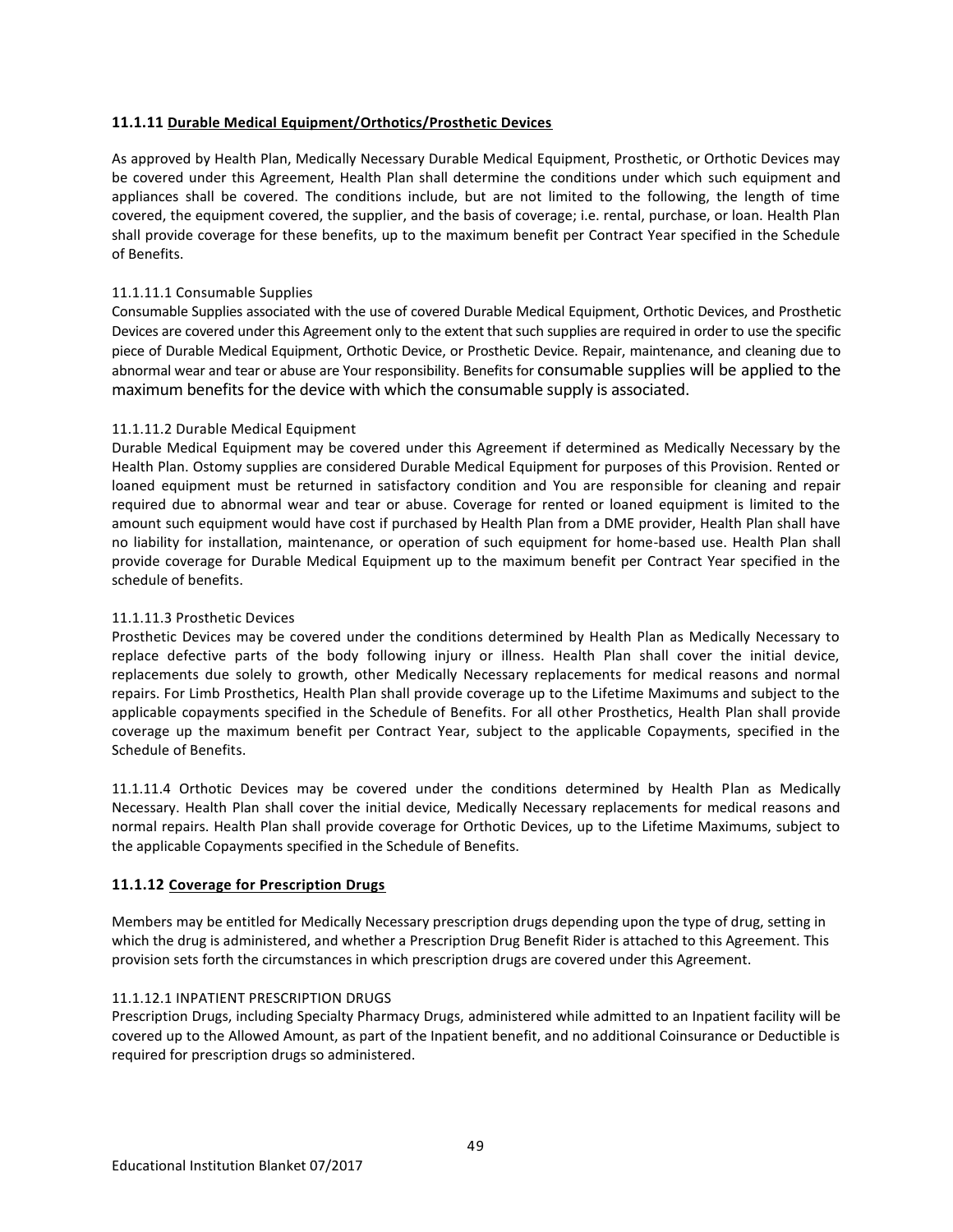## 11.1.12.2 OUTPATIENT SPECIALTY PHARMACY DRUGS

Outpatient prescription drugs designated on the drug formulary as Specialty Pharmacy drugs are covered up to the Allowed Amount under this Agreement, subject to the Outpatient Specialty Pharmacy Coinsurance and Deductibles indicated in the Schedule of Benefits.

Members may contact Health Plan to obtain a copy of the Specialty Pharmacy Drugs appearing on the drug formulary.

All Specialty Pharmacy Drugs will require preauthorization by a Medical Director.

Coinsurance and Deductibles paid toward Non-Preferred Specialty Pharmacy drugs will not be considered Out-of-Pocket Expenses for purposes of meeting Out-of-Pocket Maximums.

# 11.1.12.3 OUTPATIENT NON-SPECIALTY PHARMACY DRUGS ADMINISTERED IN OUTPATIENT SETTING

Outpatient Prescription Drugs which do not meet the definition of Specialty Pharmacy Drugs and which are dispensed and administered to Members in the office of a Provider or in another Outpatient setting, will be covered as a part of the Medical Services benefit up to the Allowed Amount, and no additional Coinsurance or Deductible is required for outpatient prescription drugs so dispensed and administered. Outpatient Prescription Drugs which do not meet the definition of Specialty Pharmacy Drugs and which are dispensed and administered to Members in the office of a Provider or in another Outpatient setting with an Allowed Amount of \$450 or more for a single dose, and refillable prescriptions whose total Allowed Amount during a twelve (12) month period could equal or exceed \$1,000, will require preauthorization by a Medical Director.

Outpatient Prescription Drugs which do not meet the definition of Specialty Pharmacy Drugs and which are dispensed by a pharmacy and administered to a Member in the office of a Provider, or in another Outpatient setting, require approval of a Medical Director in order to be covered as a part of Your Medical Services benefit. Without the prior approval of a Medical Director, coverage for Outpatient Prescription Drugs which do not meet the definition of Specialty Pharmacy Drugs and are dispensed by a pharmacy and administered by a Provider will be excluded under this Agreement, unless covered by a Prescription Drug Benefit rider.

Outpatient Specialty Pharmacy Drugs will be covered up to the Allowed Amount, pursuant to the Outpatient Specialty Pharmacy Drugs benefit of this Agreement, regardless of whether or not the Specialty Pharmacy Drug is administered in the office of a Provider or other Outpatient setting.

# 11.1.12.4 OUTPATIENT PRESCRIPTION DRUGS

Unless otherwise covered by a Prescription Drug Benefit Rider, this Agreement excludes Outpatient prescription drugs that:

- 1. do not meet the definition of Specialty Pharmacy Drugs,
- 2. are not dispensed and administered in the office of a Provider's or other Outpatient setting; or
- 3. are dispensed at a pharmacy and administered in the office of a Provider, or other Outpatient setting, without prior approval of a Medical Director.

# 11.1.12.5 DETERMINATION OF COVERAGE LEVEL FOR PRESCRIPTION DRUG BENEFITS

The determination of the coverage level of prescription drugs under this Agreement and the Prescription Drug Benefit Rider, if attached to this Agreement, shall be assigned in the following order:

- 1. Prescription Drug administered while admitted in an inpatient setting;
- 2. Outpatient Specialty Pharmacy Drug;
- 3. Outpatient Prescription Drug that is not a Specialty Pharmacy Drug, administered in the office of a Provider or other Outpatient setting; or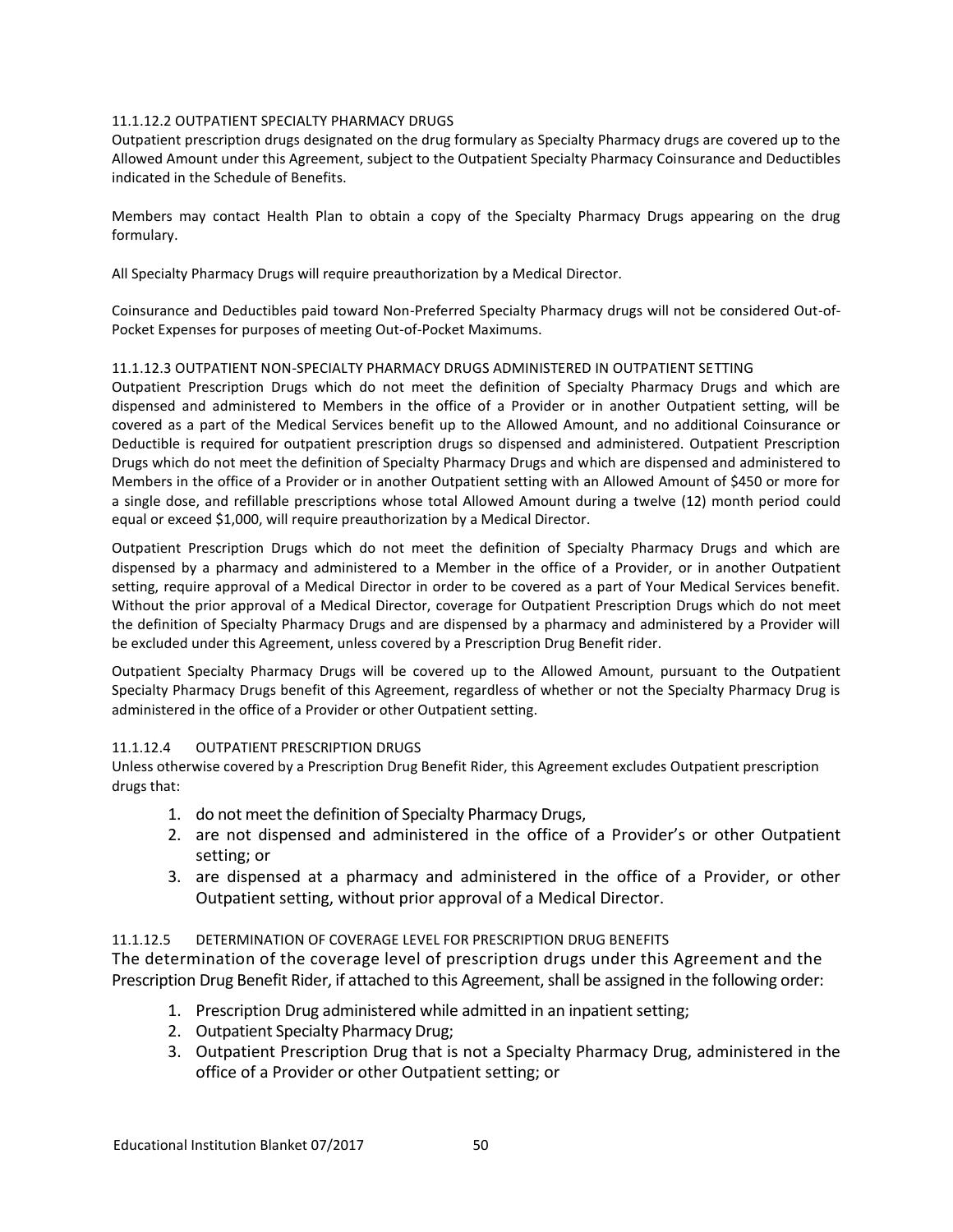4. Outpatient Prescription Drug that is not a Specialty Pharmacy Drug and is not administered in the office of a Provider, or other Outpatient setting, if Prescription Drug Benefit Rider is attached to this Agreement.

NOTE: All Prescription Drug Coverage is subject to the Allowed Amount and the Exclusions and Limitations provision of this Agreement.

# **11.1.13 Outpatient Radiological or Diagnostic Examination**

Outpatient Radiological and Diagnostic exams shall be covered as Medically Necessary. Examples of such services include:

- Angiograms (but not including cardiac angiograms);
- CT scans:
- MRIs;
- Myelography;
- PET scans: and
- stress tests with radioisotope imaging

## 11.1.13.1 COPAYMENTS/DEDUCTIBLES FOR OUTPATIENT RADIOLOGICAL OR DIAGNOSTIC EXAMINATIONS

You are required to pay the Deductible, if any, Coinsurance, and/or Copayments listed in the schedule of benefits for Outpatient Radiological or Diagnostic Examinations contained in this Section.

An ultrasound or cardiac angiogram shall not be subject to the Radiological or Diagnostic Examination Coinsurance or Copayment, but if performed in conjunction with an office visit or outpatient surgery, you will be responsible for the appropriate office visit or outpatient surgery Coinsurance or Copayment as listed in the Schedule of Benefits

## **11.1.14. Phenylketonuria (PKU) or a Heritable Disease**

Coverage for formulas necessary to treat phenylketonuria (PKU) or a heritable disease are available to You or Your Covered Dependent as prescribed by a Physician.

## **11.1.15 Breast Reconstruction Benefits**

If Member has had or will have a mastectomy, coverage for Breast Reconstruction incident to mastectomy shall be provided up to the Allowed Amount under the same terms and conditions of this Agreement as for the mastectomy, as deemed medically appropriate by the Physician who will perform the surgery. Breast Reconstruction means surgical reconstruction of a breast and nipple areola complex to restore and achieve breast symmetry necessitated by mastectomy surgery. The term includes surgical reconstruction of a breast on which mastectomy surgery has been performed under the terms of this Agreement as well as surgical reconstruction of an unaffected breast to achieve or restore symmetry with such reconstructed breast. The term also includes prostheses and treatment of physical complications, including lymphedemas, at all stages of mastectomy. Once symmetry has been attained, the term does not include subsequent breast surgery to affect a cosmetic change, such as cosmetic surgery to change the size and shape of the breasts. However, the term shall include Treatment for functional problems, such as functional problems with a breast implant used in the Breast Reconstruction. Symmetry means the breasts are similar, as opposed to identical, in size and shape.

## 11.1.15.1 COPAYMENTS/DEDUCTIBLES FOR BREAST RECONSTRUCTION

Members are required to pay the same Coinsurance, Copayments and Deductibles for Breast Reconstruction benefits as would be required for other benefits provided under this Agreement.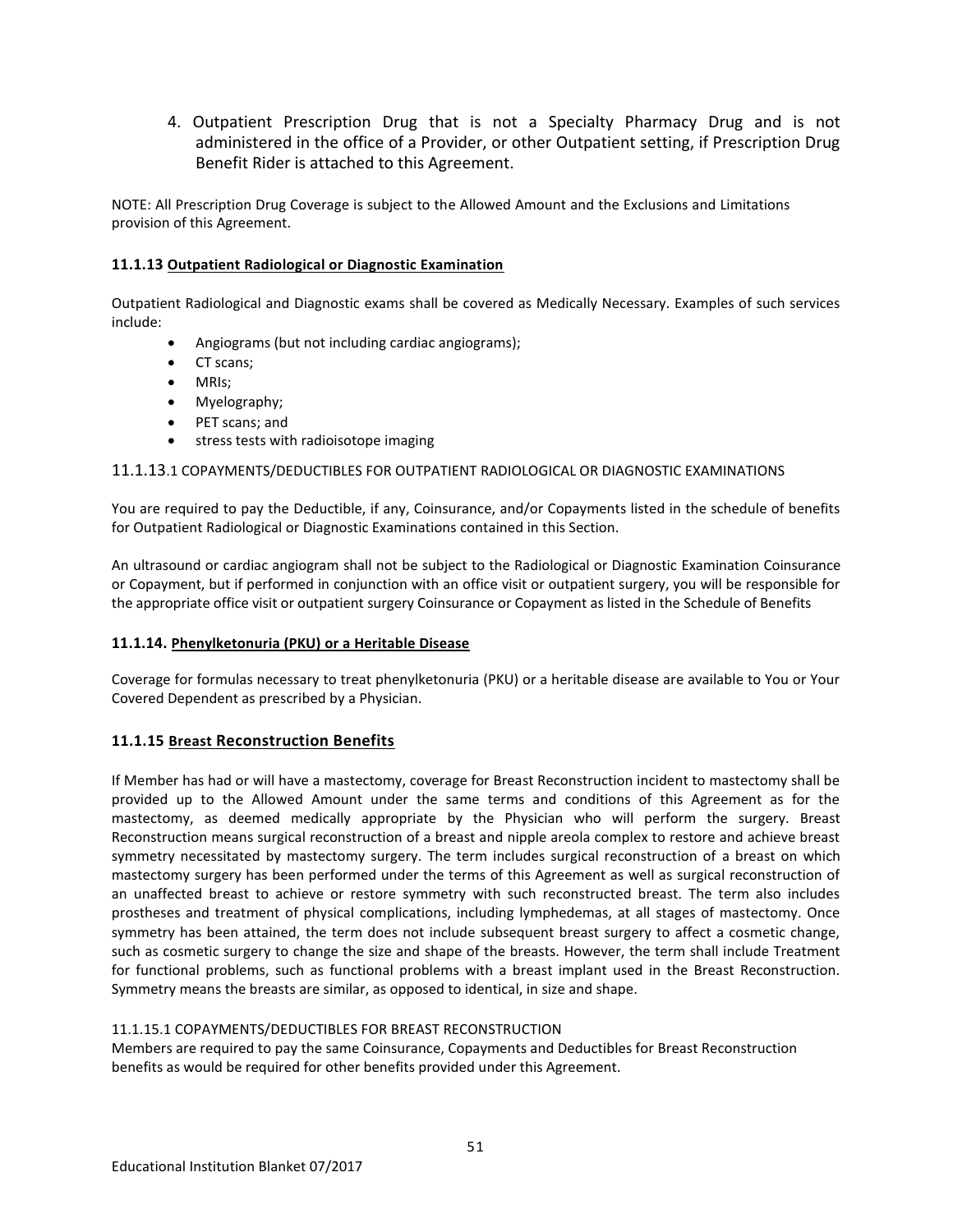## **11.1.16 Minimum Inpatient Stay Following Mastectomy or Related Procedure**

Health Plan coverage for the treatment of breast cancer includes coverage, up to the Allowed Amount, of a minimum of forty-eight (48) hours of inpatient care following a mastectomy and twenty-four (24) hours following a lymph node dissection for the treatment of breast cancer unless Member and the attending physician determines that a shorter period of inpatient care is appropriate.

## **11.1.17 Benefits for the Treatment and Diagnosis of Conditions Affecting Temporomandibular Joint**

Coverage up to the Allowed Amount for Medically Necessary diagnostic or surgical treatment of conditions affecting the temporomandibular joint, including the jaw and craniomandibular joint is available to Members where the condition is the result of an accident, a trauma, a congenital defect, or a pathology.

## **11.1.18 Treatment for Craniofacial Abnormalities of a Child**

Coverage up to the Allowed Amount for Covered Dependents younger than 18 years, includes reconstructive surgery for craniofacial abnormalities to improve the function or, or to attempt to create a normal appearance of, an abnormal structure caused by congenital defects, developmental deformities, trauma, tumors, infection or disease. Cosmetic surgery is an excluded service to the extent that it is not necessary to improve function of, or to attempt to create a normal of, an abnormal structure caused by congenital defects, developmental deformities, trauma, tumors, infection or disease for a Covered Dependent younger than 18 years.

### **11.1.19 Diabetes Supplies, Equipment, and Self-Management Training**

If Member has been diagnosed with insulin dependent diabetes, non-insulin dependent diabetes, or abnormal elevated blood glucose levels induced by pregnancy or another medical condition, as Medically Necessary and prescribed by a Physician or Health Professional, such Member is eligible for coverage up to the Allowed Amount for Diabetes Supplies, Diabetes Equipment, and Diabetes Self-Management Training under this Agreement. Coverage for such Treatment shall be provided on the same basis as other analogous chronic medical conditions are covered, including, but not limited to the applicable Coinsurance, Copayments and Deductibles. Coverage up to the Allowed Amount shall also be provided for new or improved Diabetes Supplies or Diabetes Equipment, upon approval of the United States Food and Drug Administration, as Medically Necessary and prescribed by a Physician or Health Professional. All Diabetes Equipment and Supplies, including medications, and equipment for the control of diabetes shall be dispensed as written, including brand name products, unless substitution is approved by the Physician or Health Professional who issues the written order for the supplies or equipment.

## 11.1.19.1 COVERAGE FOR DIABETES SELF-MANAGEMENT TRAINING

Members are eligible for Coverage of Diabetes Self-Management Training up to the Allowed Amount for which a Physician or Health Professional has written an order to Member Diabetes Self-Management Training shall include the development of an individualized management plan that is created for and in collaboration with Member. Medical nutritional counseling and instructions on the proper use of Diabetes Equipment and Supplies is covered as part of the training. Coverage for Diabetes Equipment and Supplies shall be provided upon the initial diagnosis of diabetes, the written order of a Physician or Health Professional indicating that a significant change in the symptoms or condition of the insured requires changes in the insured's self-management regime, or the written order of a Physician or Health Professional that periodic or episodic continuing education is warranted by the development of new techniques and treatment for diabetes. The training must be provided by one of the following:

- 1) a diabetes self-management training program recognized by the American Diabetes Association;
- 2) a multidisciplinary team coordinated by a Certified Diabetes Educator (CDE) who is certified by the National Certification Board for Diabetes Educators. The team shall consist of at least a dietician and a nurse educator; other team members may include a pharmacist and a social worker. Other than a social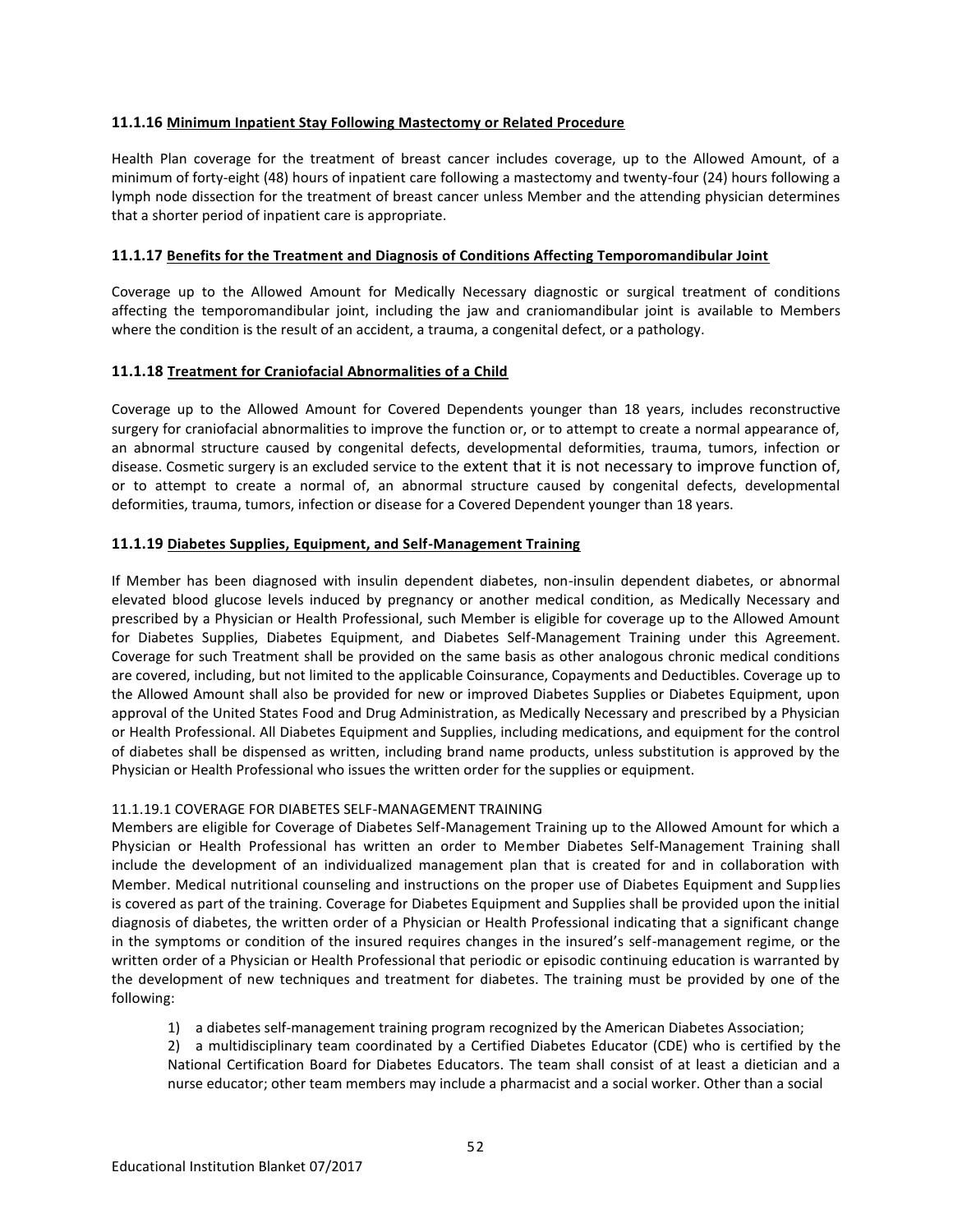worker, all team members must have recent didactic and experiential preparation in diabetes clinical and educational issues;

3) a Certified Diabetes Educator (CDE); or

4) a Health Professional who has been determined by his or her licensing board to have recent didactic and experiential preparation in diabetes clinical and educational issues. All individuals providing Diabetes Self-Management Training must be licensed, registered, or certified in Texas to provide appropriate health care services.

### 11.1.19.2 COVERAGE UNDER PRESCRIPTION DRUG BENEFITS (AS APPROPRIATE)

Insulin, syringes, oral agents available with a prescription and Glucagon Emergency Kits shall be provided according to the terms of the Prescription Drug Benefit, except no annual dollar maximum benefit limitation shall apply. If this Agreement does not include a Prescription Drug Benefit, insulin, syringes, oral agents available with a prescription, and Glucagon Emergency Kits shall be provided according to the following subparagraph.

### 11.1.19.3 REQUIRED PAYMENTS MAXIMUMS FOR DIABETES EQUIPMENT AND SUPPLIES

All other Diabetes Equipment and Diabetes Supplies shall be provided, up to the Allowed Amount, according to the terms of this Agreement. Health Plan will not cover a renewal of a Diabetes Supply until 50% of the amount previously provided has been consumed. You are required to pay Coinsurance, Copayments and Deductibles for Diabetes Equipment, Diabetes Supplies, and Diabetes Self-Management Trainings at stated in the Schedule of Benefits

### **11.1.20 Transplant Services**

Covered transplants up to the Allowed Amount, using human tissue only, if determined Medically Necessary and approved by the Medical Director as not Experimental or not Investigational for the Member's condition may include:

- kidney transplants;
- cornea transplants;
- liver transplants;
- bone marrow transplants for aplastic anemia, leukemia, severe combined immunodeficiency disease, and Wiskott-Aldrich syndrome;
- heart;
- heart-lung;
- lung;
- pancreas;
- pancreas-kidney.

Donor/procurement costs for covered transplants for matching, removal, and transportation of the organ are covered if:

- 1. the recipient of the organ is a Member, and
- 2. the donor/procurements costs are not covered by the donor's Health Benefit Plan.

If the donor's Health Benefit Plan does not cover donor/procurement costs, such costs will be covered.

#### **11.1.21 Newborn Hearing Screening**

Reimbursement up to the Allowed Amount for a screening for hearing loss for newborns is covered under this Agreement. This included necessary follow-up care related to the screening test from birth through Covered Dependent's second birthday. Copayment and Coinsurance apply to newborn hearing screenings and follow up care, but not Deductible or benefit maximums will be applied to newborn hearing screening or follow-up care.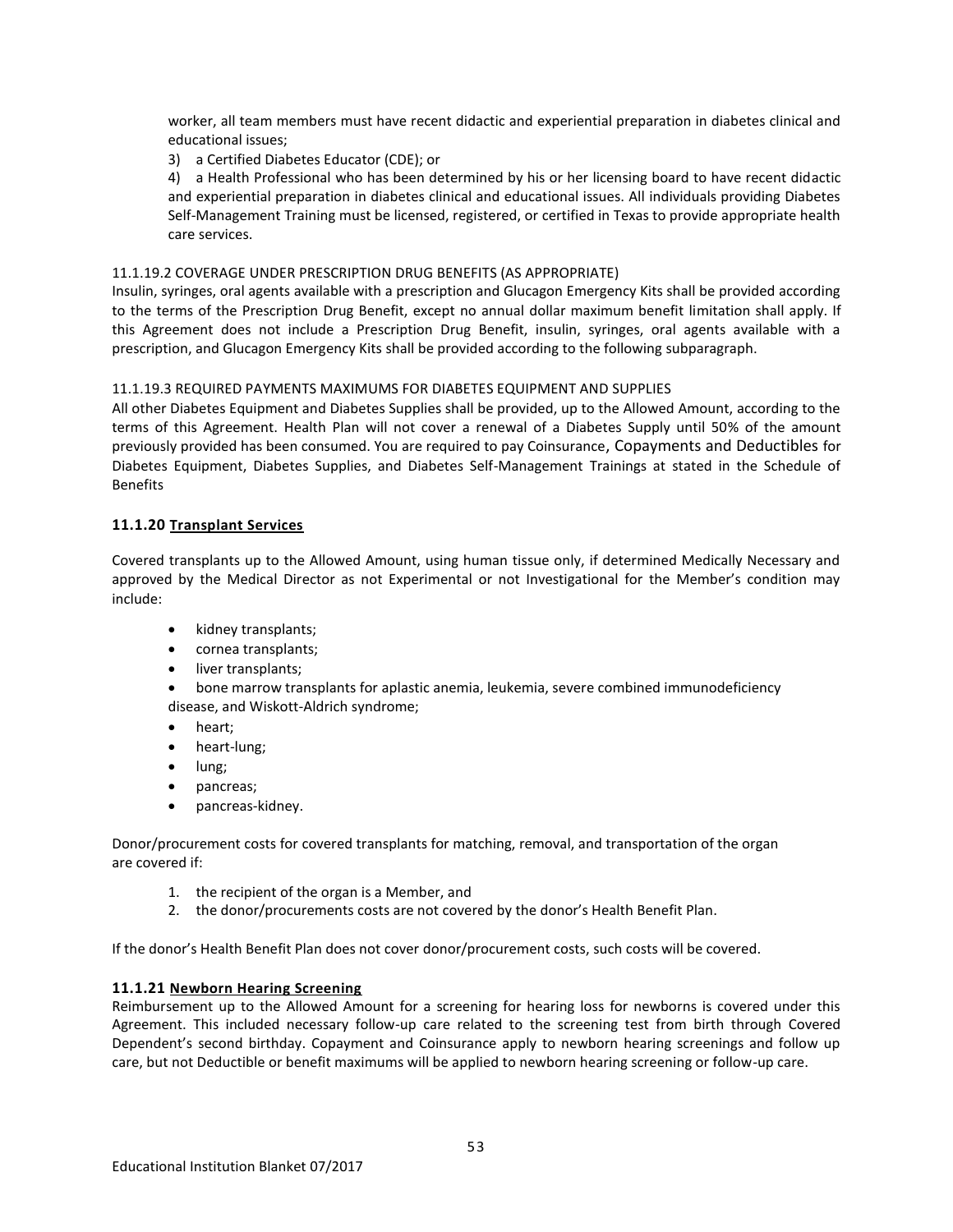## **11.1.22 Benefits for Acquired Brain Injury**

Subject to Deductible, if applicable, Coinsurance and/or Copayments, the following services that are medically necessary as a result of an Acquired Brain Injury to You or Your Covered Dependent will be covered:

- Cognitive rehabilitation therapy,
- Cognitive communication therapy,
- Neurocognitive therapy,
- Neurocognitive rehabilitation,
- Neurobehavioral testing,
- Neurobehavioral treatment, Neurophysiological testing
- Neurophysiological treatment,
- Neuropsychological treatment,
- Neuropsychological testing,
- Psychophysiological testing,
- Psychophysiological treatment,
- Neurofeedback therapy,
- Remediation required for and related to the treatment of an acquired brain injury,
- Post-acute transition services; and
- Community reintegration services, including outpatient day treatment services or other post-acute care treatment services.

Coverage may be provided for the reasonable expenses of appropriate post-acute care treatment related to periodic reevaluation on an enrollee who has incurred an Acquired Brain Injury, and has been unresponsive to treatment but later becomes responsive to treatment. Health Plan may determine the reasonableness of a reevaluation based upon one or more of the following factors:

- 1. cost;
- 2. time passed since the previous evaluation
- 3. differences in the expertise of the Provider performing the evaluation;
- 4. changes in technology; and
- 5. advances in medicine.

## 11.1.22.1 COPAYMENTS FOR ACQUIRED BRAIN INJURY SERVICES

Deductible, if any, Coinsurance and/or Copayments for Covered Services for treatment of Acquired Brain Injury Services shall be the same as for Covered Services similar to the treatment for the Acquired Brain Injury service.

## **11.1.23 Telemedicine**

Health Plan will not exclude Telehealth Services or Telemedicine Medical Services from coverage reimbursed up to the Allowed Amount, solely because such service was provided through telemedicine and not through a face-toface consultation. Benefits for Telehealth Services or Telemedicine Medical Services are subject to the same deductible, copayments, and coinsurance requirements as for the same service provided through a face-to-face consultation.

## **11.1.24 Amino Acid-Based Elemental Formulas**

As ordered by a Physician, Medically Necessary Amino Acid-Based Elemental Formulas may be covered under this Agreement. Health Plan shall provide coverage for these benefits up to the maximum benefit per Contract Year specified in the Schedule of Benefits.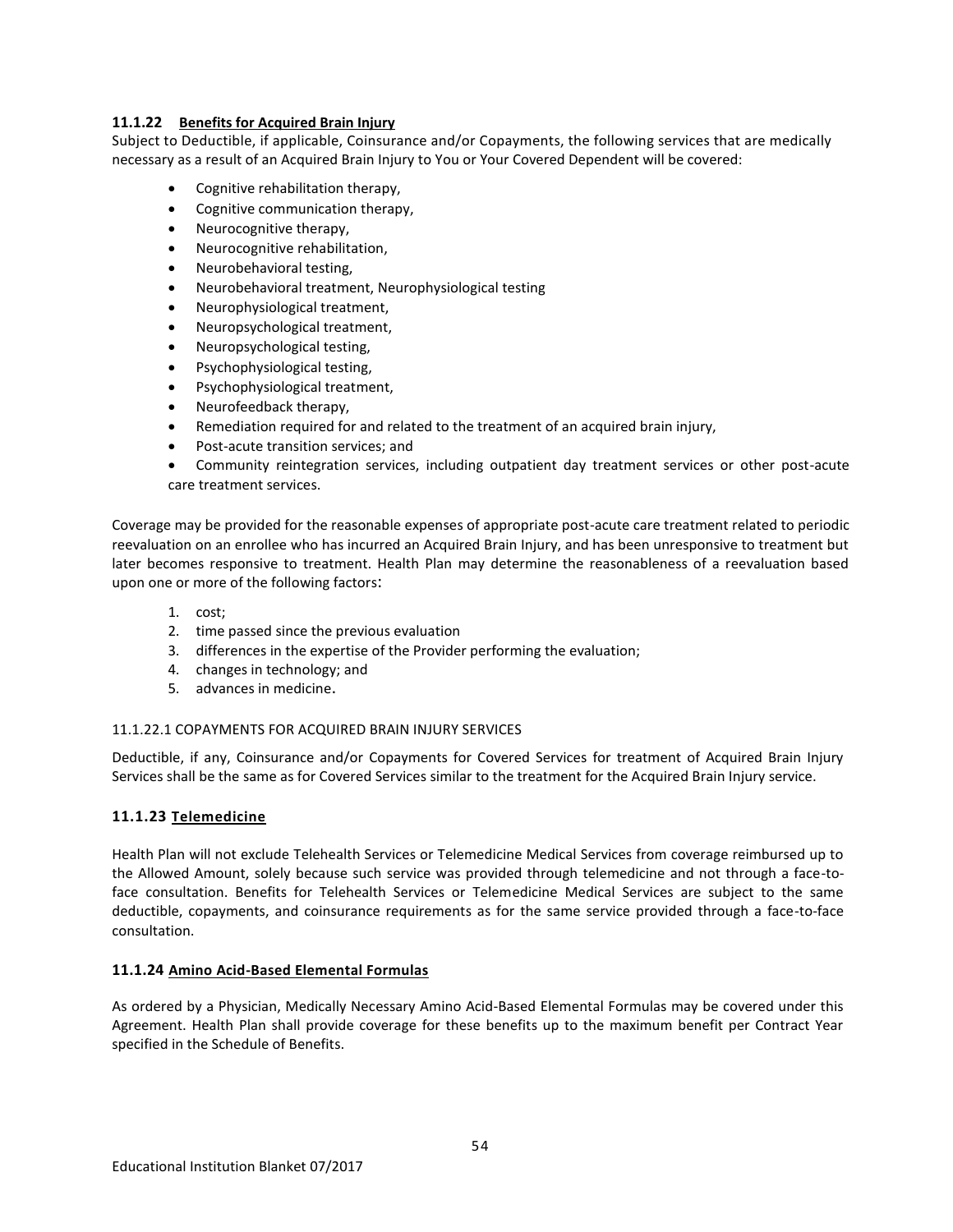11.1.24.1 Coverage for Amino Acid-Based Elemental Formulas

Regardless of the formula delivery method, Medically Necessary Amino Acid-Based Elemental Formulas provided under the written order of a treating Physician is covered for treatment or diagnosis of:

- 1. Immunoglogulin E and non-immunoglobulin E mediated allergies to multiple food proteins;
- 2. Severe food protein-induced entercolitis syndrome;
- 3. Eosinophilic disorders, as evidenced by the results of a biopsy; and
- 4. Impaired absorption of nutrients caused by disorders affecting the absorptive surface,
- functional length and motility of the gastrointestinal tract.

Medically necessary services associated with the administration of the formula are also covered.

11.1.24.2 Copayments and Limitations on Amino Acid-Based Elemental Formulas

You or Your Covered Dependents are required to pay the Deductible, if any, Coinsurance and/or Copayments as stated in the Schedule of Benefits for Amino Acid-Based Elemental Formulas. Benefits for Amino Acid-Based Elemental Formulas shall be limited to the Contract Year maximum as stated in the Schedule of Benefits.

# **11.1.25 Cardiovascular Disease Screening for High Risk Individuals**

Certain cardiovascular disease screening tests for high-risk individuals may be covered under this Agreement. Health Plan shall provide coverage for these benefits up to the maximum benefit per contract year specified in the Schedule of Benefits.

11.1.25.1 COVERAGE FOR CARDIOVASCULAR DISEASE SCREENING

You or Your Covered Dependent may be eligible for the cardiovascular disease screening test under this provision if You or Your Covered Dependent is a male between the ages of 45 and 76, or a female between the ages of 55 and 76, and is either:

1) Diabetic; or

2) Has a risk of developing coronary heart disease, based on a score derived using the Framingham Heart Study coronary prediction algorithm that is intermediated or higher.

The screening test for which You or Your Covered Dependent may be eligible is one of the following noninvasive tests for atherosclerosis and abnormal artery structure:

- 1) CT scan measuring coronary artery calcification; or
- 2) Ultrasonography measuring carotid intima-media thickness and plaque.

Such screening test must be performed by a Provider.

# 11.1.25.2 COPAYMENTS AND LIMITATIONS ON CARDIOVASCULAR DISEASE SCREENING

You or Your Covered Dependents are required to pay the Deductible, if any, Coinsurance and/or Copayments as stated in the Schedule of Benefits for cardiovascular screening tests. Benefits for cardiovascular screening tests shall be limited to the Benefit Maximum every 5 years as stated in the Schedule of Benefits.

# **11.1.26 Routine Patient Care Cost for Clinical Trials**

Subject to the terms of this Agreement and the Exclusions and Limitations Provisions herein, You or Your Covered Dependent may be covered for Routine Patient Care Costs in connection with You or Your Covered Dependent's, participation in a phase I, phase II, phase III, or phase IV clinical trial if the clinical trial is conducted in relation to the prevention, detection, or treatment of a Life-Threatening Disease or Condition and is approved by:

1. the Centers of Disease Control and Prevention of the United State Department of Health and Human Services;

2. the National Institutes of Health;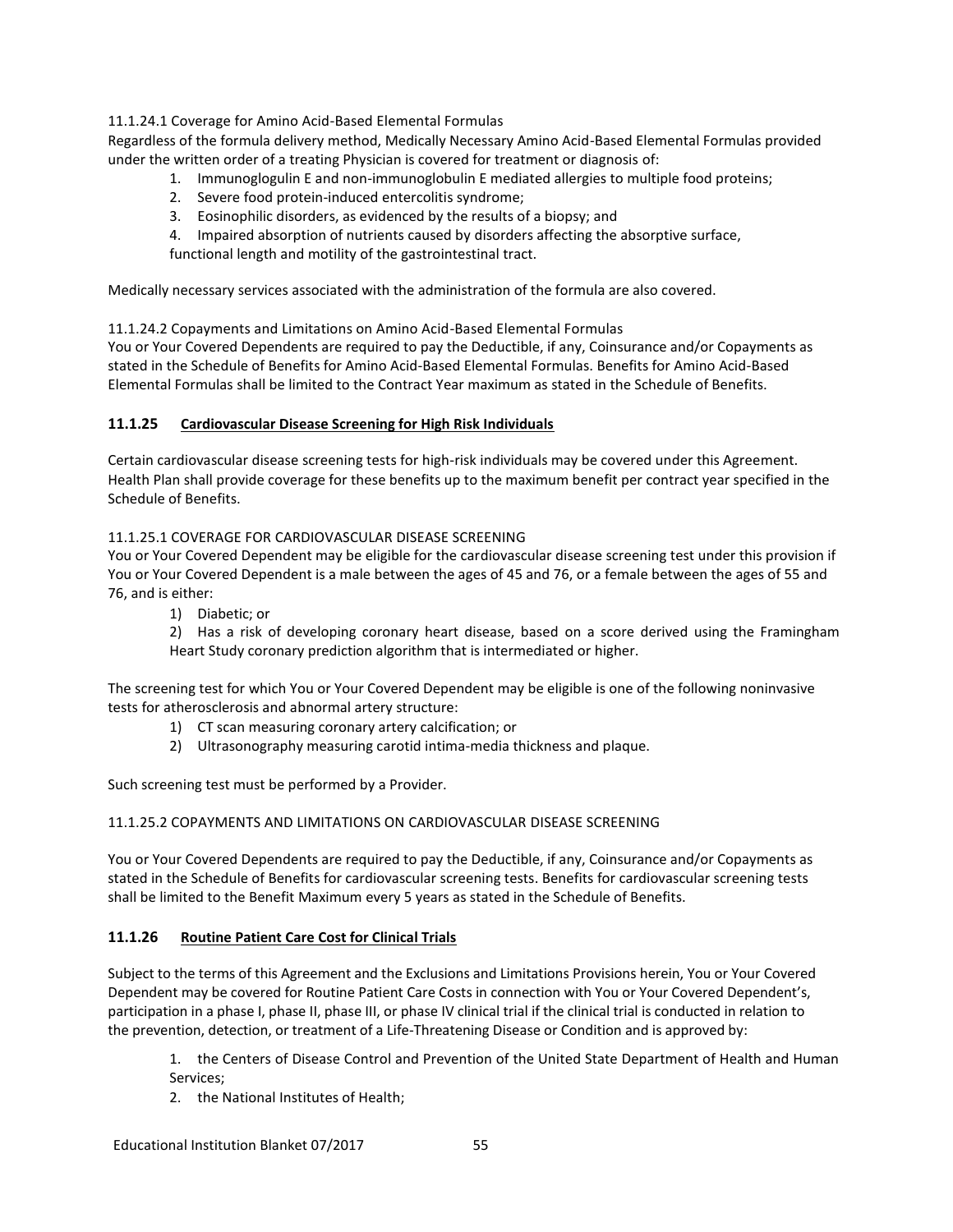- 3. the United States Food and Drug Administration;
- 4. the United State Department of Defense;
- 5. the United States Department of Veterans Affairs; or
- 6. an institutional review board of an institution in this state that has an agreement with the Office for Human Research Protections of the United States Department of Health and Human Services.

We are not required to reimburse the Research Institution conducting the clinical trial for the Routine Patient Care Cost provided through the Research Institution unless the Research Institution, and each Provider providing routine patient care through the Research Institution, agrees to accept reimbursement at the rates that are established under the plan, as payment in full for the routine patient care provided in connection with the clinical trial.

This provision does not provide benefits for services that are a part of the subject matter of the clinical trial and that are customarily paid for by the Research Institution conducting the clinical trial.

11.1.26.1 COPAYMENTS AND LIMITATIONS ON COVERAGE FOR ROUTINE PATIENT CARE COSTS We do not provide benefits for routine patient care services provided by Non-Network Providers.

You or Your Covered Dependents are required to pay the Deductible, if any, Coinsurance and/or Copayments as stated in the Schedule of Benefits for Routine Patient Care Costs.

# 11.1.26.2 CANCELLATION OR NONRENEWAL PROHIBITED

We may not cancel or refuse to renew coverage under this Agreement solely because You or Your Covered Dependent participates in a clinical trial.

## **11.1.27 Benefits for Services Not A Result of Injury or Sickness**

The requirement that the Covered Expenses be incurred as a result of Injury or Sickness will not apply to the following Covered Expenses:

1) Routine nursery care and Physician charges up to the Allowed Amount for a newborn child while the mother is confined following childbirth for:

- a. 48 hours of Hospital Confinement following an uncomplicated vaginal delivery; and
- b. 96 hours of Hospital Confinement following an uncomplicated cesarean section.

These charges will be considered separate from the mother's. They will be subject to any Deductible, Copayment, and Percentage Payable shown in the Schedule of Benefits. The determination as to whether a delivery is complicated shall be made by the attending Physician.

2) Post-delivery Care up to the Allowed Amount for the newborn if the attending Physician, in consultation with the mother, determines that less Hospital Confinement for services related to childbirth is needed for recovery. Such care is to be provided by a Physician registered nurse, or other appropriate licensed health care provider and may be provided at:

a. the mother's home, a health care provider's office, or a health care facility; or

b. another location determined to be appropriate under rules adopted by the Texas Department of Insurance commissioner.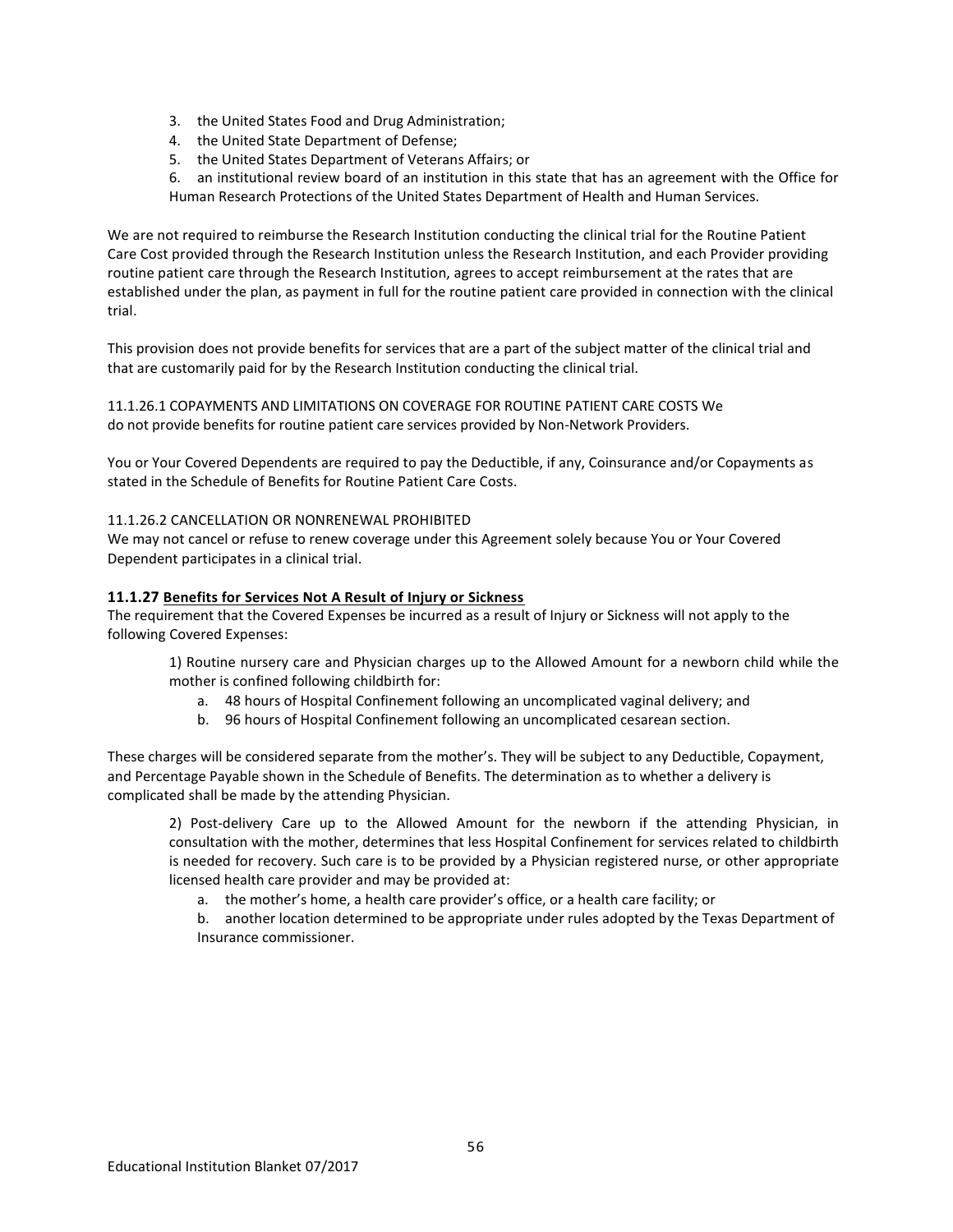# **12. Exclusions**

The Health Care Services under this Agreement shall not include or shall be limited by the following:

## **12.1 Abortions**

Elective abortions, which are not necessary to preserve Member's health, are excluded.

## **12.2 Altered Sexual Characteristics**

Any procedures or treatments designed to alter physical characteristics of Member from Member's biologically determined sex to those of another sex, regardless of any diagnosis of gender role disorientation or psychosexual orientation, including treatment for hermaphroditism and any studies or treatment related to sex transformation or hermaphroditism, are excluded.

### **12.3 Breast Implants**

Non-Medically Necessary implantation of breast augmentation devices, removal of breast implants, and replacement of breast implants are excluded.

### **12.4 Cosmetic or Reconstructive Procedures or Treatments**

Unless otherwise covered under this Agreement, cosmetic or reconstructive procedures or other Treatments which improve or modify a Member's appearance are excluded. Examples of excluded procedures include, but are not limited to, liposuction, abdominoplasty, blepharoplasty, face lifts, osteotomies, correction of malocclusions, rhinoplasties, and mammoplasties. The only exceptions to this exclusion include certain procedures determined as Medically Necessary and approved by the Medical Director which are required solely because of any of the following: (1) an accidental bodily injury; (2) disease of the breast tissue; or (3) surgical Treatment of an illness. As medically appropriate and at the discretion of the Medical Director, any Treatment which would result in a cosmetic benefit may be delayed until such time as You or Your Covered Dependent has completed other alternative, more conservative Treatments recommended by the Medical Director.

#### **12.5 Court Ordered Care**

Health Care Services provided only due to the order of a court of competent jurisdiction are excluded.

## **12.6 Criminal Offenses, Injuries Sustained In**

Treatment or services required as the result of Member's voluntary participation in the commission of a felony which results in a guilty plea or conviction are excluded.

## **12.7 Custodial Care**

Custodial Care as follows is excluded:

- Any service, supply, care or treatment that the Medical Director determines to be incurred for rest, domiciliary, convalescent or Custodial Care;
- Any assistance with activities of daily living which include activities such as walking, getting in and out of bed, bathing, dressing, feeding, toileting, and taking drugs; or
- Any Care that can be performed safely and effectively by a person who does not require a license or certification or the presence of a supervisory nurse.

Such services will not be Covered Services no matter who provides, prescribes, recommends or performs those services. The fact that certain Covered Services are provided while Member is receiving Custodial Care does not require the Health Plan to cover Custodial Care.

#### **12.8 Dental Care**

All dental care is excluded.